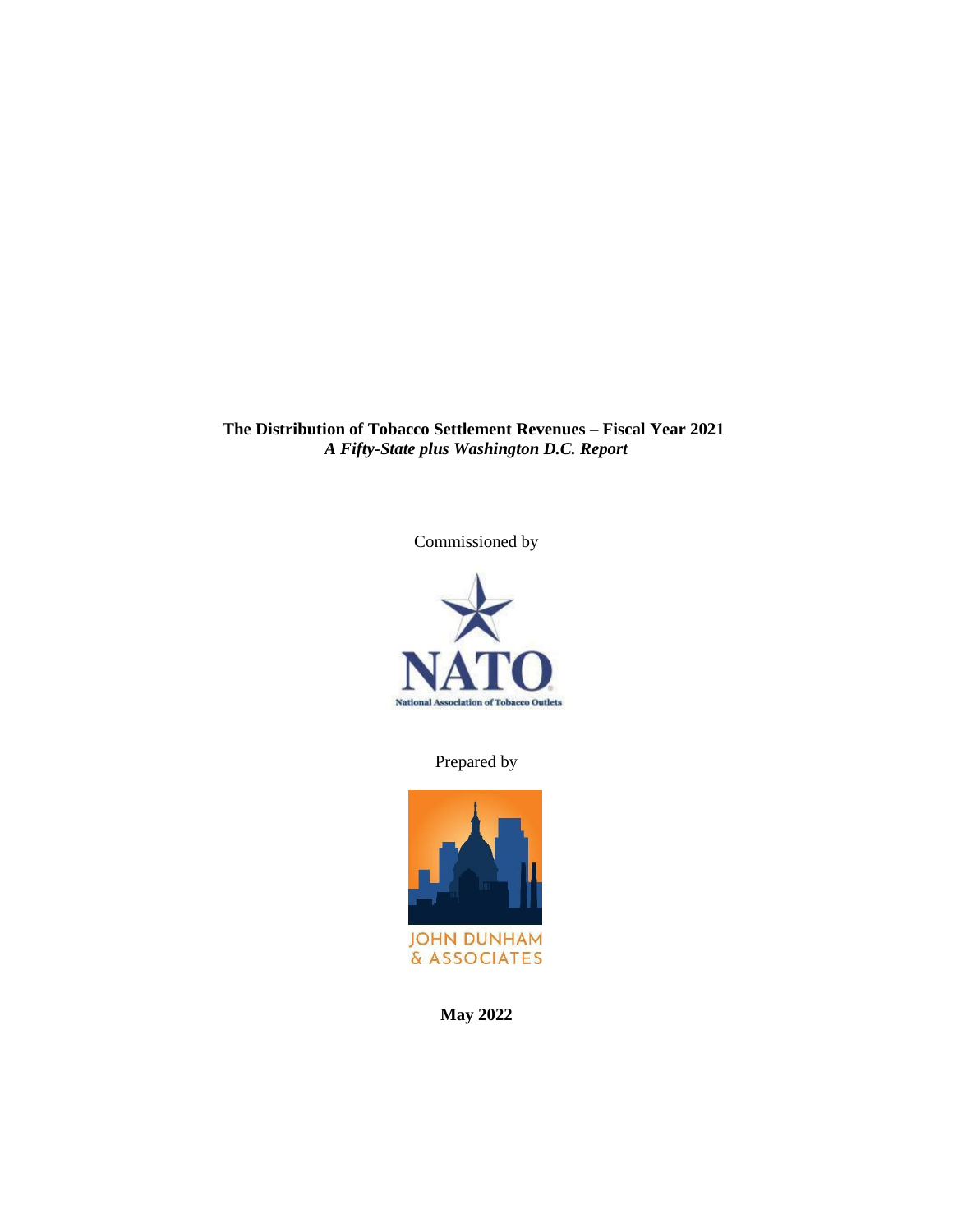#### **Summary**

After a spate of lawsuits against major tobacco manufacturers throughout the 1990s, tobacco manufacturers and state Attorneys General began to negotiate the terms of what would become the Tobacco Settlement Agreements (TSAs). The largest and most well-known of such settlements was the Master Settlement Agreement (MSA). Forty-six states plus the District of Columbia and several U.S. territories signed on to the MSA, while the remaining four states – Florida, Minnesota, Mississippi, and Texas – agreed to separate, independent TSAs prior to the MSA.

The MSA originally mandated that the Original Participating Tobacco Manufacturers (OPMs) pay more than \$200 billion to the states over a 25-year period beginning with the fiscal year ending in 2000, with additional annual payments continuing into perpetuity.<sup>1</sup> The allocation of the payments to the participating states would be determined by a range of factors, including cigarette sales volume. The exact payments are subject to changes in inflation, and several adjustments resulting from changes in market presence and further litigation.

The four non-MSA tobacco agreements follow a similar form to the MSA in that they specify a payment timeline and payout structure between participating manufacturers and states. From the implementation of the agreements through 2021, tobacco companies have paid more than \$176.2 billion to states through both the MSA and (non-MSA) individual state settlements.<sup>2</sup>

The purpose of the TSAs was to compensate the states for alleged health costs related to or stemming from cigarette consumption; however, the terms of the agreements specifically avoided any oversight into how the payments were to be spent by participating states. Thus, TSA payment revenues have been appropriated for everything from tobacco control to social services, to general state spending.

In Fiscal Year 2021, the fifty states plus DC spent nearly \$8.1 billion in TSA payment revenues they received.<sup>3</sup> TSA payment revenues disbursed by individual states ranged from just over \$18.5 million to more than \$919.1 million. The states with the highest TSA payment revenues spending (including both MSA and non-MSA) were California, New York, Texas, Florida, and Pennsylvania.

**Table 1** on the following page provides a summary of Fiscal Year 2021 TSA payment revenues by state.

<sup>&</sup>lt;sup>1</sup> The Master Settlement Agreement <https://1li23g1as25g1r8so11ozniw-wpengine.netdna-ssl.com/wp-content/uploads/2020/09/MSA.pdf>

<sup>2</sup> Orzechowski and Walker, *The Tax Burden on Tobacco, 2021, Vol. 56.* (Richmond, VA)

<sup>&</sup>lt;sup>3</sup> TSA payment revenue expenditures include all revenues received, including those which were not dedicated to a specific purpose.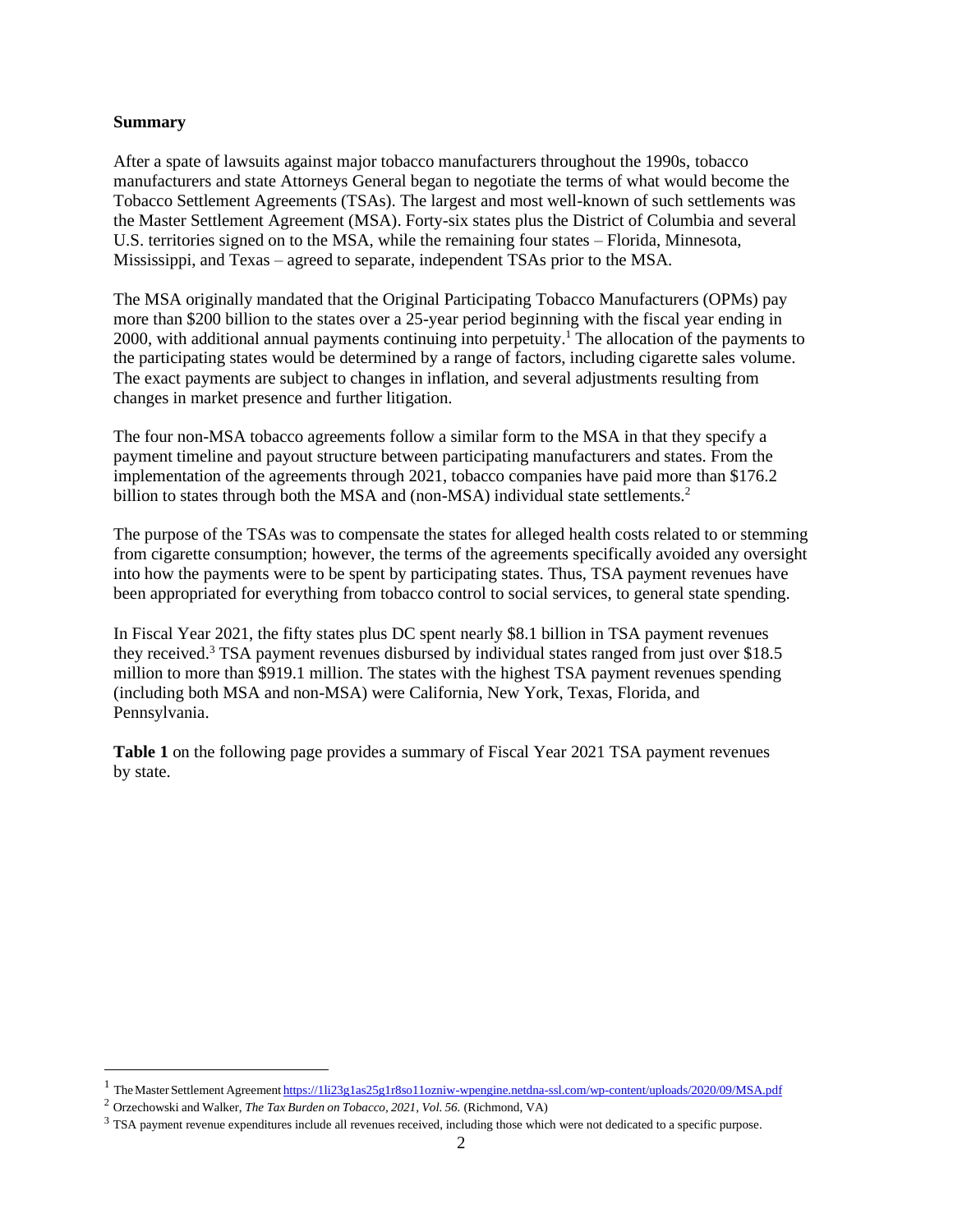**Table 1 Summary of Tobacco Settlement Agreement Payment Revenues by State, FY 2021 (\$ in millions)<sup>4</sup>**

| State                                                                                                                                                                                                                                                                                                                                                                                                                                                                                                                                                                                                                                                                                                                                                                                                                                                                                 | <b>Total</b><br><b>Settlement</b><br>Revenue | <b>State</b>                                                                                                                                                                                                                                                                        | <b>Total</b><br><b>Settlement</b><br>Revenue | <b>State</b>              | <b>Total</b><br><b>Settlement</b><br>Revenue |
|---------------------------------------------------------------------------------------------------------------------------------------------------------------------------------------------------------------------------------------------------------------------------------------------------------------------------------------------------------------------------------------------------------------------------------------------------------------------------------------------------------------------------------------------------------------------------------------------------------------------------------------------------------------------------------------------------------------------------------------------------------------------------------------------------------------------------------------------------------------------------------------|----------------------------------------------|-------------------------------------------------------------------------------------------------------------------------------------------------------------------------------------------------------------------------------------------------------------------------------------|----------------------------------------------|---------------------------|----------------------------------------------|
| Alabama                                                                                                                                                                                                                                                                                                                                                                                                                                                                                                                                                                                                                                                                                                                                                                                                                                                                               | $\overline{$}115.9$                          | Kentucky                                                                                                                                                                                                                                                                            | \$150.1                                      | North Dakota              | \$22.6                                       |
| Alaska                                                                                                                                                                                                                                                                                                                                                                                                                                                                                                                                                                                                                                                                                                                                                                                                                                                                                | \$21.4                                       | Louisiana                                                                                                                                                                                                                                                                           | \$162.4                                      | Ohio                      | \$306.4                                      |
| Arizona                                                                                                                                                                                                                                                                                                                                                                                                                                                                                                                                                                                                                                                                                                                                                                                                                                                                               | \$105.7                                      | Maine <sup>†</sup>                                                                                                                                                                                                                                                                  | \$48.6                                       | Oklahoma                  | \$74.3                                       |
| Arkansas                                                                                                                                                                                                                                                                                                                                                                                                                                                                                                                                                                                                                                                                                                                                                                                                                                                                              | \$59.4                                       | Maryland                                                                                                                                                                                                                                                                            | \$143.3                                      | Oregon                    | \$74.1                                       |
| California                                                                                                                                                                                                                                                                                                                                                                                                                                                                                                                                                                                                                                                                                                                                                                                                                                                                            | \$919.1                                      | Massachusetts                                                                                                                                                                                                                                                                       | \$229.0                                      | Pennsylvania <sup>†</sup> | \$362.4                                      |
| Colorado                                                                                                                                                                                                                                                                                                                                                                                                                                                                                                                                                                                                                                                                                                                                                                                                                                                                              | \$86.7                                       | Michigan                                                                                                                                                                                                                                                                            | \$312.1                                      | Rhode Island              | \$47.0                                       |
| Connecticut                                                                                                                                                                                                                                                                                                                                                                                                                                                                                                                                                                                                                                                                                                                                                                                                                                                                           | \$133.1                                      | Minnesota*                                                                                                                                                                                                                                                                          | \$254.2                                      | South Carolina            | \$84.3                                       |
| Delaware                                                                                                                                                                                                                                                                                                                                                                                                                                                                                                                                                                                                                                                                                                                                                                                                                                                                              | \$34.8                                       | Mississippi <sup>*†</sup>                                                                                                                                                                                                                                                           | \$124.5                                      | South Dakota              | \$22.0                                       |
| District of Columbia                                                                                                                                                                                                                                                                                                                                                                                                                                                                                                                                                                                                                                                                                                                                                                                                                                                                  | \$46.8                                       | Missouri                                                                                                                                                                                                                                                                            | \$126.4                                      | Tennessee                 | \$172.5                                      |
| Florida*                                                                                                                                                                                                                                                                                                                                                                                                                                                                                                                                                                                                                                                                                                                                                                                                                                                                              | \$440.0                                      | Montana                                                                                                                                                                                                                                                                             | \$31.8                                       | $T$ exas $*$ <sup>†</sup> | \$653.5                                      |
| Georgia                                                                                                                                                                                                                                                                                                                                                                                                                                                                                                                                                                                                                                                                                                                                                                                                                                                                               | \$176.0                                      | Nebraska                                                                                                                                                                                                                                                                            | \$32.7                                       | Utah $†$                  | \$27.7                                       |
| Hawaii                                                                                                                                                                                                                                                                                                                                                                                                                                                                                                                                                                                                                                                                                                                                                                                                                                                                                | \$37.5                                       | Nevada                                                                                                                                                                                                                                                                              | \$39.0                                       | Vermont                   | \$27.7                                       |
| Idaho                                                                                                                                                                                                                                                                                                                                                                                                                                                                                                                                                                                                                                                                                                                                                                                                                                                                                 | \$18.5                                       | New Hampshire                                                                                                                                                                                                                                                                       | \$49.0                                       | Virginia                  | \$147.2                                      |
| Illinois                                                                                                                                                                                                                                                                                                                                                                                                                                                                                                                                                                                                                                                                                                                                                                                                                                                                              | \$275.1                                      | New Jersey                                                                                                                                                                                                                                                                          | \$278.6                                      | Washington                | \$124.9                                      |
| Indiana                                                                                                                                                                                                                                                                                                                                                                                                                                                                                                                                                                                                                                                                                                                                                                                                                                                                               | \$162.3                                      | New Mexico                                                                                                                                                                                                                                                                          | \$35.2                                       | West Virginia             | \$63.6                                       |
| lowa                                                                                                                                                                                                                                                                                                                                                                                                                                                                                                                                                                                                                                                                                                                                                                                                                                                                                  | \$52.9                                       | New York <sup>+</sup>                                                                                                                                                                                                                                                               | \$764.4                                      | Wisconsin                 | \$123.6                                      |
| Kansas                                                                                                                                                                                                                                                                                                                                                                                                                                                                                                                                                                                                                                                                                                                                                                                                                                                                                | \$59.8                                       | North Carolina                                                                                                                                                                                                                                                                      | \$167.4                                      | Wyoming                   | \$19.8                                       |
| * non-MSA states<br>T Due to lack of detailed, up-to-date data on settlement payment expenditures - total settlement payment expenditures are estimated using<br>figures from National Association of Attorneys General (NAAG) for MSA states and Campaign for Tobacco-Free Kids (CTFK) for non-MSA<br>states. All settlement revenues categorized as "Non-Dedicated" until data is available. Data subject to change.<br>Sources:<br>NAAG: https://1li23g1as25g1r8so11ozniw-wpengine.netdna-ssl.com/wp-content/uploads/2020/09/2022-04-20-<br>Payments_to_States_since_Inception_through_April_20_2022.pdf<br>CTFK: https://www.tobaccofreekids.org/assets/factsheets/0365.pdf<br>For the purposes of this report, thirteen primary spending categories have been identified: Capital<br>Projects, Cities & Counties, Debt Payments, Education, General Fund, Health Care, Medicaid, |                                              |                                                                                                                                                                                                                                                                                     |                                              |                           |                                              |
| Other Funds, Research, Social Services, Substance Control, Tobacco Control, and Non-Dedicated.<br>Several states roll Non-Dedicated revenues into a revolving account for future expenditures.                                                                                                                                                                                                                                                                                                                                                                                                                                                                                                                                                                                                                                                                                        |                                              |                                                                                                                                                                                                                                                                                     |                                              |                           |                                              |
| Each state is unique, but many states dedicate a sizable portion of the TSA revenues they receive to<br>specific state programs. Once dedicated, these revenues generally cannot be used for other purposes.<br>Many states have dedicated these revenues by way of the state budget process or by specific legislation.                                                                                                                                                                                                                                                                                                                                                                                                                                                                                                                                                              |                                              |                                                                                                                                                                                                                                                                                     |                                              |                           |                                              |
| For this report, once received by the state, TSA payment revenues are classified as either "Dedicated"<br>revenues, or "Non-Dedicated" revenues:                                                                                                                                                                                                                                                                                                                                                                                                                                                                                                                                                                                                                                                                                                                                      |                                              |                                                                                                                                                                                                                                                                                     |                                              |                           |                                              |
| ٠                                                                                                                                                                                                                                                                                                                                                                                                                                                                                                                                                                                                                                                                                                                                                                                                                                                                                     | Control, and Tobacco Control.                | Dedicated Revenues: TSA payment revenues states have specifically dedicated for the<br>following categories: Capital Projects, Cities and Counties, Debt Payments, Education, General<br>Fund (see below), Health Care, Medicaid, Other Funds, Research, Social Services, Substance |                                              |                           |                                              |
| <sup>4</sup> Tobacco revenue expenditures include funds which were unallocated to a specific purpose or fund                                                                                                                                                                                                                                                                                                                                                                                                                                                                                                                                                                                                                                                                                                                                                                          |                                              |                                                                                                                                                                                                                                                                                     |                                              |                           |                                              |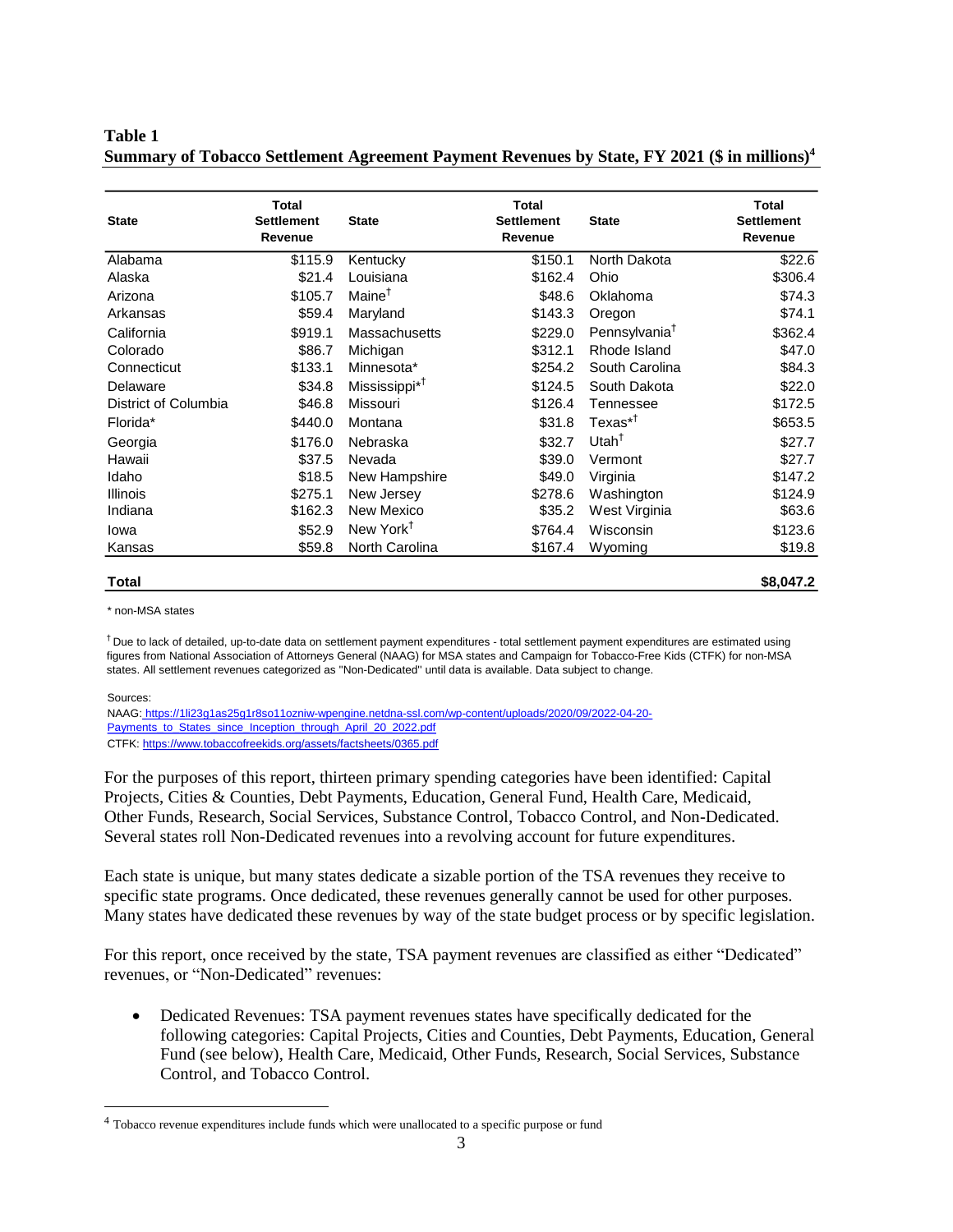• Non-Dedicated Revenues: TSA payment revenues that are not specifically dedicated to any of the Dedicated Revenues categories above. Some states maintain a Non-Dedicated Revenues balance that can be rolled over each year and used for one of the specific Dedicated Revenues categories in future years. Other states may hold Non-Dedicated Revenues for some time, but ultimately transfer the balance to the state's larger General Fund. Note: while some states may explicitly dedicate a portion of the TSA revenues they receive to the state's "General Fund," these revenues are only a small portion of the total state revenues that comprise the state's larger General Fund.

Most of the TSA payment revenues used in FY 2021 were directed to Debt Payments (\$1.7 billion) and Health Care (\$926.8 million). When Health Care and Medicaid are combined, they account for \$1.5 billion of TSA Payment revenues used, or 24.5%. In fact, just 6.3%, or \$382.8 million, was directed towards Tobacco Control efforts in FY 2021, and TSA payment revenues specifically directed to state General Funds was about \$581.3 million.

**Table 2** on the next page details the TSA payment revenues spending by state and category.

**Table 3**, following Table 2, shows the total percent of Dedicated TSA payment revenues-by-state with rank.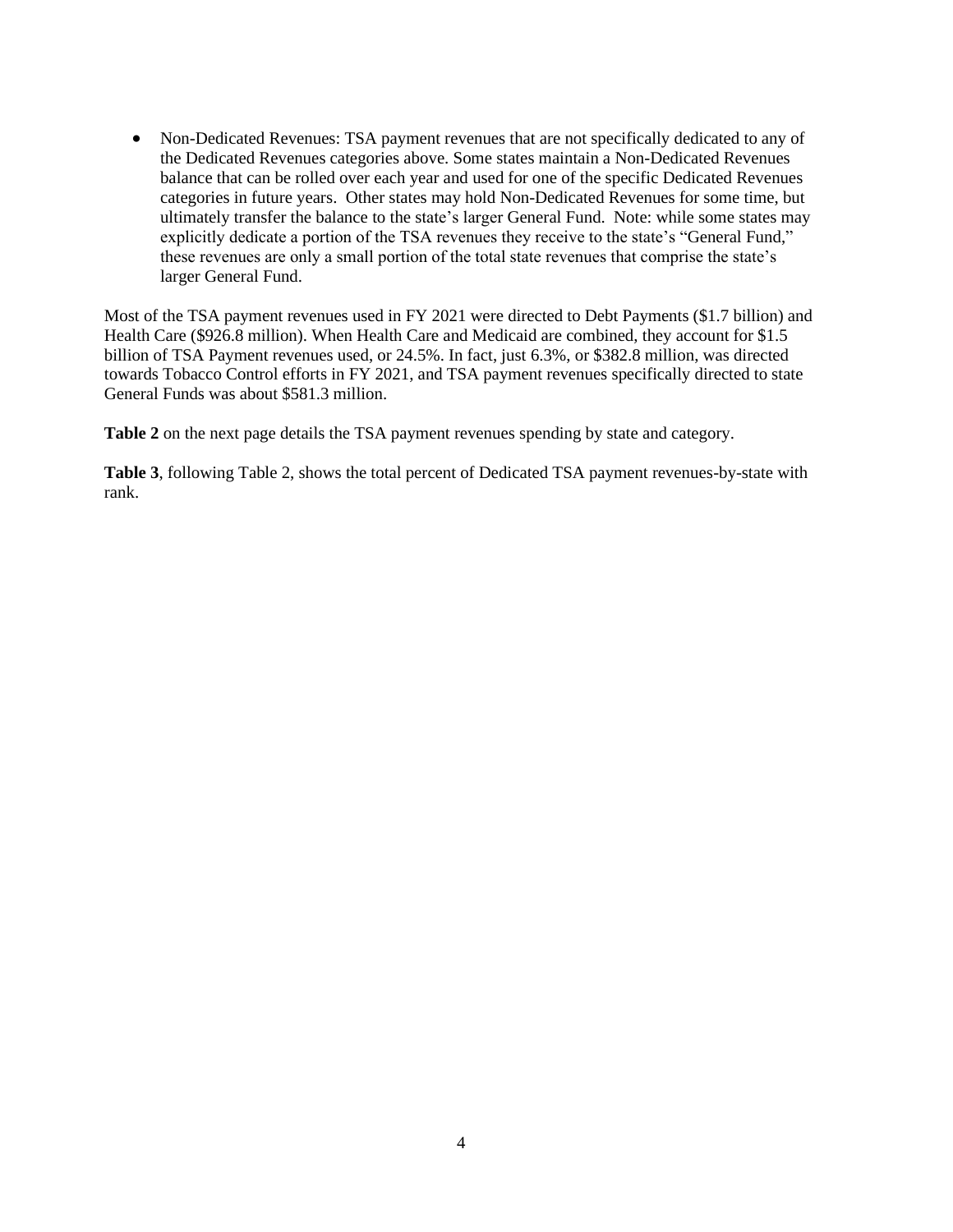#### **Table 2 Detailed Tobacco Settlement Agreement Payment Revenues Expenditures by State, FY 2021 (\$ in millions)**

|                           | Capital  | Cities &        | Debt                     | Education | Genera                   | <b>Health Care</b>       | Medicaid                 | Other                    | Research | Social          | Substance                | Tobacco                  | Dedicated           | <b>Total Non-</b>        | <b>Total Data</b>   | $\%$      | Data            | Total               |
|---------------------------|----------|-----------------|--------------------------|-----------|--------------------------|--------------------------|--------------------------|--------------------------|----------|-----------------|--------------------------|--------------------------|---------------------|--------------------------|---------------------|-----------|-----------------|---------------------|
|                           | Projects | <b>Counties</b> | <b>Payments</b>          |           | Fund                     |                          |                          | <b>Funds</b>             |          | <b>Services</b> | Control                  | Control                  | Revenues            | Dedicated                | Available           | Dedicated | Pending         | Revenues            |
| Alabama                   |          |                 | \$16.0                   | \$40.9    | $\overline{a}$           |                          | \$35.2                   | $\overline{a}$           |          | \$1.4           |                          | $\overline{a}$           | \$93.6              | \$22.3                   | \$115.9             | 80.8%     |                 | \$115.9             |
| Alaska                    |          |                 | \$17.2                   | Ĭ.        | \$4.3                    |                          |                          |                          |          |                 |                          | $\overline{a}$           | \$21.4              |                          | \$21.4              | 100.0%    |                 | \$21.4              |
| Arizona                   |          |                 | $\overline{\phantom{a}}$ | ÷,        |                          |                          | \$105.7                  | $\overline{\phantom{a}}$ |          |                 |                          | $\overline{\phantom{a}}$ | \$105.7             | $\blacksquare$           | \$105.7             | 100.0%    |                 | \$105.7             |
| Arkansas                  |          |                 | \$5.0                    | \$14.2    |                          | \$3.1                    | \$23.6                   | \$0.2                    |          |                 |                          | \$8.7                    | \$54.8              | \$4.6                    | \$59.4              | 92.3%     |                 | \$59.4              |
| California                |          | \$459.5         | \$459.5                  |           |                          | $\overline{\phantom{a}}$ |                          | $\overline{\phantom{a}}$ |          |                 |                          | $\overline{\phantom{a}}$ | \$919.1             | $\overline{\phantom{a}}$ | \$919.1             | 100.0%    |                 | \$919.1             |
| Colorado                  | \$6.9    |                 |                          |           | $\overline{a}$           | \$68.9                   |                          | \$3.5                    |          | \$7.4           |                          | $\overline{\phantom{a}}$ | \$86.7              | $\overline{\phantom{a}}$ | \$86.7              | 100.0%    |                 | \$86.7              |
| Connecticut               |          |                 |                          | ÷,        | \$133.1                  |                          |                          | ÷,                       |          |                 |                          | $\overline{a}$           | \$133.1             | $\overline{a}$           | \$133.1             | 100.0%    |                 | \$133.1             |
| Delaware                  |          |                 |                          | \$3.7     |                          | \$21.5                   | \$4.0                    | \$0.2                    |          | \$3.0           |                          | \$2.3                    | \$34.8              | $\overline{\phantom{a}}$ | \$34.8              | 100.0%    |                 | \$34.8              |
| District of Columbia      |          |                 | \$46.6                   |           |                          |                          |                          | \$0.2                    |          |                 |                          | $\overline{\phantom{a}}$ | \$46.8              | $\overline{a}$           | \$46.8              | 100.0%    |                 | \$46.8              |
| Florida*                  |          |                 |                          |           | $\overline{a}$           | \$331.9                  |                          | \$34.7                   |          |                 |                          | \$73.4                   | \$440.0             |                          | \$440.0             | 100.0%    |                 | \$440.0             |
| Georgia                   |          |                 |                          |           | ÷,                       | \$21.2                   | \$136.6                  | Ĭ.                       |          |                 |                          | \$2.8                    | \$160.6             | \$15.4                   | \$176.0             | 91.3%     |                 | \$176.0             |
| Hawaii                    | \$9.7    |                 |                          |           | \$17.1                   |                          | $\overline{\phantom{a}}$ | \$6.0                    |          |                 |                          | \$4.7                    | \$37.5              | $\overline{a}$           | \$37.5              | 100.0%    |                 | \$37.5              |
| Idaho                     |          |                 |                          |           |                          |                          | \$14.7                   | \$0.2                    |          |                 | \$0.2                    | \$3.5                    | \$18.5              |                          | \$18.5              | 100.0%    |                 | \$18.5              |
| Illinois                  |          |                 | \$149.0                  |           |                          |                          |                          | \$126.1                  |          |                 | $\overline{a}$           | $\overline{a}$           | \$275.1             | $\overline{\phantom{a}}$ | \$275.1             | 100.0%    |                 | \$275.1             |
| Indiana                   | \$12.0   |                 |                          |           |                          | \$120.3                  |                          | \$7.6                    |          | \$14.8          |                          | \$7.5                    | \$162.3             |                          | \$162.3             | 100.0%    |                 | \$162.3             |
| lowa                      | \$41.3   |                 | \$11.6                   |           |                          |                          |                          | ÷,                       |          |                 |                          | ÷                        | \$52.9              | $\blacksquare$           | \$52.9              | 100.0%    |                 | \$52.9              |
| Kansas                    |          |                 |                          |           |                          |                          |                          | \$2.1                    |          | \$50.4          |                          | ÷,                       | \$52.5              | \$7.3                    | \$59.8              | 87.8%     |                 | \$59.8              |
| Kentucky                  | \$38.5   |                 | \$30.9                   | ÷.        | \$1.9                    | \$11.3                   |                          | \$38.9                   | \$7.5    | \$14.5          | \$4.6                    | \$2.0                    | \$150.1             | $\overline{\phantom{a}}$ | \$150.1             | 100.0%    |                 | \$150.1             |
| Louisiana                 |          |                 | \$97.4                   | \$48.7    | \$16.2                   |                          |                          |                          |          |                 | $\overline{\phantom{a}}$ | $\overline{\phantom{a}}$ | \$162.4             |                          | \$162.4             | 100.0%    |                 | \$162.4             |
| Maine <sup>1</sup>        |          |                 |                          |           |                          |                          |                          |                          |          |                 | $\overline{\phantom{a}}$ | $\overline{a}$           | \$0.0               | $\overline{a}$           |                     |           | \$48.6          | \$48.6              |
| Maryland                  | \$0.7    |                 |                          | \$13.9    |                          | \$40.0                   | \$54.4                   | \$1.1                    |          |                 | \$25.1                   | \$8.2                    | \$143.3             |                          | \$143.3             | 100.0%    |                 | \$143.3             |
| Massachusetts             |          |                 |                          |           |                          |                          |                          | ÷.                       |          | \$22.9          |                          | $\overline{a}$           | \$22.9              | \$206.1                  | \$229.0             | 10.0%     |                 | \$229.0             |
| Michigan                  |          |                 | \$63.7                   | \$72.0    |                          | \$4.1                    | \$45.7                   | \$95.1                   |          |                 |                          |                          | \$280.6             | \$31.5                   | \$312.1             | 89.9%     |                 | \$312.1             |
| Minnesota <sup>®</sup>    |          |                 |                          |           |                          |                          |                          |                          |          |                 |                          | \$254.2                  | \$254.2             |                          | \$254.2             | 100.0%    |                 | \$254.2             |
| Mississippi* <sup>T</sup> |          |                 |                          | ÷,        |                          |                          |                          |                          |          |                 |                          | $\overline{\phantom{a}}$ | \$0.0               | $\overline{a}$           |                     |           | \$124.5         | \$124.5             |
| Missouri                  |          |                 |                          | \$36.2    |                          | \$88.8                   |                          | \$1.4                    |          |                 |                          | Ĭ.                       | \$126.4             | $\overline{\phantom{a}}$ | \$126.4             | 100.0%    |                 | \$126.4             |
| Montana                   |          |                 |                          |           | \$3.5                    | \$5.4                    |                          | \$12.7                   |          |                 |                          | \$10.2                   | \$31.8              |                          | \$31.8              | 100.0%    |                 | \$31.8              |
| Nebraska                  |          |                 |                          |           | $\overline{\phantom{a}}$ |                          |                          |                          |          |                 |                          | ÷                        | \$0.0               | \$32.7                   | \$32.7              | 0.0%      |                 | \$32.7              |
| Nevada                    |          |                 |                          | \$15.6    | $\overline{\phantom{a}}$ | \$23.4                   |                          |                          |          |                 |                          | $\overline{\phantom{a}}$ | \$39.0              | $\overline{\phantom{a}}$ | \$39.0              | 100.0%    |                 | \$39.0              |
| New Hampshire             |          |                 |                          | \$40.0    | \$9.0                    |                          |                          |                          |          |                 |                          | ÷                        | \$49.0              |                          | \$49.0              | 100.0%    |                 | \$49.0              |
| New Jersey                |          |                 | \$212.5                  |           | $\overline{a}$           |                          |                          |                          |          |                 |                          | $\overline{\phantom{a}}$ | \$212.5             | \$66.1                   | \$278.6             | 76.3%     |                 | \$278.6             |
| New Mexico                |          |                 |                          |           | $\overline{a}$           | \$2.4                    | \$6.6                    | \$17.2                   | \$2.7    |                 |                          | \$5.4                    | \$34.4              | \$0.9                    | \$35.2              | 97.5%     |                 | \$35.2              |
| New York <sup>+</sup>     |          |                 |                          |           |                          |                          |                          |                          |          |                 |                          | $\overline{\phantom{a}}$ | \$0.0               |                          |                     |           | \$764.4         | \$764.4             |
| North Carolina            |          |                 |                          |           | \$149.9                  |                          |                          | \$17.5                   |          |                 |                          | ÷,                       | \$167.4             | $\sim$                   | \$167.4             | 100.0%    |                 | \$167.4             |
| North Dakota              |          |                 |                          |           | ÷,                       | \$22.6                   |                          |                          |          |                 |                          | ÷,                       | \$22.6              |                          | \$22.6              | 100.0%    |                 | \$22.6              |
| Ohio                      |          |                 | \$306.2                  |           | \$0.3                    |                          |                          |                          |          |                 |                          | ÷,                       | \$306.4             |                          | \$306.4             | 100.0%    |                 | \$306.4             |
| Oklahoma                  |          |                 |                          |           |                          |                          |                          | \$4.6                    |          | \$13.9          |                          | $\overline{a}$           | \$18.6              | \$55.7                   | \$74.3              | 25.0%     |                 | \$74.3              |
| Oregon                    |          |                 | \$15.5                   |           |                          | \$1.7                    | \$50.1                   | \$0.4                    |          | \$6.5           |                          | $\overline{a}$           | \$74.1              | $\sim$                   | \$74.1              | 100.0%    |                 | \$74.1              |
| Pennsylvania <sup>1</sup> |          |                 |                          |           |                          |                          |                          |                          |          |                 |                          | $\overline{a}$           | \$0.0               | $\overline{a}$           | $\blacksquare$      |           | \$362.4         | \$362.4             |
| Rhode Island              |          |                 | \$47.0                   |           |                          |                          | $\overline{\phantom{a}}$ |                          |          |                 |                          |                          | \$47.0              | $\overline{\phantom{a}}$ | \$47.0              | 100.0%    |                 | \$47.0              |
| South Carolina            |          |                 |                          |           |                          |                          | \$82.3                   | \$2.0                    |          |                 |                          | $\overline{a}$           | \$84.3              | $\overline{a}$           | \$84.3              | 100.0%    |                 | \$84.3              |
| South Dakota              |          |                 | \$22.0                   |           |                          |                          |                          |                          |          |                 |                          | $\overline{a}$           | \$22.0              | $\blacksquare$           | \$22.0              | 100.0%    |                 | \$22.0              |
| Tennessee                 |          |                 |                          |           | \$172.5                  |                          |                          |                          |          |                 |                          |                          | \$172.5             | $\overline{a}$           | \$172.5             | 100.0%    |                 | \$172.5             |
| Texas <sup>*1</sup>       |          |                 |                          |           |                          |                          |                          |                          |          |                 |                          | $\overline{a}$           | \$0.0               |                          |                     |           | \$653.5         | \$653.5             |
| Utah $†$                  |          |                 |                          |           |                          |                          |                          |                          |          |                 |                          | $\overline{\phantom{a}}$ | \$0.0               |                          |                     |           | \$27.7          | \$27.7              |
| Vermont                   |          |                 |                          | \$0.6     |                          | \$23.7                   |                          | \$2.2                    |          |                 | \$1.2                    | $\overline{a}$           | \$27.7              |                          | \$27.7              | 100.0%    |                 | \$27.7              |
| Virginia                  |          |                 | \$73.6                   |           |                          | \$73.6                   |                          |                          |          |                 |                          | $\overline{a}$           | \$147.2             |                          | \$147.2             | 100.0%    |                 | \$147.2             |
| Washington                |          |                 | \$36.5                   |           | $\overline{a}$           |                          |                          |                          |          |                 |                          | ÷.                       | \$36.5              | \$88.5                   | \$124.9             | 29.2%     |                 | \$124.9             |
| West Virginia             |          |                 | \$63.6                   |           | ÷,                       |                          |                          |                          |          |                 |                          | $\overline{\phantom{a}}$ | \$63.6              |                          | \$63.6              | 100.0%    |                 | \$63.6              |
|                           |          |                 |                          | L,        | \$73.6                   | \$50.0                   |                          |                          |          |                 |                          | $\overline{a}$           | \$123.6             |                          | \$123.6             | 100.0%    |                 | \$123.6             |
| Wisconsin                 |          |                 |                          |           |                          |                          |                          | \$6.8                    |          |                 |                          |                          |                     |                          |                     |           |                 |                     |
| Wyoming                   | \$109.1  | \$459.5         | \$1,673.7                | \$285.9   | \$581.3                  | \$13.0<br>\$926.8        | \$559.0                  | \$380.9                  | \$10.2   | \$134.9         | \$31.0                   | \$382.8                  | \$19.8<br>\$5,535.1 |                          | \$19.8<br>\$6,066.2 | 100.0%    | 91.2% \$1,981.1 | \$19.8<br>\$8,047.3 |
| Total                     |          |                 |                          |           |                          |                          |                          |                          |          |                 |                          |                          |                     | \$531.1                  |                     |           |                 |                     |

\*non-MSA states

<sup>†</sup> Due to lack of detailed, up-to-date data on settlement payment expenditures - total settlement payment expenditures are estimated using figures from National Association of Attorneys General (NAAG) for MSA states and C

NAAG: https://1li23g1as25g1r8so11ozniw-wpengine.netdna-ssl.com/wp-content/uploads/2020/09/2022-04-20-Payments\_to\_States\_since\_Inception\_through\_April\_20\_2022.pdf

CTFK: https://www.tobaccofreekids.org/assets/factsheets/0365.pdf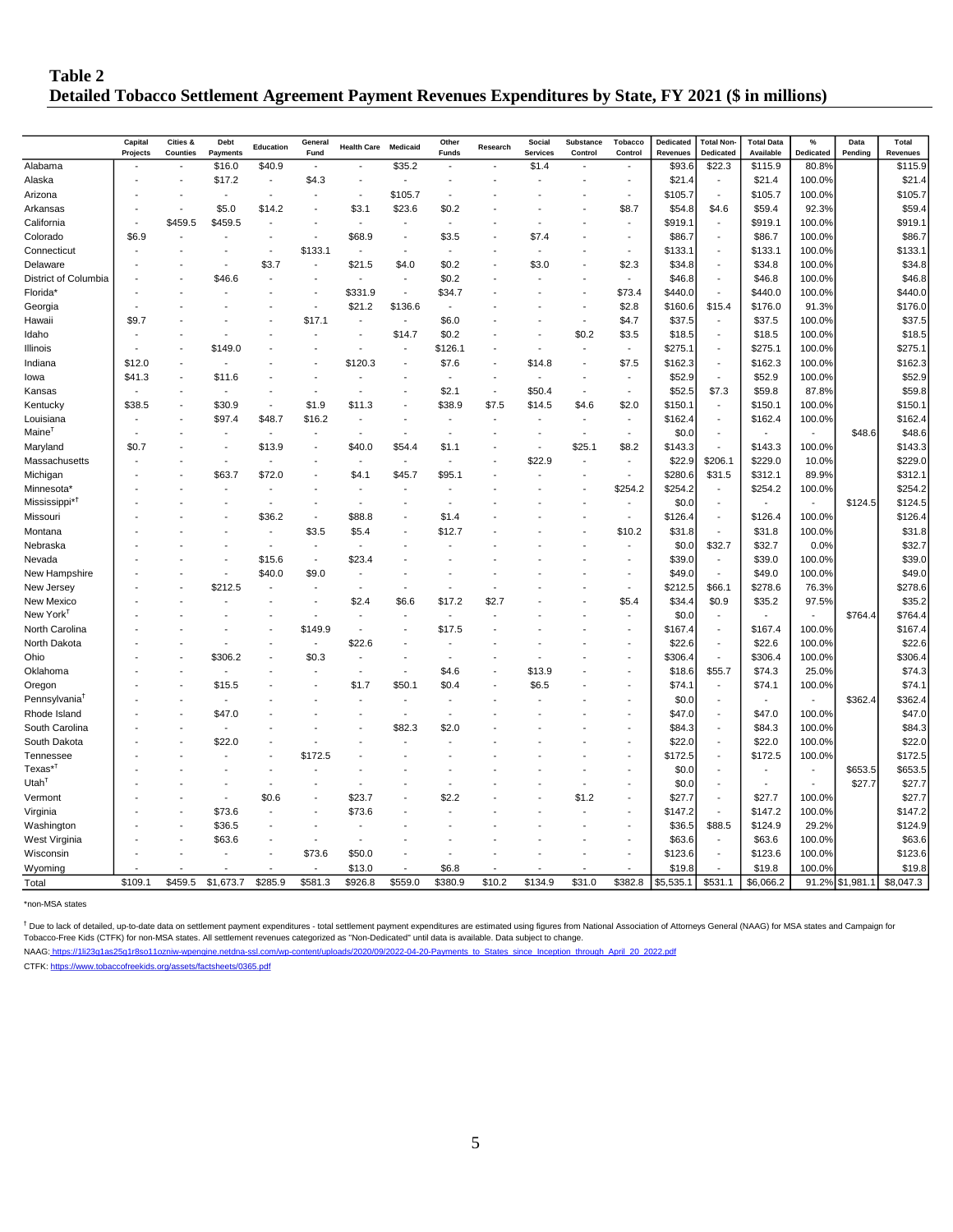### **The Fifty States Plus D.C. Summary**

*Master Settlement Agreement - 2021*

|                                            |                  | (dollars in millions) |                |                      |
|--------------------------------------------|------------------|-----------------------|----------------|----------------------|
| <b>State</b>                               | <b>Dedicated</b> | Total                 | % Dedicated    | Rank (Dedicated \$)  |
| Alabama                                    | \$93.6           | \$115.9               | 80.8%          | 16                   |
| Alaska                                     | \$21.4           | \$21.4                | 100.0%         | 42                   |
| Arizona                                    | \$105.7          | \$105.7               | 100.0%         | 15                   |
| Arkansas                                   | \$54.8           | \$59.4                | 92.3%          | 21                   |
| California                                 | \$919.1          | \$919.1               | 100.0%         | $\mathbf{1}$         |
| Colorado                                   | \$86.7           | \$86.7                | 100.0%         | 17                   |
| Connecticut                                | \$133.1          | \$133.1               | 100.0%         | 43                   |
| Delaware                                   | \$34.8           | \$34.8                | 100.0%         | 30                   |
| District of Columbia                       | \$46.8           | \$46.8                | 100.0%         | 26                   |
| Florida                                    | \$440.0          | \$440.0               | 100.0%         | $\overline{c}$       |
| Georgia                                    | \$160.6          | \$176.0               | 91.3%          | 9                    |
| Hawaii                                     | \$37.5           | \$37.5                | 100.0%         | 37                   |
| Idaho                                      | \$18.5           | \$18.5                | 100.0%         | 40                   |
| Illinois                                   | \$275.1          | \$275.1               | 100.0%         | 5                    |
| Indiana                                    | \$162.3          | \$162.3               | 100.0%         | 8                    |
| lowa                                       | \$52.9           | \$52.9                | 100.0%         | 22                   |
| Kansas                                     | \$52.5           | \$59.8                | 87.8%          | 23                   |
| Kentucky                                   | \$150.1          | \$150.1               | 100.0%         | 10                   |
| Louisiana                                  | \$162.4          | \$162.4               | 100.0%         | 12                   |
| $Maine^{\dagger}$                          | \$0.0            | \$48.6                | 0.0%           | 43                   |
| Maryland                                   | \$143.3          | \$143.3               | 100.0%         | 13                   |
| Massachusetts                              | \$22.9           | \$229.0               | 10.0%          | 34                   |
|                                            | \$280.6          | \$312.1               | 89.9%          | $\overline{4}$       |
| Michigan<br>Minnesota                      | \$254.2          |                       |                | 6                    |
| Mississippi <sup>†</sup>                   |                  | \$254.2               | 100.0%         |                      |
|                                            | \$0.0            | \$124.5               | 0.0%<br>100.0% | 43<br>14             |
| Missouri                                   | \$126.4          | \$126.4               | 100.0%         | 32                   |
| Montana                                    | \$31.8           | \$31.8                |                |                      |
| Nebraska                                   | \$0.0            | \$32.7                | 0.0%           | 43                   |
| Nevada                                     | \$39.0           | \$39.0                | 100.0%         | 28                   |
| New Hampshire                              | \$49.0           | \$49.0                | 100.0%         | 27<br>$\overline{7}$ |
| New Jersey                                 | \$212.5          | \$278.6               | 76.3%          |                      |
| <b>New Mexico</b><br>New York <sup>†</sup> | \$34.4           | \$35.2                | 97.5%          | 31                   |
|                                            | \$0.0            | \$764.4               | 0.0%           | 43                   |
| North Carolina                             | \$167.4          | \$167.4               | 100.0%         | 41                   |
| North Dakota                               | \$22.6           | \$22.6                | 100.0%         | 35                   |
| Ohio                                       | \$306.4          | \$306.4               | 100.0%         | 3                    |
| Oklahoma                                   | \$18.6           | \$74.3                | 25.0%          | 39                   |
| Oregon                                     | \$74.1           | \$74.1                | 100.0%         | 19                   |
| Pennsylvania <sup>T</sup>                  | \$0.0            | \$362.4               | 0.0%           | 43                   |
| Rhode Island                               | \$47.0           | \$47.0                | 100.0%         | 25                   |
| South Carolina                             | \$84.3           | \$84.3                | 100.0%         | 18                   |
| South Dakota                               | \$22.0           | \$22.0                | 100.0%         | 36                   |
| Tennessee                                  | \$172.5          | \$172.5               | 100.0%         | 43                   |
| $T$ exas <sup>†</sup>                      | \$0.0            | \$653.5               | 0.0%           | 43                   |
| Utah <sup><math>†</math></sup>             | \$0.0            | \$27.7                | 0.0%           | 43                   |
| Vermont                                    | \$27.7           | \$27.7                | 100.0%         | $\overline{33}$      |
| Virginia                                   | \$147.2          | \$147.2               | 100.0%         | 11                   |
| Washington                                 | \$36.5           | \$124.9               | 29.2%          | 29                   |
| West Virginia                              | \$63.6           | \$63.6                | 100.0%         | 20                   |
| Wisconsin                                  | \$123.6          | \$123.6               | 100.0%         | 24                   |
| Wyoming                                    | \$19.8           | \$19.8                | 100.0%         | 38                   |
| <b>Total Data Available</b>                | \$5,535.1        | \$6,066.2             | 91.2%          |                      |
| Data Pending                               |                  | \$1,981.1             |                |                      |
| Total                                      | \$5,535.1        | \$8,047.3             |                |                      |

<sup>†</sup> Due to lack of detailed, up-to-date data on settlement payment expenditures - total settlement payment expenditures are estimated using figures from National<br>Association of Attorneys General (NAAG) for MSA states and

6 Sources: CTFK: https://www.tobaccofreekids.org/assets/factsheets/0365.pdf NAAG: https://1li23g1as25g1r8so11ozniw-wpengine.netdna-ssl.com/wp-content/uploads/2020/09/2022-04-20- Payments to States since Inception through April 20 2022.pdf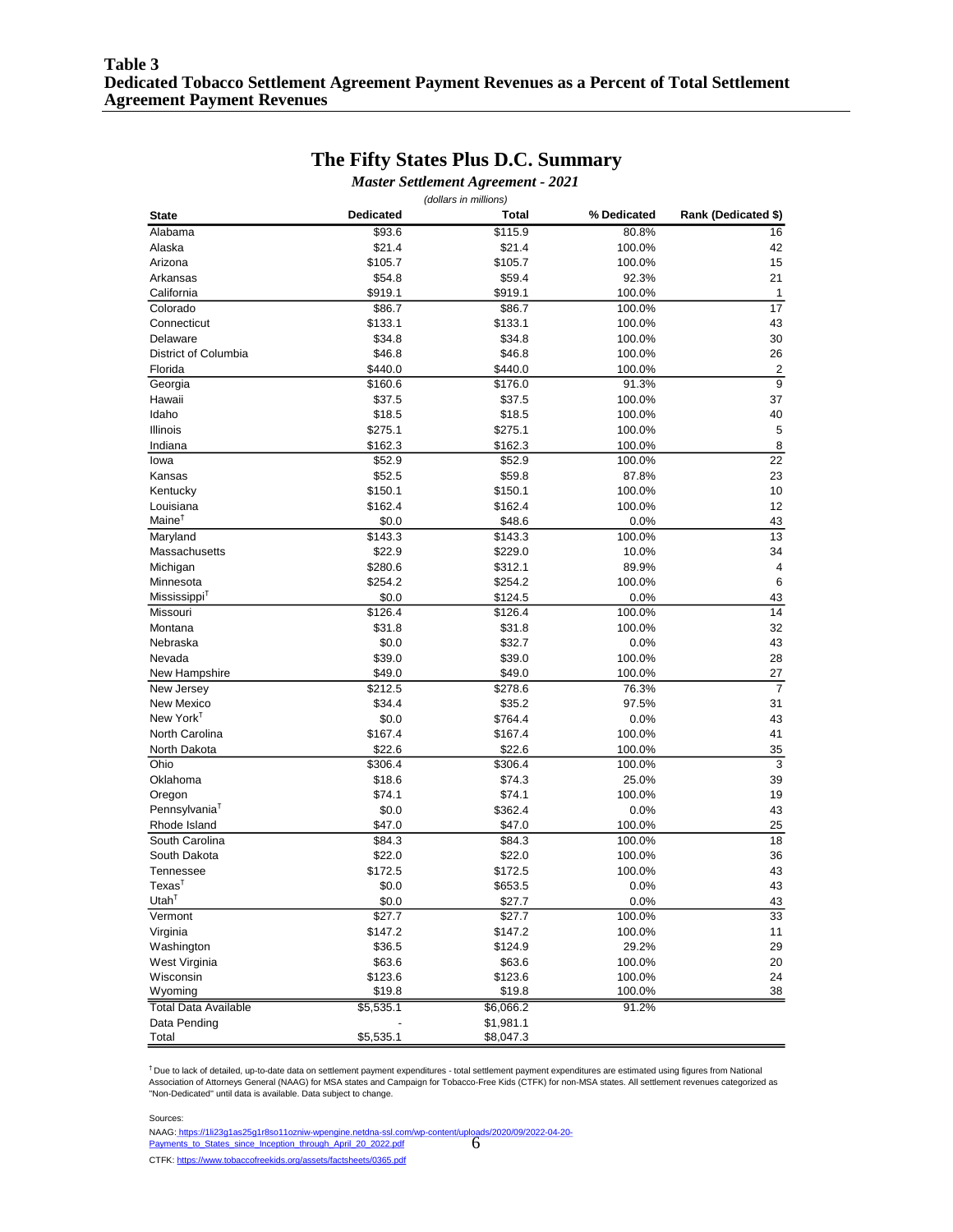John Dunham & Associates last examined dedicated TSA payment revenues for Fiscal Year 2014. **Table 4** shows a percent comparison among Dedicated Revenues, General Fund, and Non-Dedicated Revenues.

|      | <b>Dedicated</b> | <b>Non-Dedicated</b> | <b>Total Data</b><br>Available | % Dedicated | Data Pending | <b>Grand Total</b> |
|------|------------------|----------------------|--------------------------------|-------------|--------------|--------------------|
| 2014 | \$7,845.6        | \$147.5              | \$7,993.1                      | 98.2%       |              | \$7.993.1          |
| 2021 | \$5,535.1        | \$531.1              | \$6,066.2                      | 91.2%       | \$1,981.1    | \$8,047.3          |

#### **Table 4 Dedicated Revenues and Non-Dedicated TSA Payment Revenues by Percent, FY 2014 and FY 2021**

† Note: Distribution of Tobacco Settlement payment revenues to specific programs unavailable at this time for Maine, Mississippi, New York, Pennsylvania, Texas, and Utah. Tobacco Settlement payment revenues for these states have been excluded from the chart until data is available. Due to lack of detailed, up-to-date data on settlement payment expenditures - total settlement payment expenditures are estimated using figures from National Association of Attorneys General (NAAG) for MSA states and Campaign for Tobacco-Free Kids (CTFK) for non-MSA states. All settlement revenues categorized as ''Non-Dedicated'' until data is available. Data subject to change.

#### **Figure 1**

#### **Distribution of Tobacco Settlement Agreement Payment Revenues by Spending Category†**



† Note: Distribution of Tobacco Settlement payment revenues to specific programs unavailable at this time for Maine, Mississippi, New York, Pennsylvania, Texas, and Utah. Tobacco Settlement payment revenues for these states have been excluded from the chart until data is available. Due to lack of detailed, up-to-date data on settlement payment expenditures - total settlement payment expenditures are estimated using figures from National Association of Attorneys General (NAAG) for MSA states and Campaign for Tobacco-Free Kids (CTFK) for non-MSA states. All settlement funds categorized as ''Non-Dedicated'' until data is available. Data subject to change.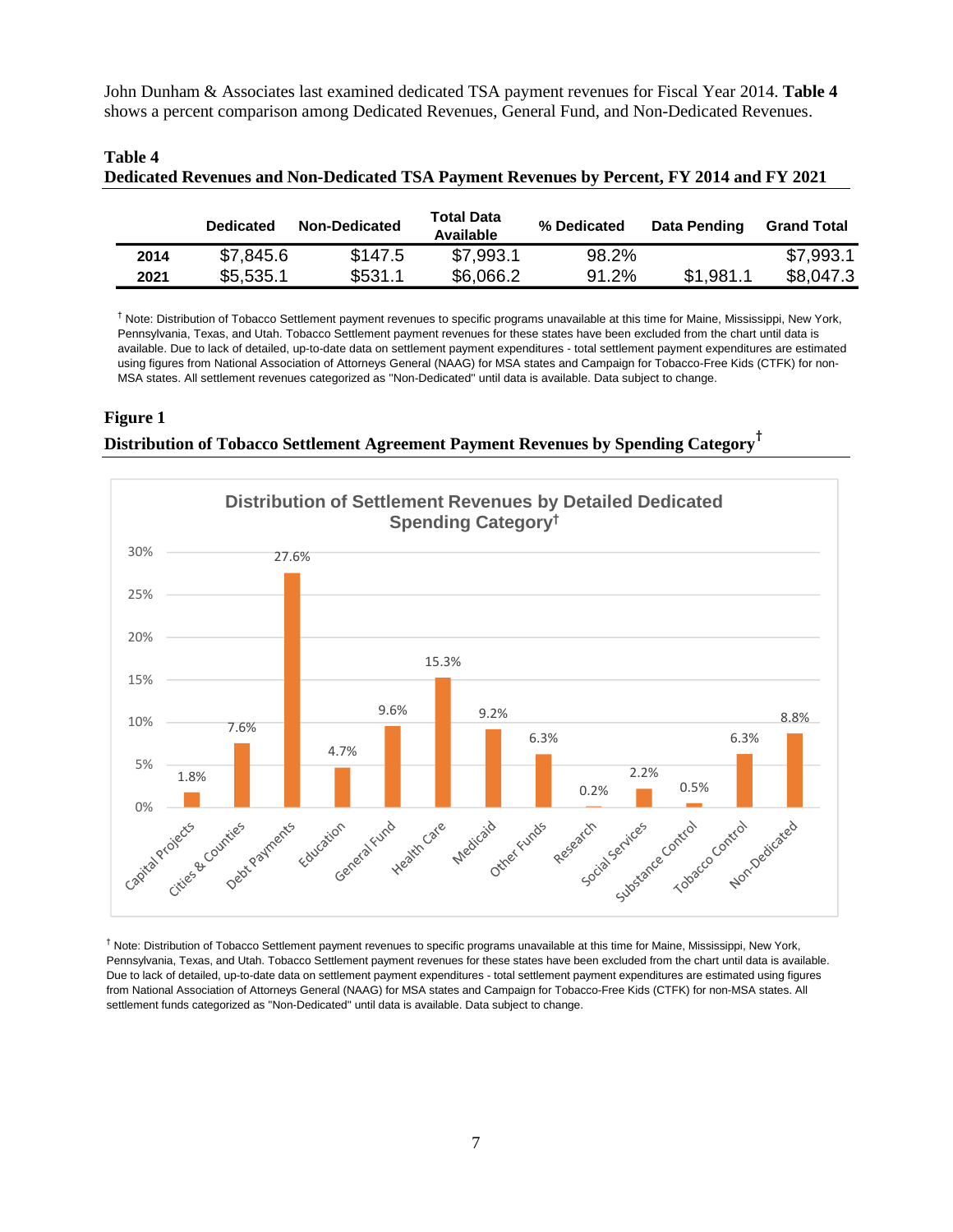#### **A Note About Securitization:**

Many states sold the rights to future TSA payment revenues for either a lump sum payout or a block of large investments, shortly after implementation of the TSAs. For these states some (or all) of their TSA revenues are therefore dedicated to the repayment of bonds and interest; this is by far the largest single use of TSA payment revenues at close to one-third of all settlement payment revenues. Figure 1, on page 3 presents the distribution of TSA payment revenues into the various detailed spending categories.

Securitized TSA bonds are a class of securities backed by the ongoing future payments from the TSAs. As previously described, the TSAs required the tobacco manufacturers to pay states an amount of money based on a range of factors, including the total number of cigarettes sold each year. The payments are intended to be made in perpetuity.

Rather than take the risk of receiving less TSA revenues as the volume of cigarettes sold declined, in 2000, some states began to issue bonds relying on, or "secured by," future TSA revenues. A total of seventeen states, the District of Columbia and the territories of Guam, Puerto Rico and the Virgin Islands as well as some counties and cities securitized all, or at least some part, of the expected revenue stream from these TSAs.

The following have securitized some or all of their future TSA payments: Alabama, Alaska, Arkansas, California, Illinois, Iowa, Louisiana, Michigan, New Jersey, New York, Ohio, Rhode Island, South Carolina, South Dakota, Virginia, Washington, and West Virginia. The District of Columbia, Guam, Puerto Rico, the Virgin Islands, and localities in both California and New York have also issued tobacco settlement bonds.<sup>5</sup>

Because TSA payments are pledged in perpetuity, the default risk from the securitized TSA bonds is much more a timing risk than a risk of non-payment. If a securitized TSA bond defaults, future TSA payments would be allocated to bondholders over a much longer period.

Although the securitized TSA bonds were initially issued as investment grade, most have since been downgraded to speculative ratings. The payments required under the TSAs are inflation adjusted; however, the viability of these bonds is determined by trends in cigarette sales.

#### **Capital Appreciation Bonds**

Of particular concern are the Capital Appreciation Bonds some states have issued. Approximately \$64.0 billion has been pledged to be paid at maturity by nine states, three territories, the District of Columbia, and many counties when their Capital Appreciation Bonds mature.<sup>6</sup> These bonds, also known as Capital Appreciation Bonds (CABs), are zero-coupon bonds, meaning they do not require scheduled interest or principal payments prior to maturity, but instead accrue interest that is added to the bonds' principal balance. At this time, \$64 billion is the total estimated lump-sum amount that will need to be paid to bondholders when the bonds mature.

The states that issued the CABs can retire the CABs prior to their stated maturity date by buying the CAB back from the bondholders early (thus reducing the future cost), but if TSA payment revenues decrease, these early retirements cannot be made, increasing the outstanding principal value even further. CABs are low in states' payment priority structure and are much more vulnerable to reduced revenues.

Since these debts are tied solely to future TSA payment revenues, lower than expected cigarette sales

<sup>5</sup> Steve Hong, Steve, Davis, Allen and Stephanie Larosiliere, *Tobacco bonds: An unfiltered look at a unique municipal asset class*, *Invesco Fixed* Income Investment Insights, January 8, 2018, at: https://apinstitutional.invesco.com/dam/jcr:bf426594-66ce-4a2a-bcd9-

<sup>26</sup>b69bf88626/IFI\_20180202\_Tobacco-bonds-An-unfiltered-look-at-a-unique-municipal-asset-class-by-Invesco-Fixed-Income.pdf <sup>6</sup> Podkul, Cezary, *How Wall Street Tobacco Deals Left States With Billions in Toxic Debt*, Propublica.com, August 7, 2014, at:

https://www.propublica.org/article/how-wall-street-tobacco-deals-left-states-with-billions-in-toxic-debt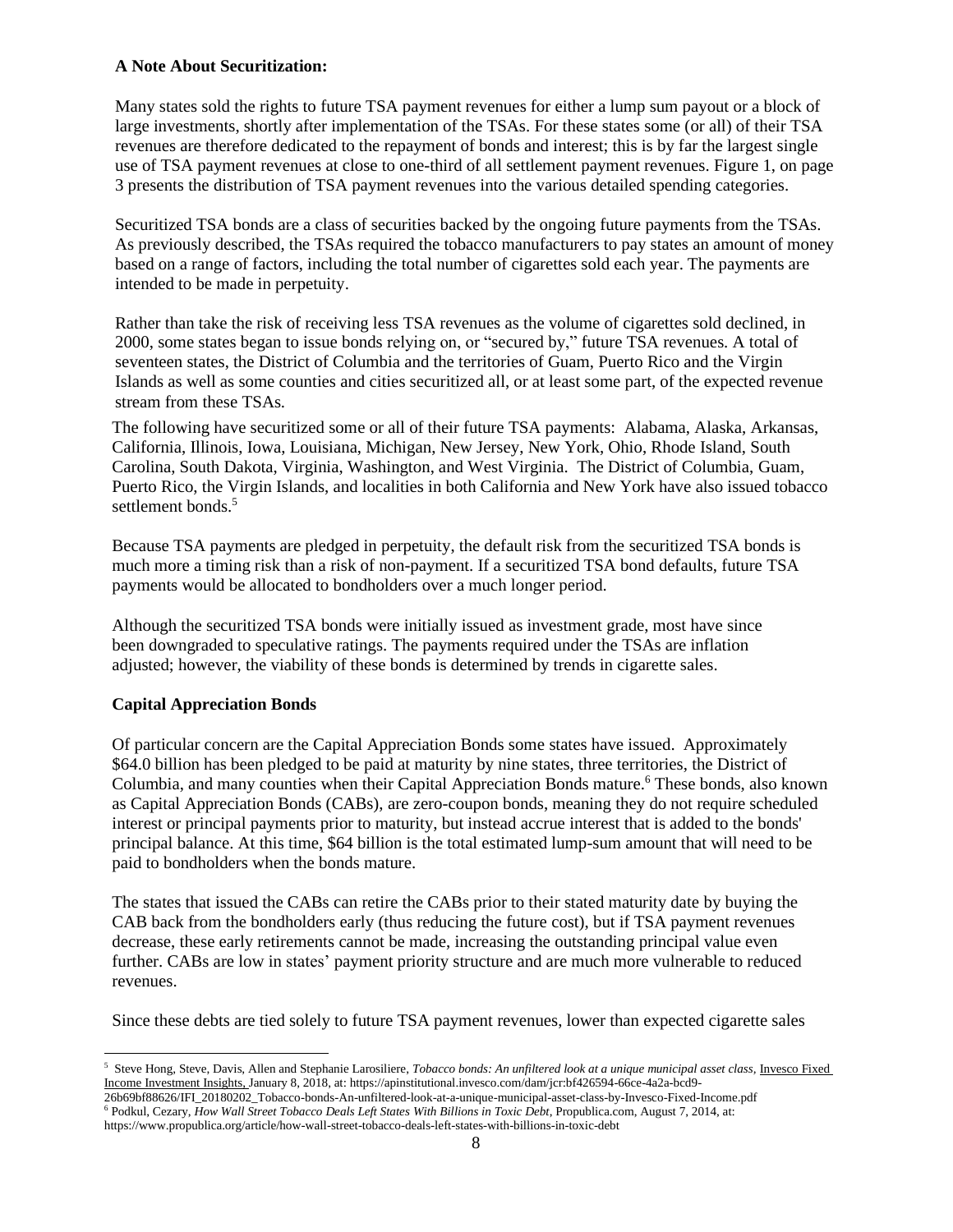will extend the period (and the interest) due on the bonds, ensuring TSA payment revenues that might be used for other government programs is diverted to pay off the CABs. Bondholders have a right to continue to receive payment at maturity even after a default, so governments cannot just walk away from the obligation. If predictions, made by Moody's, come true, and up to 80 percent of these bonds fail, future TSA payment revenues may be diverted to CAB bondholders in perpetuity.<sup>7</sup>

Bond rating downgrading demonstrates how CABs may cause harm despite laws intended to protect the state and taxpayers. In some cases, states are beginning to pledge other assets to pay back the CABs prior to their maturity dates.

For example, California issued \$1.843 billion in new "Enhanced Tobacco Settlement Asset-Backed Bonds" in 2021 just for this purpose.<sup>8</sup> The proceeds of the new bonds are to be used to refund the old outstanding CAB tobacco bonds.

However, interest payments for the new California bonds are secured not only by future TSA payment revenues, but also by other pledged state receipts, including *a state enhancement in the form of a pledge to seek annual appropriations to fund debt service in the event of a deficiency*. 9 In effect, rather than being a securitized TSA bond, the new bonds are General Obligation Bonds, meaning that as TSA payment revenues continue to fall, the taxpayers of California are now obligated to pay bondholder for any TSA payment revenue shortfalls.

#### **Figure 2 Capital Appreciate Bonds: Amount Sold and Amount Owed by State (Pre-CA 2021 Reduction)<sup>10</sup>**

|                                                             | <b>Capital Appreciation Bonds</b>                                                                                                                                                                        | <b>Capital Appreciation Bonds</b> |
|-------------------------------------------------------------|----------------------------------------------------------------------------------------------------------------------------------------------------------------------------------------------------------|-----------------------------------|
| <b>State</b>                                                | <b>Amount Sold (millions)</b>                                                                                                                                                                            | <b>Amount Owed (millions)</b>     |
| Alaska                                                      | \$12.1                                                                                                                                                                                                   | \$137.3                           |
| California *                                                | \$350.5                                                                                                                                                                                                  | \$3,665.0                         |
| District of Columbia                                        | \$248.3                                                                                                                                                                                                  | \$4,424.3                         |
| Guam                                                        | \$3.4                                                                                                                                                                                                    | \$115.5                           |
| Iowa                                                        | \$37.0                                                                                                                                                                                                   | \$551.8                           |
| Michigan                                                    | \$185.2                                                                                                                                                                                                  | \$7,691.8                         |
| New Jersey                                                  | \$186.0                                                                                                                                                                                                  | \$1,280.9                         |
| Ohio                                                        | \$319.5                                                                                                                                                                                                  | \$6,624.3                         |
| Puerto Rico                                                 | \$304.1                                                                                                                                                                                                  | \$11,124.6                        |
| Rhode Island                                                | \$197.0                                                                                                                                                                                                  | \$2,834.2                         |
| U.S. Virgin Islands                                         | \$7.3                                                                                                                                                                                                    | \$48.2                            |
| Virginia                                                    | \$104.2                                                                                                                                                                                                  | \$989.6                           |
| West Virginia                                               | \$65.3                                                                                                                                                                                                   | \$1,814.3                         |
|                                                             |                                                                                                                                                                                                          |                                   |
|                                                             |                                                                                                                                                                                                          |                                   |
|                                                             |                                                                                                                                                                                                          |                                   |
|                                                             |                                                                                                                                                                                                          |                                   |
|                                                             |                                                                                                                                                                                                          |                                   |
|                                                             |                                                                                                                                                                                                          |                                   |
| <sup>7</sup> Op cit. Hong.<br>09-2021<br><sup>9</sup> Ibid. | <sup>8</sup> Fitch Rates Golden State Tobacco Securitization Corp., CA \$1.8B Bonds 'AA-'; Outlook Stal<br>https://www.fitchratings.com/research/us-public-finance/fitch-rates-golden-state-tobacco-secu |                                   |
|                                                             | <sup>10</sup> https://projects.propublica.org/graphics/tbcbonds-statemap                                                                                                                                 |                                   |

<sup>7</sup> Op cit. Hong.

<sup>&</sup>lt;sup>8</sup> Fitch Rates Golden State Tobacco Securitization Corp., CA \$1.8B Bonds 'AA-'; Outlook Stable, FitchRatings, September 10, 2021, at:

https://www.fitchratings.com/research/us-public-finance/fitch-rates-golden-state-tobacco-securitization-corp-ca-1-8b-bonds-aa-outlook-stable-10- 09-2021

<sup>&</sup>lt;sup>9</sup> Ibid.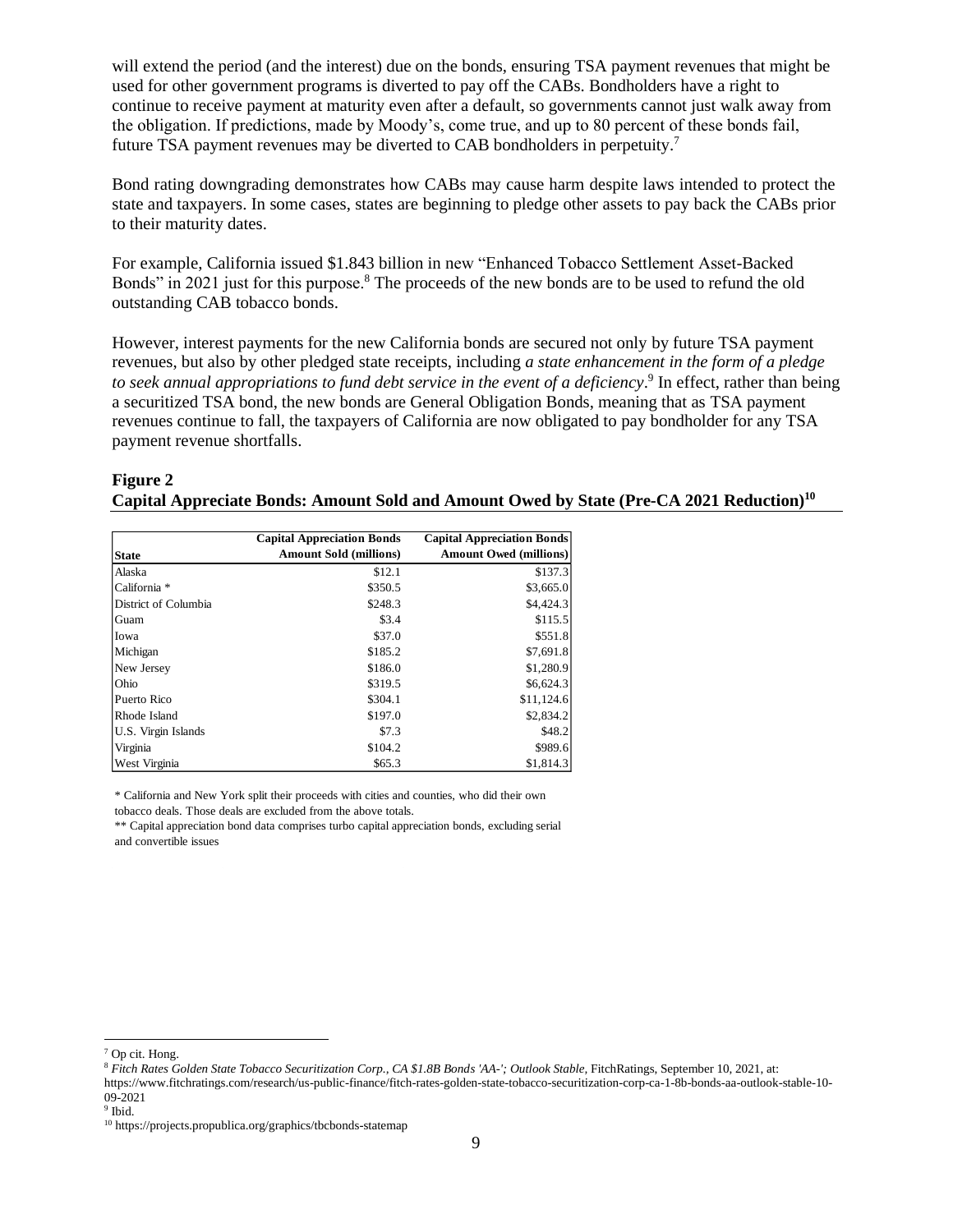#### **Methodology**

At the request of the National Association of Tobacco Outlets, John Dunham & Associates (JDA) has prepared a comprehensive accounting for TSA payment revenues by state based on the most recent data available from the various state government sources.

Each individual state table that makes up this report documents the following:

- Total TSA payment revenues received and spent in FY 2020 or FY 2021;
- The portion of the TSA payment revenues dedicated to the thirteen specific spending categories, as well as any portion specifically not dedicated in the given year;
- The percentage of revenues dedicated to each of the specific categories.

The report also lists the specific purposes for which the TSA payment revenues are dedicated.

All data in this report are drawn from primary state sources. Unless otherwise noted, reported data come from each state's Department of Revenue statistical abstract or Comprehensive Annual Financial Report (CAFR). Any additional sources or tax-related notes are located at the bottom of each state table. The information presented represents spending from the most recent fiscal year available. Due to different accounting methods, or timing concepts used by agencies within a state, the data in this report may vary from other published numbers. There may be slight inconsistencies with total values because reported dollar amounts (in millions) and percentages are rounded to a single digit. Total values indicate aggregate amounts of all categories before rounding. Additionally, the data reported represents the uses of TSA payment revenues in the given year, not receipts. Some states use the prior year's TSA payment revenues for current year activities, while most roll the current TSA payment revenues to current spending. In addition, adjustments to actual TSA payment revenues received by the state may be made after the fact for a variety of reasons.

To ensure accuracy, the results have been compared to figures obtained from National Association of Attorneys General.<sup>11</sup> There are a number of jurisdictions where the TSA payment revenues reported by the state differ from that presented by NAAG. This is due to a number of factors including ongoing litigation, administrative expenses, TSA payment revenues that are not explicitly dedicated, and the aforementioned budget year issue. Additionally, since this report details the use of TSA payment revenues by fiscal year, the use of some previously saved TSA payment revenues (Non-Dedicated Revenues) produces a higher level of use than the current year's TSA payment revenues received by the state. Table 5 on the following page details these comparisons.

<sup>11</sup> National Association of Attorneys General, *Payments to States since Inception thru April 20,2022*, Master Settlement Agreement: 2021 Payment Information, available online at [https://1li23g1as25g1r8so11ozniw-wpengine.netdna-ssl.com/wp-content/uploads/2020/09/2022-](https://1li23g1as25g1r8so11ozniw-wpengine.netdna-ssl.com/wp-content/uploads/2020/09/2022-04-20-Payments_to_States_since_Inception_through_April_20_2022.pdf) [04-20-](https://1li23g1as25g1r8so11ozniw-wpengine.netdna-ssl.com/wp-content/uploads/2020/09/2022-04-20-Payments_to_States_since_Inception_through_April_20_2022.pdf) [Payments\\_to\\_States\\_since\\_Inception\\_through\\_April\\_20\\_2022.pdf](https://1li23g1as25g1r8so11ozniw-wpengine.netdna-ssl.com/wp-content/uploads/2020/09/2022-04-20-Payments_to_States_since_Inception_through_April_20_2022.pdf)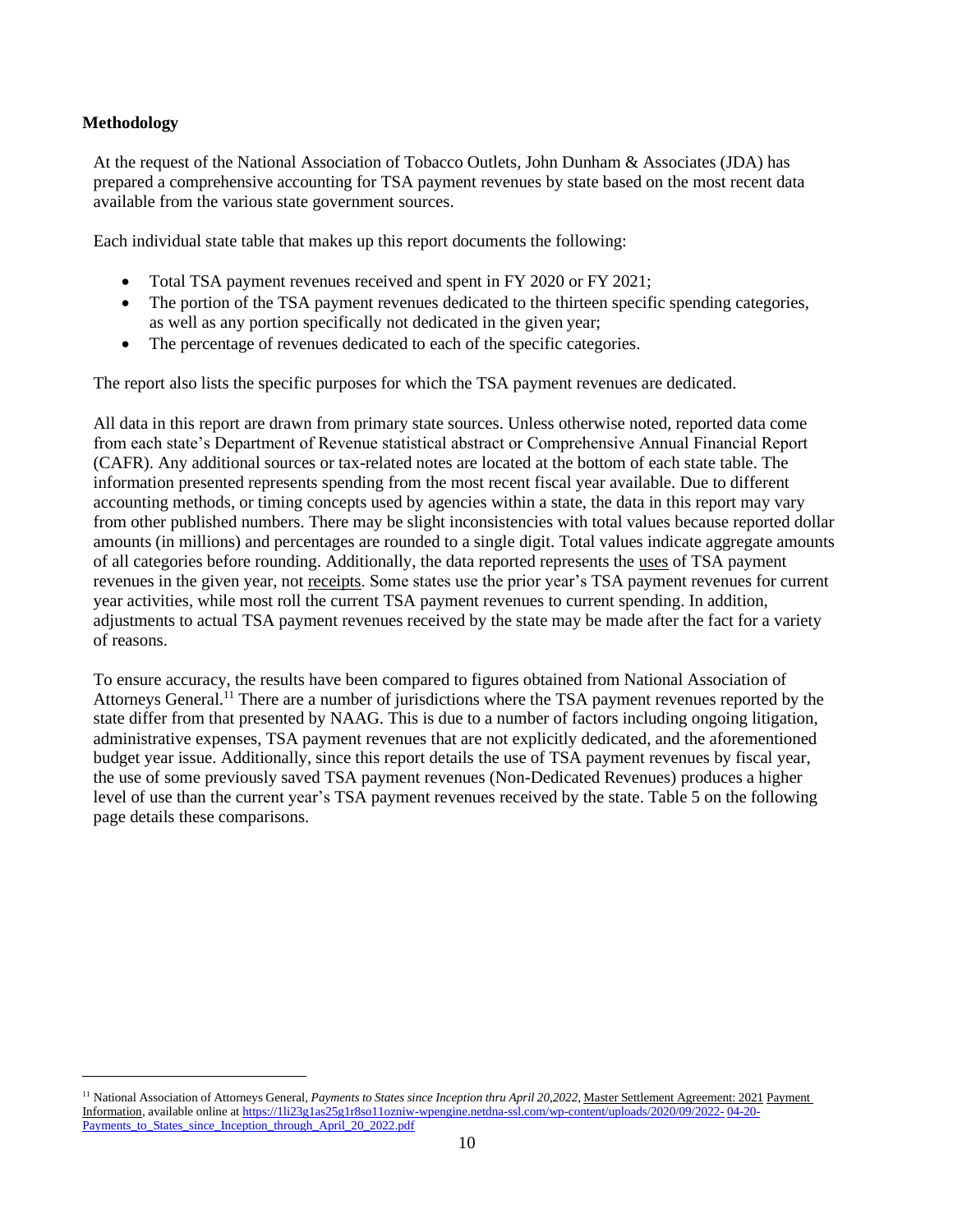### **Table 5 Comparison of TSA Payment Revenue Spending Data with NAAG Payment Date, FY 2021 (\$ in millions)**

| <b>State</b>         | <b>State Source</b><br>2021 Settlement | <b>NAAG 2021</b><br><b>Settlement</b> | Percent<br><b>Difference</b> | <b>State</b>   | <b>State Source</b><br>2021 Settlement | <b>NAAG 2021</b><br><b>Settlement</b> | Percent<br><b>Difference</b> |
|----------------------|----------------------------------------|---------------------------------------|------------------------------|----------------|----------------------------------------|---------------------------------------|------------------------------|
| Alabama              | \$<br>115.9                            | \$<br>115.9                           | 0.0%                         | Missouri       | \$<br>126.4                            | \$<br>138.3                           | $-8.6%$                      |
| Alaska               | \$<br>21.4                             | \$<br>21.4                            | 0.1%                         | Montana        | \$<br>31.8                             | \$<br>30.3                            | 4.9%                         |
| Arizona              | \$<br>105.7                            | \$<br>105.7                           | 0.0%                         | Nebraska       | \$<br>32.7                             | \$<br>42.7                            | $-23.3%$                     |
| Arkansas             | \$<br>59.4                             | \$<br>59.4                            | 0.1%                         | Nevada         | \$<br>39.0                             | \$<br>43.7                            | $-10.7%$                     |
| California           | \$<br>919.1                            | \$<br>919.1                           | 0.0%                         | New Hampshire  | \$<br>49.0                             | \$<br>47.8                            | 2.6%                         |
| Colorado             | \$<br>86.7                             | \$<br>86.6                            | 0.2%                         | New Jersey     | \$<br>278.6                            | \$<br>278.5                           | 0.1%                         |
| Connecticut          | \$<br>133.1                            | \$<br>133.1                           | 0.0%                         | New Mexico     | \$<br>35.2                             | \$<br>36.3                            | $-2.9%$                      |
| Delaware             | \$<br>34.8                             | \$<br>29.8                            | 16.6%                        | New York       | N/A                                    | \$<br>764.4                           | N/A                          |
| District of Columbia | \$<br>46.8                             | \$<br>43.5                            | 7.5%                         | North Carolina | \$<br>167.4                            | \$<br>167.2                           | 0.1%                         |
| Florida*             | \$<br>440.0                            | \$<br>402.6                           | 9.3%                         | North Dakota   | \$<br>22.6                             | \$<br>22.7                            | $-0.3%$                      |
| Georgia              | \$<br>176.0                            | \$<br>176.0                           | 0.0%                         | Ohio           | \$<br>306.4                            | \$<br>306.3                           | 0.0%                         |
| Hawaii               | \$<br>37.5                             | \$<br>37.5                            | 0.0%                         | Oklahoma       | \$<br>74.3                             | \$<br>74.3                            | 0.0%                         |
| Idaho                | \$<br>18.5                             | \$<br>22.1                            | $-16.2%$                     | Oregon         | \$<br>74.1                             | \$<br>74.7                            | $-0.8%$                      |
| <b>Illinois</b>      | \$<br>275.1                            | \$<br>283.0                           | $-2.8%$                      | Pennsylvania   | N/A                                    | \$<br>362.4                           | N/A                          |
| Indiana              | \$<br>162.3                            | \$<br>146.3                           | 11.0%                        | Rhode Island   | \$<br>47.0                             | \$<br>47.0                            | 0.0%                         |
| lowa                 | \$<br>52.9                             | \$<br>52.9                            | $-0.1%$                      | South Carolina | \$<br>84.3                             | \$<br>84.3                            | 0.0%                         |
| Kansas               | \$<br>59.8                             | \$<br>59.8                            | 0.0%                         | South Dakota   | \$<br>22.0                             | \$<br>22.0                            | 0.0%                         |
| Kentucky             | \$<br>150.1                            | \$<br>126.3                           | 18.8%                        | Tennessee      | \$<br>172.5                            | \$<br>175.0                           | $-1.5%$                      |
| Louisiana            | \$<br>162.4                            | \$<br>162.4                           | 0.0%                         | Texas*         | N/A                                    | \$<br>653.5                           | N/A                          |
| Maine                | N/A                                    | \$<br>48.6                            | N/A                          | Utah           | N/A                                    | \$<br>27.7                            | N/A                          |
| Maryland             | \$<br>143.3                            | \$<br>137.5                           | 4.2%                         | Vermont        | \$<br>27.7                             | \$<br>25.5                            | 8.4%                         |
| Massachusetts        | \$<br>229.0                            | \$<br>245.6                           | $-6.8%$                      | Virginia       | \$<br>147.2                            | \$<br>147.2                           | 0.0%                         |
| Michigan             | \$<br>312.1                            | \$<br>312.1                           | 0.0%                         | Washington     | \$<br>124.9                            | \$<br>124.9                           | 0.0%                         |
| Minnesota*           | \$<br>254.2                            | \$<br>254.2                           | 0.0%                         | West Virginia  | \$<br>63.6                             | \$<br>63.6                            | 0.1%                         |
| Mississippi*         | N/A                                    | \$<br>124.5                           | N/A                          | Wisconsin      | \$<br>123.6                            | \$<br>126.0                           | $-2.0%$                      |
|                      |                                        |                                       |                              | Wyoming        | \$<br>19.8                             | \$<br>17.8                            | 11.3%                        |

Note: States with N/A - State Source 2021 Settlement Revenues are missing detailed, up-to-date data on settlement payment expenditures. Data subject to change.

\*Payments to the separately settling states of Florida, Minnesota, Mississippi, and Texas are not monitored by NAAG. CTFK is used as the source for these states.

Sources:

CTFK: https://www.tobaccofreekids.org/assets/factsheets/0365.pdf NAAG: https://1li23g1as25g1r8so11ozniw-wpengine.netdna-ssl.com/wp-content/uploads/2020/09/2022-04-20- Payments\_to\_States\_since\_Inception\_through\_April\_20\_2022.pdf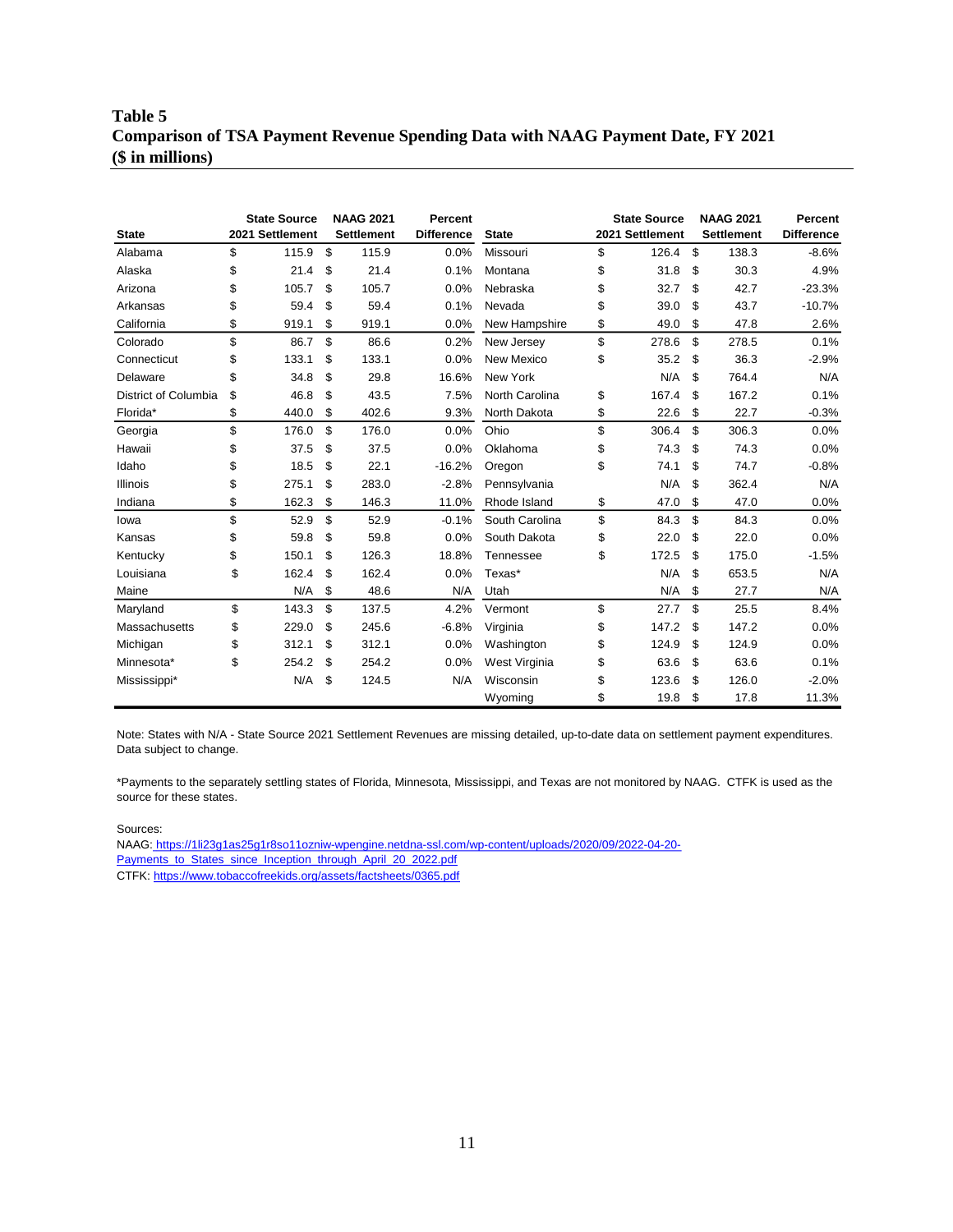# Alabama

#### **2021**

*(dollars in millions)*

| Payment     | Percent   |                                                          |
|-------------|-----------|----------------------------------------------------------|
| Allocations | Allocated | Distribution                                             |
| \$115.9     |           |                                                          |
| \$22.3      | 19.2%     |                                                          |
| \$22.3      | 19.2%     | Non-Dedicated                                            |
| \$16.0      | 13.8%     |                                                          |
| \$16.0      | 13.8%     | 21st Century Fund - debt service on bonds                |
| \$35.2      | 30.4%     |                                                          |
| \$33.2      | 28.7%     | Alabama Medicaid Agency                                  |
| \$2.0       | 1.7%      | Department of Senior Services (Medicaid waiver programs) |
| \$40.9      | 35.3%     |                                                          |
| \$40.4      | 34.9%     | <b>Children First Trust Fund</b>                         |
| \$0.5       | 0.4%      | Department of Early Childhood Education                  |
| \$1.4       | 1.2%      |                                                          |
| \$1.4       | 1.2%      | <b>Senior Services Trust Fund</b>                        |
|             |           |                                                          |

Note: Settlement payment allocations based on revenues from source 1 and appropriations from source 2. 2021 appropriations totaled 96,157,975. The difference between earmarked figures and total settlement payments was added to a general fund.

Source 1: - Alabama - Department of Finance, Office of the State Comptroller - 2021 Annual Comprehensive Financial Report <https://comptroller.alabama.gov/wp-content/uploads/2022/03/ACFR-2021.Alabama.pdf>

Source 2: State of Alabama Office of the Governor - Executive Budget Fiscal Year 2023 <https://budget.alabama.gov/wp-content/uploads/2022/01/FINAL-FOR-WEBSITE.pdf>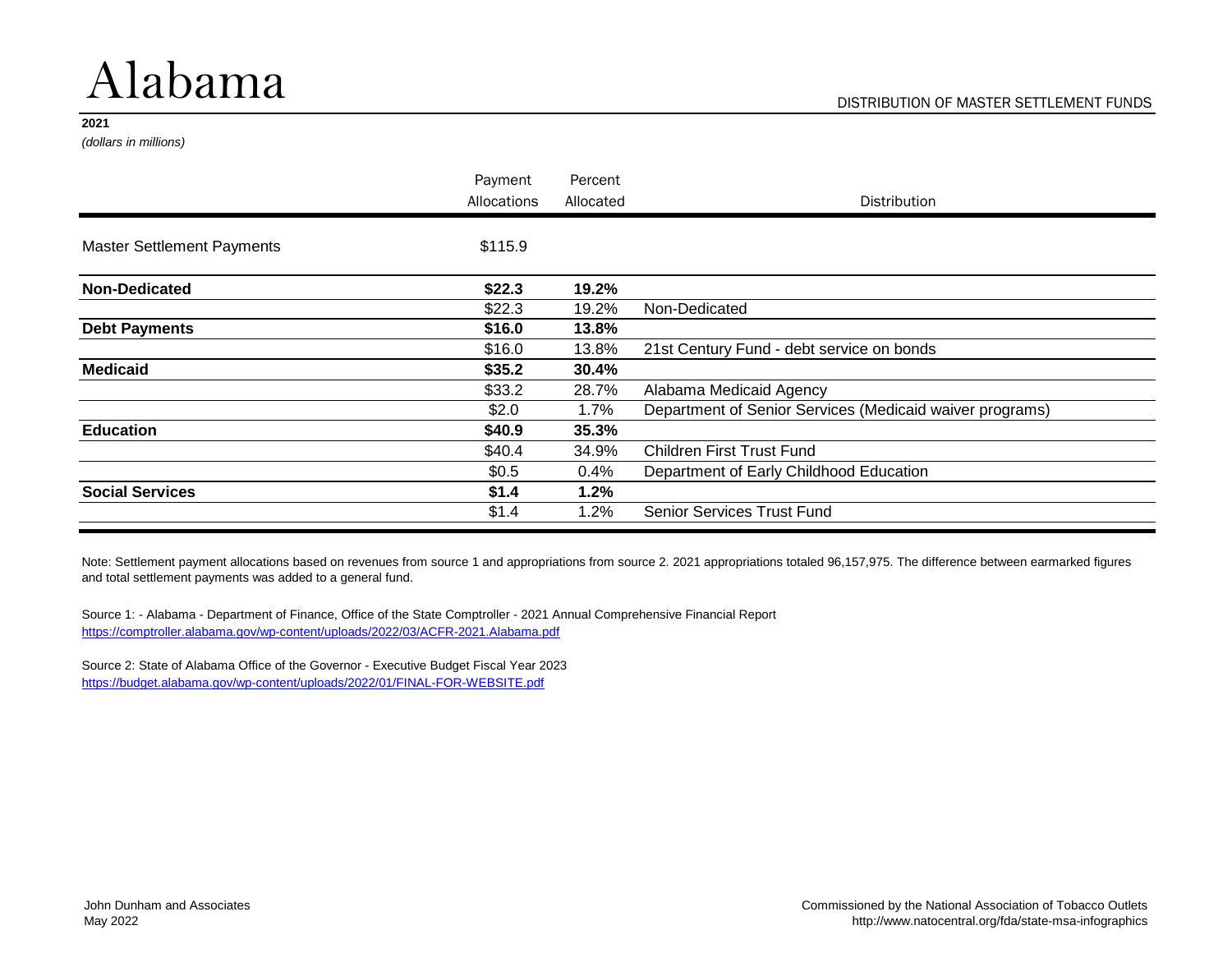# Alaska

#### **2021**

*(dollars in millions)*

|                                   | Payment<br>Allocations | Percent<br>Allocated | Distribution                                                                                                                |
|-----------------------------------|------------------------|----------------------|-----------------------------------------------------------------------------------------------------------------------------|
| <b>Master Settlement Payments</b> | \$21.4                 |                      |                                                                                                                             |
| <b>Debt Payments</b>              | \$17.2                 | 80.1%                |                                                                                                                             |
|                                   | \$17.2                 | 80.1%                | Debt service on bonds                                                                                                       |
| <b>General Fund</b>               | \$4.3                  | 19.9%                |                                                                                                                             |
|                                   | \$4.3                  | 19.9%                | Special account in General Fund - allocated to tobacco use education and<br>cessation fund, subject to legislative approval |

`

Source: Alaska Department of Administration - Division of Finance - Alaska 2021 Annual Comprehensive Financial Report <https://doa.alaska.gov/dof/reports/resource/2021acfr.pdf>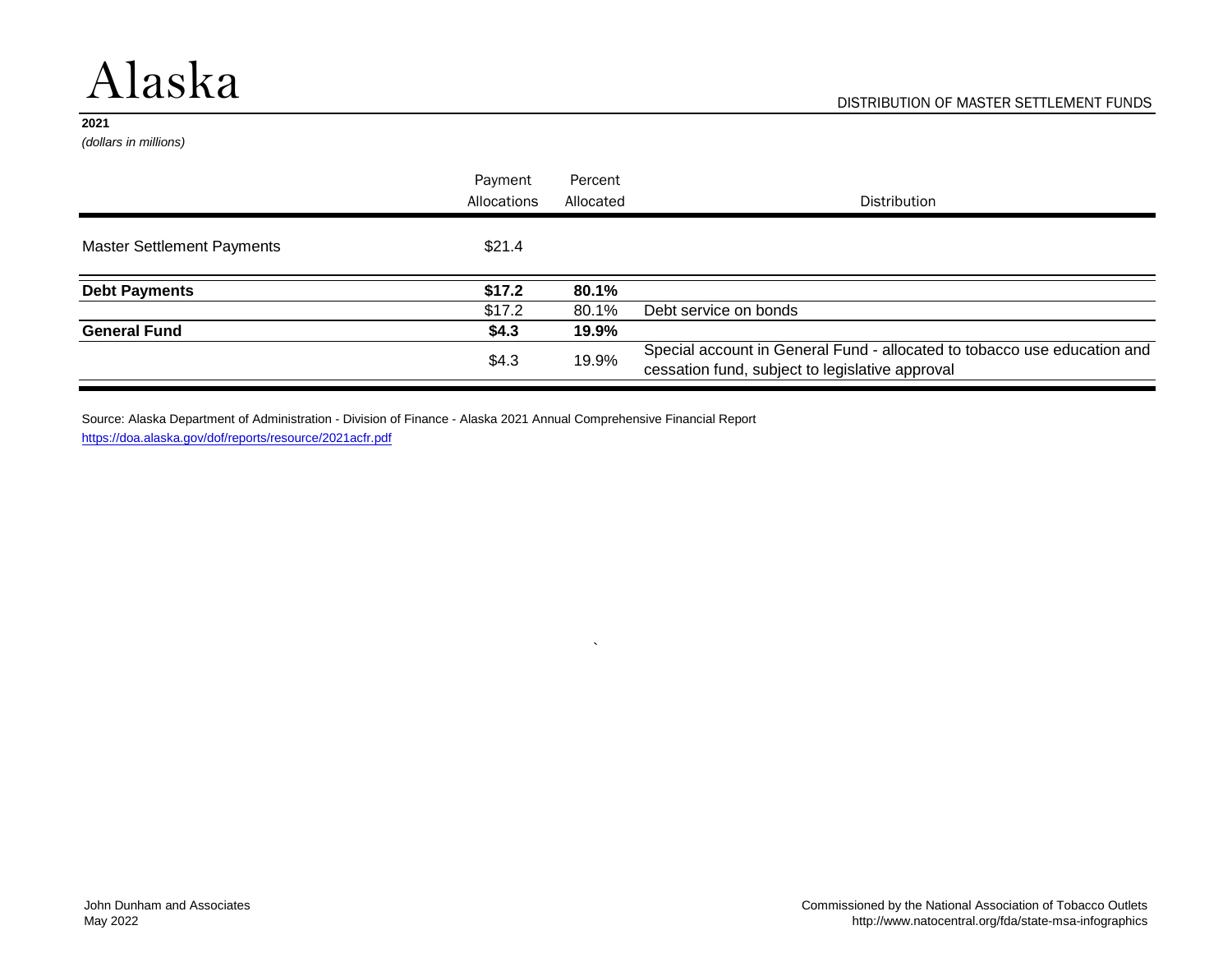# Arizona

#### **2021**

*(dollars in millions)*

|                                   | Payment     | Percent   |                                                                                                                                  |
|-----------------------------------|-------------|-----------|----------------------------------------------------------------------------------------------------------------------------------|
|                                   | Allocations | Allocated | <b>Distribution</b>                                                                                                              |
| <b>Master Settlement Payments</b> | \$105.7     |           |                                                                                                                                  |
| <b>Medicaid</b>                   | \$105.7     | 100.0%    |                                                                                                                                  |
|                                   | \$105.7     | 100.0%    | Arizona Health Care Cost Containment System, Proposition 204 Services -<br>aged, blind & disabled; parents; and childless adults |

Source: Arizona Health Care Cost Containment System 2021 Appropriation Status Report <https://www.azahcccs.gov/shared/Downloads/MonthlyReports/AppropriationStatusReports/FY2021/CompleteASR202106.pdf>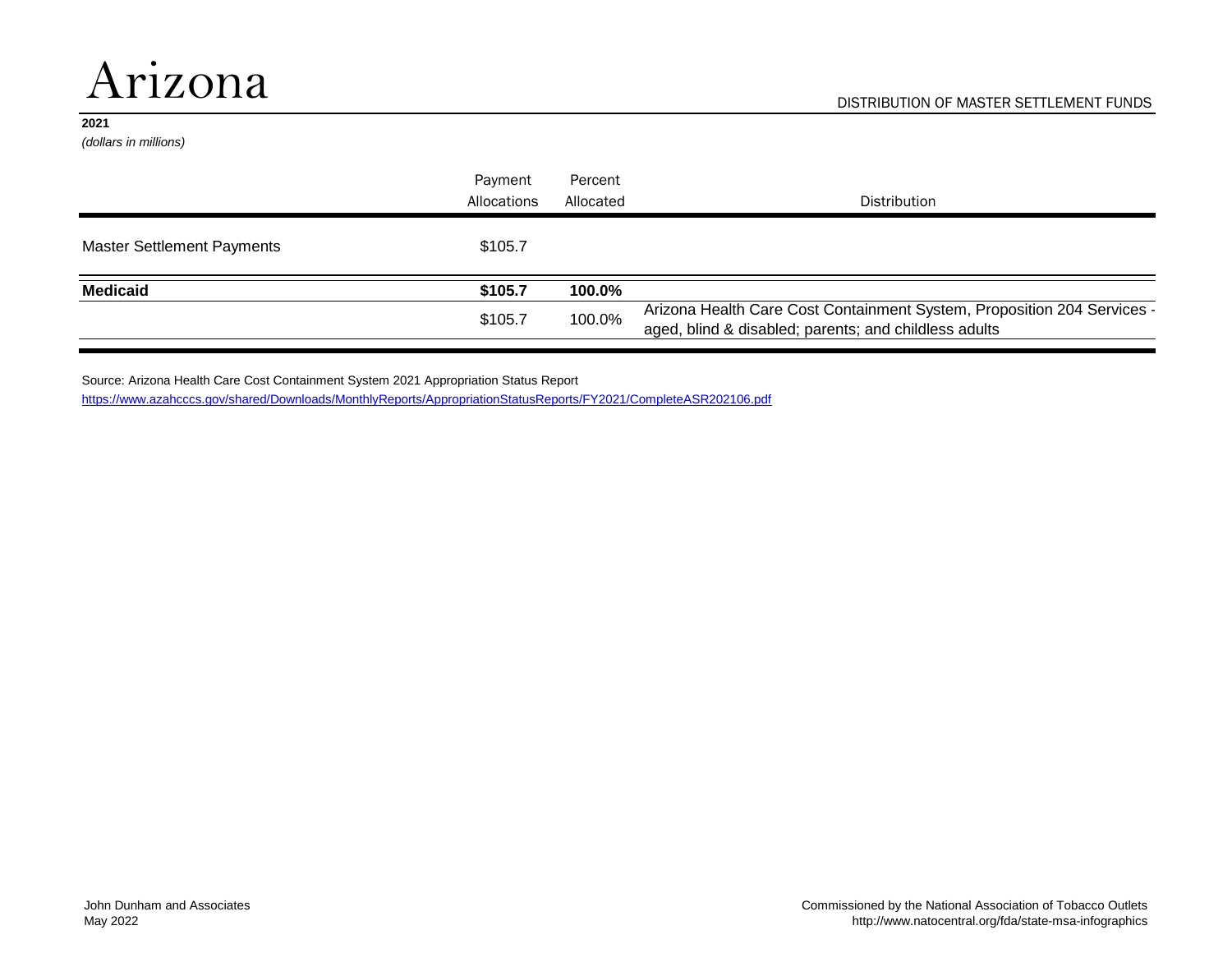### Arkansas

#### **2021**

*(dollars in millions)*

| Payment     | Percent   |                                                |
|-------------|-----------|------------------------------------------------|
| Allocations | Allocated | <b>Distribution</b>                            |
| \$59.4      |           |                                                |
| \$5.0       | 8.4%      |                                                |
| \$5.0       | 8.4%      | <b>Tobacco Settlement Debt Service Fund</b>    |
| \$14.2      | 23.9%     |                                                |
| \$9.8       | 16.4%     | Arkansas Biosciences Institute Program Account |
| \$2.8       | 4.6%      | School of Public Health                        |
| \$1.7       | 2.8%      | Delta Area Health Education Center             |
| \$3.1       | 5.1%      |                                                |
| \$2.1       | 3.5%      | Center on Aging                                |
| \$1.0       | 1.6%      | Minority Health Initiative                     |
| \$23.6      | 39.8%     |                                                |
| \$23.6      | 39.8%     | Medicaid expansion                             |
| \$8.7       | 14.7%     |                                                |
| \$2.0       | 3.3%      | Minority Communities Special Account           |
| \$6.8       | 11.4%     | <b>Balance of Prevention Cessation Account</b> |
| \$0.2\$     | 0.4%      |                                                |
| \$0.2\$     | 0.4%      | <b>Tobacco Settlement Commission</b>           |
| \$4.6       | 7.7%      |                                                |
| \$4.6       | 7.7%      | Non-Dedicated                                  |
|             |           |                                                |

Note: Arkansas received 2 MSA payments in 2021. The initial payment equaled \$45,543,635 and second was \$13,823,097. Of these payments, \$5 million went to debt service, and \$49,829,893 went to appropriations. The remaining \$4.6 million were transferred to the general fund.

Source 1: Arkansas Bureau of Legislative Research - Tobacco Settlement Summary of Income, Investments, Balances, and Expenses <https://www.arkleg.state.ar.us/Calendars/Attachment?committee=024&agenda=4999&file=M3.+Tobacco+Worksheet+Updated+January+2022.pdf>

Source 2: Arkansas Department of Finance and Administration, Office of Accounting - Annual Comprehensive Financial Report, Fiscal Year Ended June 30, 2021 <https://www.dfa.arkansas.gov/images/uploads/accountingOffice/cafr2021.pdf>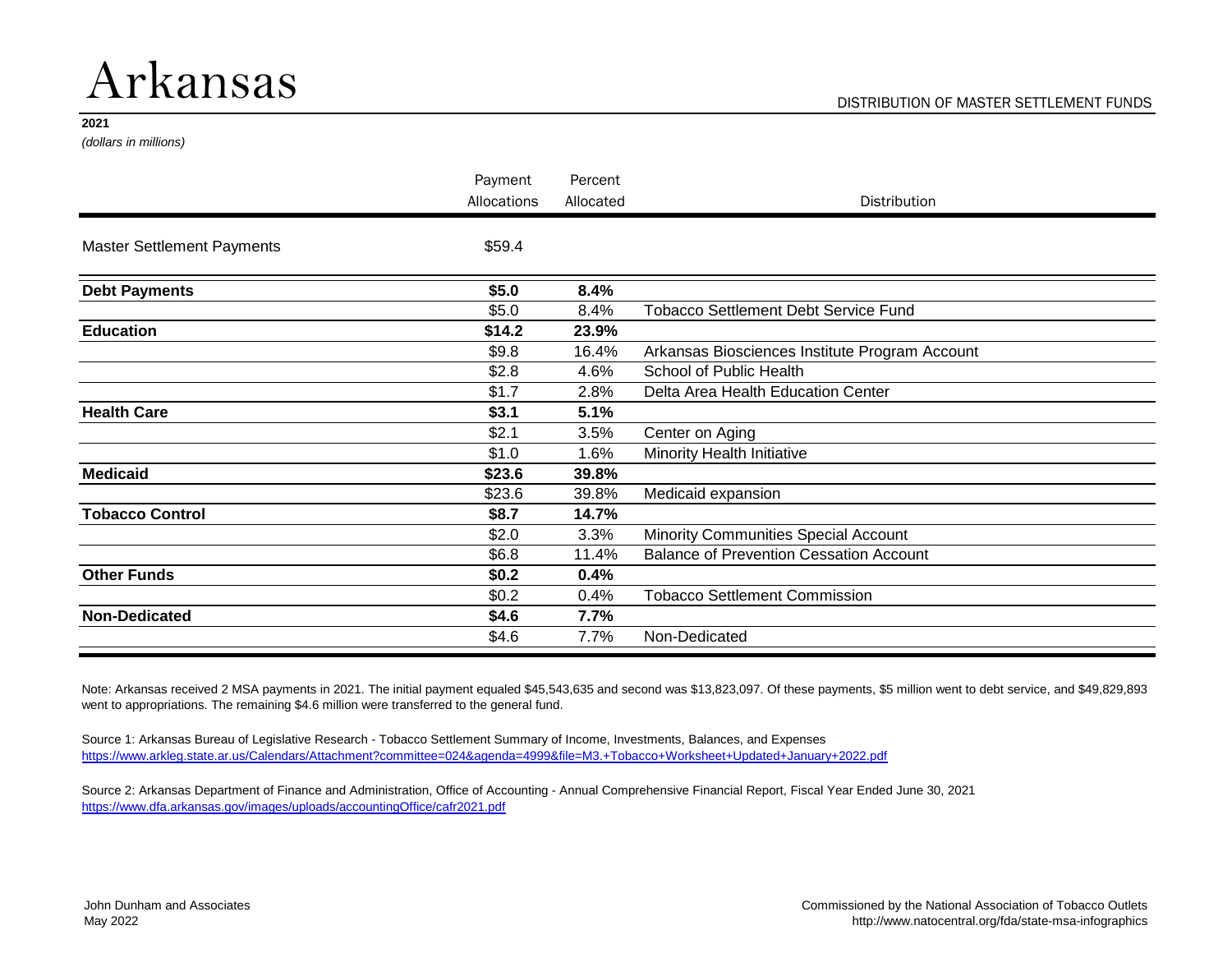# California

#### **2021**

*(dollars in millions)*

|                                   | Payment     | Percent   |                         |
|-----------------------------------|-------------|-----------|-------------------------|
|                                   | Allocations | Allocated | <b>Distribution</b>     |
| <b>Master Settlement Payments</b> | \$919.1     |           |                         |
| <b>Debt Payments</b>              | \$459.5     | 50.0%     |                         |
|                                   | \$459.5     | 50.0%     | Allocable to bonds      |
| <b>Cities &amp; Counties</b>      | \$459.5     | 50.0%     |                         |
|                                   | \$459.5     | 50.0%     | Local governments Share |

Source: Department Of Justice - Office Of The Attorney General - Tobacco Master Settlement Agreement Payments Received by State, Counties, and Cities <https://oag.ca.gov/system/files/media/tmsapc-1999-2021.pdf>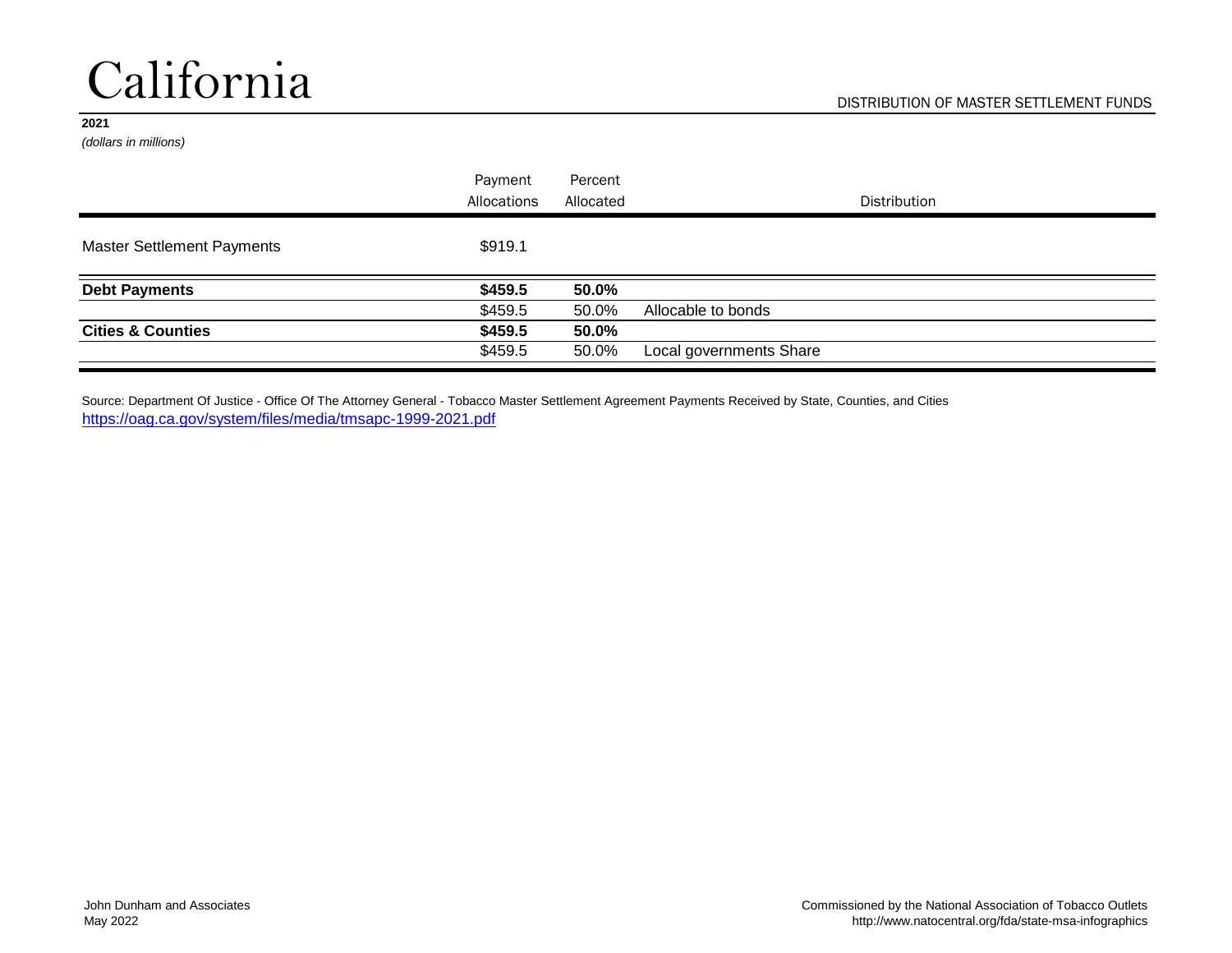# Colorado

#### **2021**

*(dollars in millions)*

|                                   | Payment     | Percent   |                                                                                  |
|-----------------------------------|-------------|-----------|----------------------------------------------------------------------------------|
|                                   | Allocations | Allocated | <b>Distribution</b>                                                              |
| <b>Master Settlement Payments</b> | \$86.7      |           |                                                                                  |
| <b>Capital Projects</b>           | \$6.9       | 8.0%      |                                                                                  |
|                                   | \$6.9       | 8.0%      | University of Colorado - Fitzsimons Trust Fund (through capital<br>construction) |
| <b>Health Care</b>                | \$68.9      | 79.5%     |                                                                                  |
|                                   | \$15.6      | 18.0%     | <b>Children's Basic Health Plan Plus</b>                                         |
|                                   | \$1.7       | 2.0%      | Children's Autism Program                                                        |
|                                   | \$23.1      | 26.6%     | Nurse Home Visitor Program                                                       |
|                                   | \$0.9       | 1.0%      | Dental Loan Repayment Program                                                    |
|                                   | \$3.0       | 3.5%      | HIV & AIDS Prevention Grants Program                                             |
|                                   | \$2.0       | 2.3%      | Supplemental State Health and Dental Contribution                                |
|                                   | \$0.9       | 1.0%      | Colorado Health Service Corps                                                    |
|                                   | \$15.2      | 17.5%     | University of Colorado Health Sciences Center                                    |
|                                   | \$2.2       | 2.5%      | Colorado Immunization Program                                                    |
|                                   | \$4.3       | 5.0%      | ADAP - Ryan White AIDS Drug Assistance                                           |
| <b>Social Services</b>            | \$7.4       | 8.5%      |                                                                                  |
|                                   | \$6.5       | 7.5%      | Tony Grampsas Youth Services                                                     |
|                                   | \$0.9       | 1.0%      | <b>Veterans Trust Fund</b>                                                       |
| <b>Other Funds</b>                | \$3.5       | 4.0%      |                                                                                  |
|                                   | \$1.3       | 1.5%      | <b>Tobacco Litigation Settlement Cash Fund</b>                                   |
|                                   | \$2.2       | 2.5%      | <b>Tobacco Settlement Defense Account</b>                                        |

Source: Colorado - General Assembly - Legislative Council Staff - 2022 Tobacco MSA Forecast <https://leg.colorado.gov/publications/2022-tobacco-master-settlement-agreement-payment-forecast>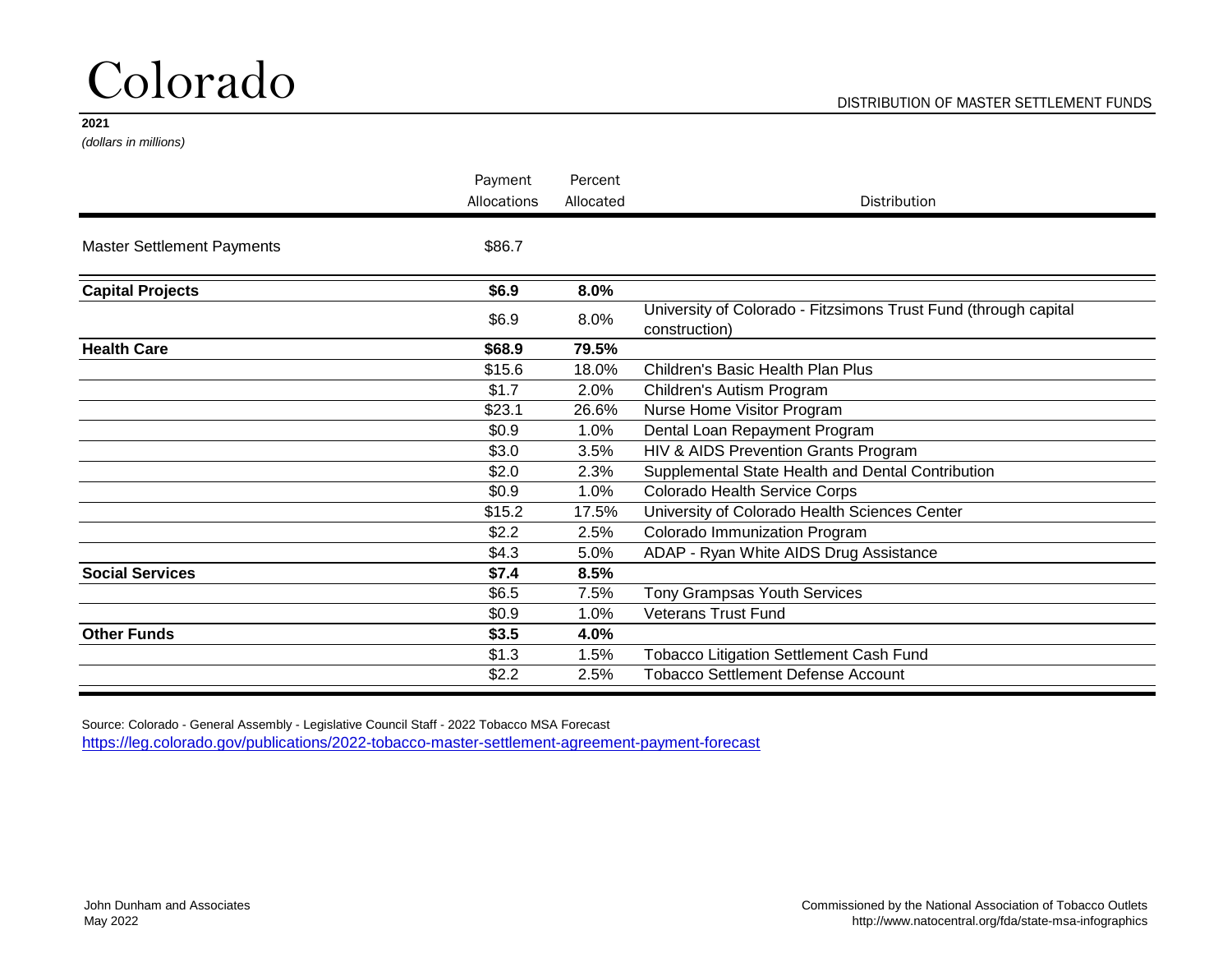### Connecticut

#### **2021**

*(dollars in millions)*

|                                   | Payment     | Percent   |                              |
|-----------------------------------|-------------|-----------|------------------------------|
|                                   | Allocations | Allocated | Distribution                 |
| <b>Master Settlement Payments</b> | \$133.1     |           |                              |
| <b>General Fund</b>               | \$133.1     | 100.0%    |                              |
|                                   | \$133.1     | 100.0%    | Distribution to General Fund |

Note: Transfers to the General Fund totalled \$114,500,000. The leftover \$18,600,000 remainded in the "Special Fund" balance as "cash and short term investments." The ending balance for 2020 was \$4,621,5591. The ending balance in 2021 was \$23,171,515<sup>2</sup>. The difference YTD in balance amounted to \$18,549,956, which almost exactly accounts for the remainder.

Source 1: Connecticut Office of the State Comptroller - 2021 Annual Comprehensive Financial Report <https://www.osc.ct.gov/reports/ACFR2021.pdf>

Source 2: Connecticut Office of the State Comptroller - 2021 Budgetary Annual Report [https://www.osc.ct.gov/reports/annual/2021/OSCAnnualReport\\_Budgetary\\_2021.pdf](https://www.osc.ct.gov/reports/annual/2021/OSCAnnualReport_Budgetary_2021.pdf)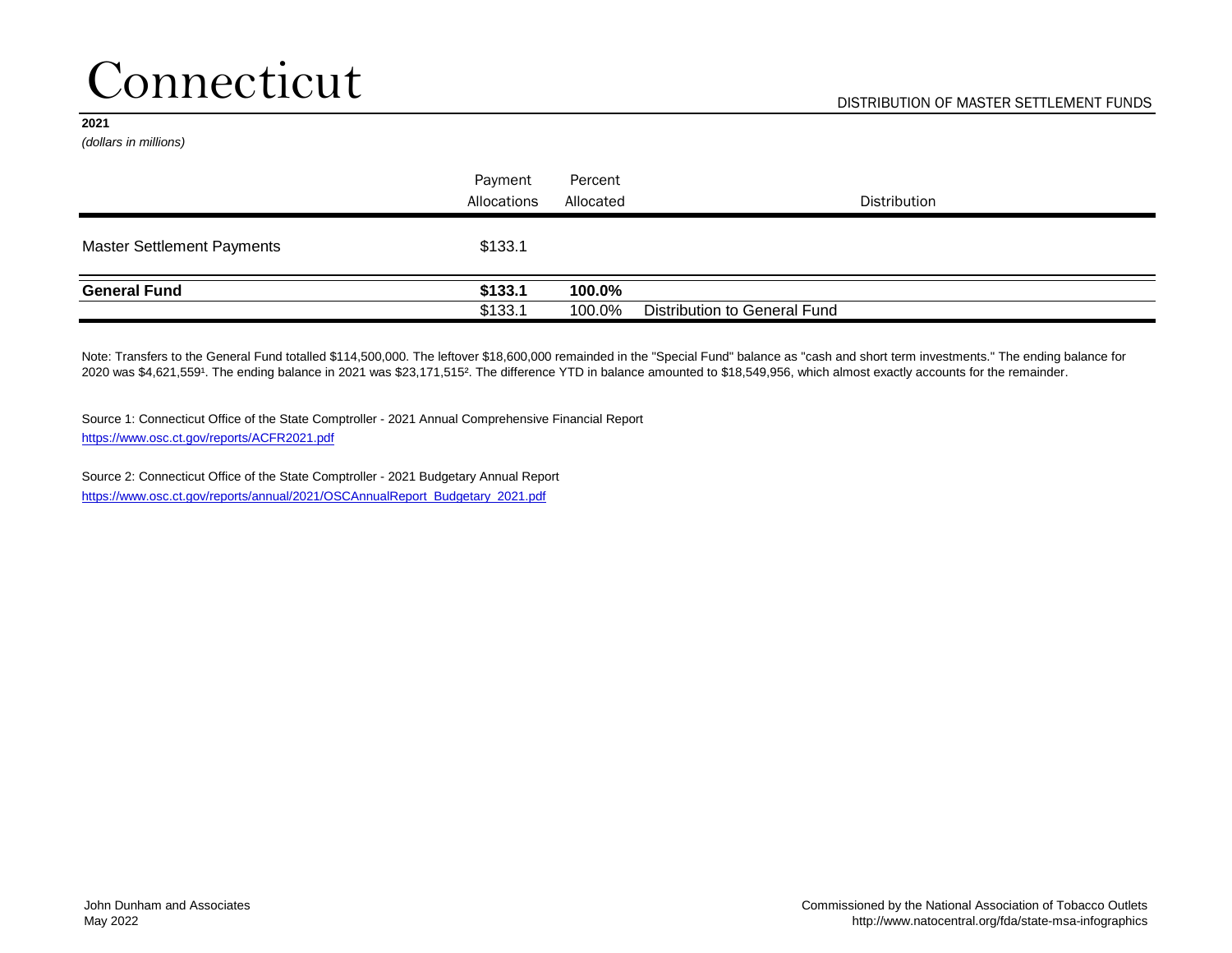# Delaware

#### **2021**

*(dollars in millions)*

|                                        | Payment     | Percent   |                                                                              |
|----------------------------------------|-------------|-----------|------------------------------------------------------------------------------|
|                                        | Allocations | Allocated | <b>Distribution</b>                                                          |
| <b>Master Settlement Payments</b>      | \$34.8      |           |                                                                              |
| <b>Education</b><br><b>Health Care</b> | \$3.7       | 10.6%     |                                                                              |
|                                        | \$2.7       | 7.9%      | New Nurse Development Program at Delaware Technical and Community<br>College |
|                                        | \$0.1       | 0.3%      | Delaware State University Nursing Program                                    |
|                                        | \$0.5       | 1.6%      | Non Public School Nursing                                                    |
|                                        | \$0.2       | 0.6%      | Paramedic Instructional Program Expansion                                    |
|                                        | \$0.1       | 0.2%      | Polytech Adult Education Nursing Program                                     |
|                                        | \$0.0       | 0.1%      | University of Delaware - Delaware School Survey                              |
|                                        | \$21.5      | 62.0%     |                                                                              |
|                                        | \$2.0       | 5.9%      | Delaware Healthy Children Program                                            |
|                                        | \$1.0       | 2.9%      | Social Determinants of Health                                                |
|                                        | \$0.5       | 1.6%      | <b>Uninsured Action Plan</b>                                                 |
|                                        | \$0.3       | 0.8%      | <b>Diabetes</b>                                                              |
|                                        | \$4.3       | 12.5%     | School Based Health Center                                                   |
|                                        | \$1.0       | 3.0%      | Nurse Family Partnership                                                     |
|                                        | \$0.7       | 2.1%      | Renal                                                                        |
|                                        | \$0.3       | 0.8%      | Delaware Breast Cancer Coalition - Women's Health Screening Program          |
|                                        | \$0.2       | 0.5%      | Needle Exchange Program                                                      |
|                                        | \$0.1       | 0.4%      | Children and Families First - Resource Mothers Program                       |
|                                        | \$0.1       | 0.3%      | Immunizations                                                                |
|                                        | \$0.1       | 0.3%      | <b>Development Screening</b>                                                 |
|                                        | \$0.1       | 0.2%      | Planned Parenthood of Delaware                                               |
|                                        | \$0.1       | 0.2%      | St. Francis Hospital                                                         |
|                                        | \$0.1       | 0.2%      | <b>Prescription Drug Prevention</b>                                          |
|                                        | \$0.1       | 0.2%      | Delaware Hospice                                                             |
|                                        | \$0.1       | 0.2%      | Preschool Diagnosis and Treatment                                            |
|                                        | \$0.0       | 0.1%      | <b>Health Disparities</b>                                                    |
|                                        | \$0.0       | 0.1%      | <b>Hepatitis B</b>                                                           |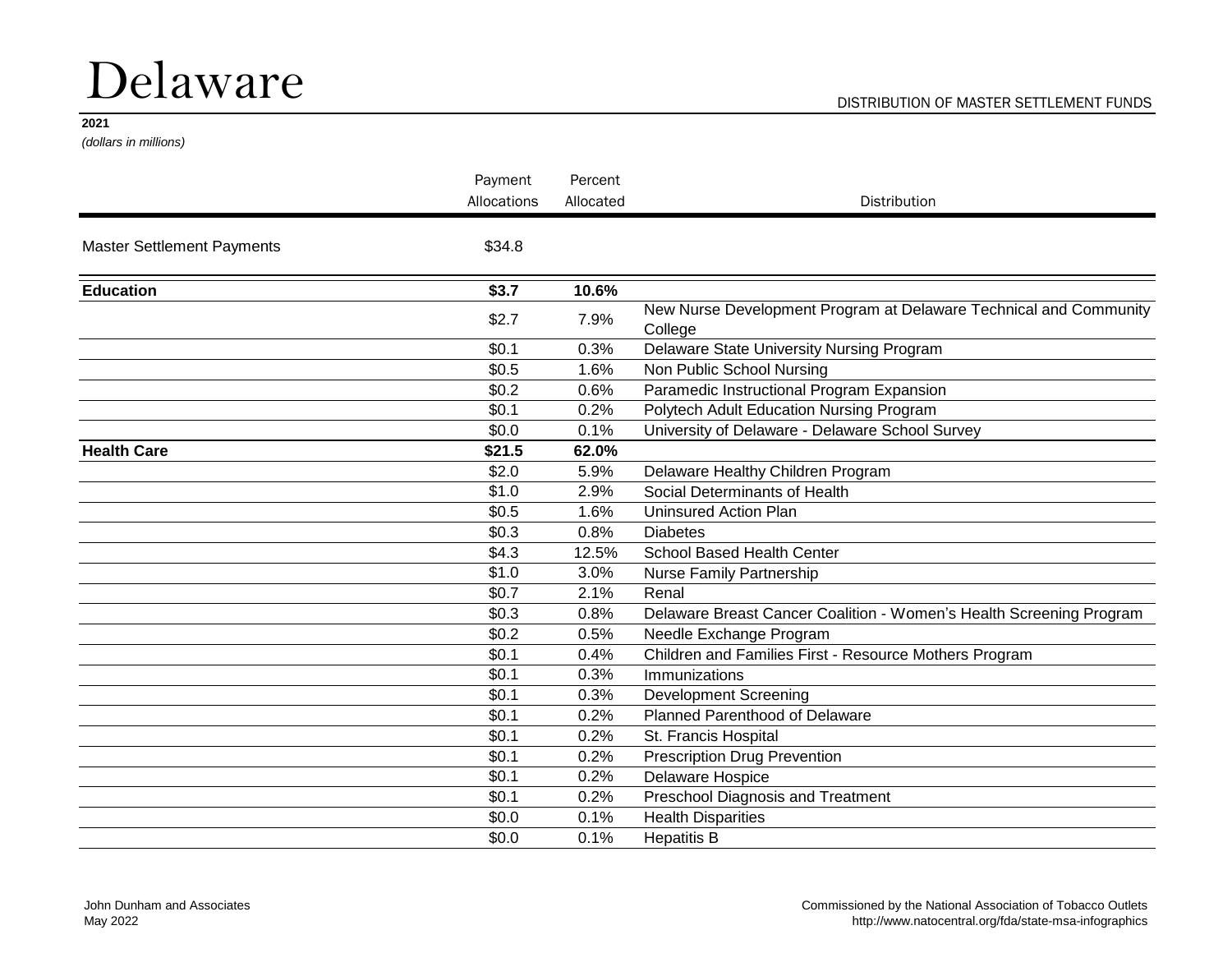| \$0.0<br><b>AIDS Delaware</b><br>0.0%<br>Cancer Council recommendations, including cancer screenings and<br>\$9.4<br>27.1%<br>diagnosis<br><b>Public Access Defibrillation Initiative</b><br>\$0.1<br>0.2% |  |
|------------------------------------------------------------------------------------------------------------------------------------------------------------------------------------------------------------|--|
|                                                                                                                                                                                                            |  |
|                                                                                                                                                                                                            |  |
|                                                                                                                                                                                                            |  |
|                                                                                                                                                                                                            |  |
|                                                                                                                                                                                                            |  |
| \$0.6<br>1.6%<br>Attendant care                                                                                                                                                                            |  |
| \$0.1<br>0.4%<br>Caregiver support                                                                                                                                                                         |  |
| \$0.1<br><b>Respite Care</b><br>0.3%                                                                                                                                                                       |  |
| \$0.0<br>0.0%<br>Easter Seals - Respite Care Services                                                                                                                                                      |  |
| \$4.0<br><b>Medicaid</b><br>11.6%                                                                                                                                                                          |  |
| \$1.4<br>3.9%<br>Medical Assistance Transition (MAT) Program                                                                                                                                               |  |
| \$2.0<br>5.8%<br><b>Delaware Prescription Drug Program</b>                                                                                                                                                 |  |
| \$0.7<br>1.9%<br>Increase in eligibility for pregnant women and infants                                                                                                                                    |  |
| <b>Other Funds</b><br>\$0.2<br>0.7%                                                                                                                                                                        |  |
| \$0.2<br>0.7%<br>Legal matters relating to tobacco laws and regulations                                                                                                                                    |  |
| \$3.0<br><b>Social Services</b><br>8.6%                                                                                                                                                                    |  |
| \$0.1<br>0.3%<br>Delaware Health and Social Services Library                                                                                                                                               |  |
| \$1.0<br>2.9%<br><b>Innovation Fund</b>                                                                                                                                                                    |  |
| \$0.5<br>1.4%<br><b>Healthy Communities Delaware</b>                                                                                                                                                       |  |
| \$0.3<br>Heroin Residential Program<br>0.8%                                                                                                                                                                |  |
| \$0.1<br><b>Limen House</b><br>0.2%                                                                                                                                                                        |  |
| \$1.0<br>2.8%<br><b>SSI Supplement</b>                                                                                                                                                                     |  |
| \$0.1<br>0.2%<br><b>Family Support Services</b>                                                                                                                                                            |  |
| <b>Tobacco Control</b><br>\$2.3<br>6.5%                                                                                                                                                                    |  |
| \$0.7<br>1.9%<br>Personnel costs associated with tobacco control programs                                                                                                                                  |  |
| \$1.1<br>Tobacco prevention through community-based organizations<br>3.3%                                                                                                                                  |  |
| Alcohol Beverage Control and Tobacco Enforcement - Enhanced<br>\$0.4<br>1.2%                                                                                                                               |  |
| Enforcement                                                                                                                                                                                                |  |
| \$0.0<br>Tobacco prevention for youth<br>0.1%                                                                                                                                                              |  |

Note: State reported MSA funds may vary from National Association of Attorney General reported MSA funds due to state accounting practices.

**Source:** Delaware General Assembly - Delaware Senate Bill 240 <https://legis.delaware.gov/BillDetail?LegislationId=48159>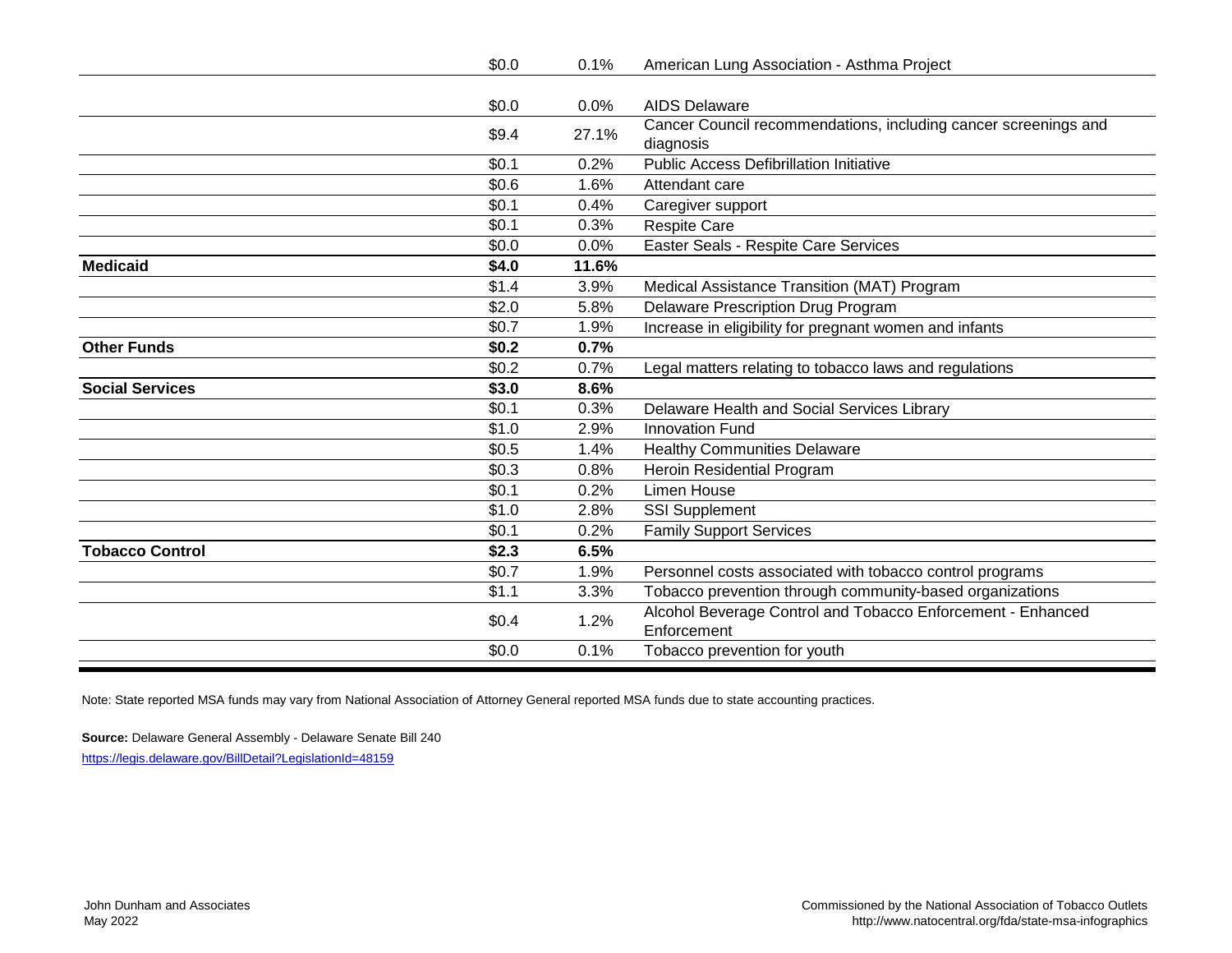# District of Columbia

#### **2021**

*(dollars in millions)*

|                                   | Payment     | Percent   |                                     |  |
|-----------------------------------|-------------|-----------|-------------------------------------|--|
|                                   | Allocations | Allocated | <b>Distribution</b>                 |  |
| <b>Master Settlement Payments</b> | \$46.8      |           |                                     |  |
| <b>Debt Payments</b>              | \$46.6      | 99.5%     |                                     |  |
|                                   | \$17.9      | 38.2%     | Interest expense                    |  |
|                                   | \$28.7      | 61.3%     | Bond principal payment              |  |
| <b>Other Funds</b>                | \$0.2\$     | 0.5%      |                                     |  |
|                                   | \$0.2\$     | 0.5%      | General and administrative expenses |  |

Note: In FY21, DC MSA expenditures exceeded revenues by approximately \$3.8 million, which would explain a discrepancy between our value and 2021 NAAG value.

**Source 1:** Office of the Inspector General - D.C. 2021 Annual Comprehensive Financial Report [https://cfo.dc.gov/sites/default/files/dc/sites/ocfo/publication/attachments/FY%202021%20DC%20ACFR\\_Compressed.pdf](https://cfo.dc.gov/sites/default/files/dc/sites/ocfo/publication/attachments/FY 2021 DC ACFR_Compressed.pdf)

**Source 2:** Office of the Inspector General - D.C. Tobacco Settlement Financing Corporation 2021 Auditor's Report

[http://app.oig.dc.gov/news/view2.asp?url=release10%2FOIG%5FNo](http://app.oig.dc.gov/news/view2.asp?url=release10%2FOIG%5FNo%5F22%2D1%2D18TT+%5FTobaccoCorpFY2021%5FFS%5FAudit%2Epdf&mode=audit&archived=0&month=20221&agency=0)%5F22%2D1%2D18TT+%5FTobaccoCorpFY2021%5FFS%5FAudit%2Epdf&mode=audit&archived=0&month=20221&agenc  $y=0$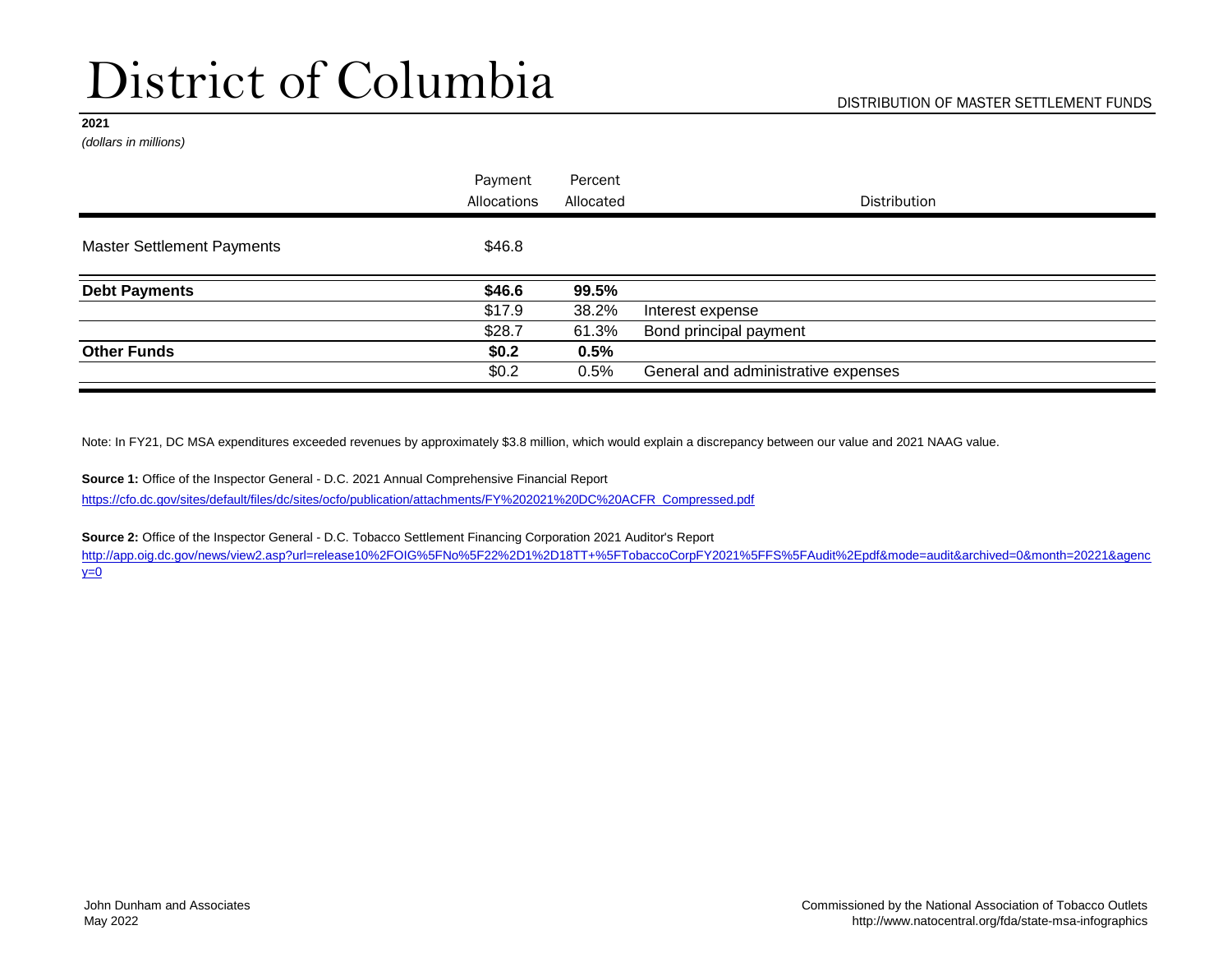# Florida

#### **2021**

*(dollars in millions)*

|                                    | Payment     | Percent   |                                                       |
|------------------------------------|-------------|-----------|-------------------------------------------------------|
|                                    | Allocations | Allocated | <b>Distribution</b>                                   |
| <b>Tobacco Settlement Payments</b> | \$440.0     |           |                                                       |
| <b>Health Care</b>                 | \$331.9     | 75.4%     |                                                       |
|                                    | \$283.1     | 64.3%     | Agency for Health Care Administration (recurring)     |
|                                    | \$48.8      | 11.1%     | Agency for Health Care Administration (non-recurring) |
| <b>Tobacco Control</b>             | \$73.4      | 16.7%     |                                                       |
|                                    | \$73.4      | 16.7%     | Tobacco prevention and education                      |
| <b>Other Funds</b>                 | \$34.7      | 7.9%      |                                                       |
|                                    | \$34.7      | 7.9%      | SB 2500 (Supplemental Appropriations - non recurring) |

Note: In 2021, Florida received \$402,400,000 in tobacco settlement payments. Recurring appropriations totaled \$356,500,000, with additional non-recurring appropriations totaling \$83,500,000. The approximately \$37,600,000 short fall from tobacco settlement payments was covered by \$40,900,000 from the 2019-2020 forward balance.

Source 1: The Florida Legislature - Fiscal Analysis in Brief, 2021 Legislative Sessions <http://edr.state.fl.us/Content/revenues/reports/fiscal-analysis-in-brief/FiscalAnalysisinBrief2021.pdf>

Appropriations - Florida 2021 Legislative Sessions, Fiscal Analysis in Brief <http://edr.state.fl.us/Content/revenues/reports/fiscal-analysis-in-brief/FiscalAnalysisinBrief2021.pdf>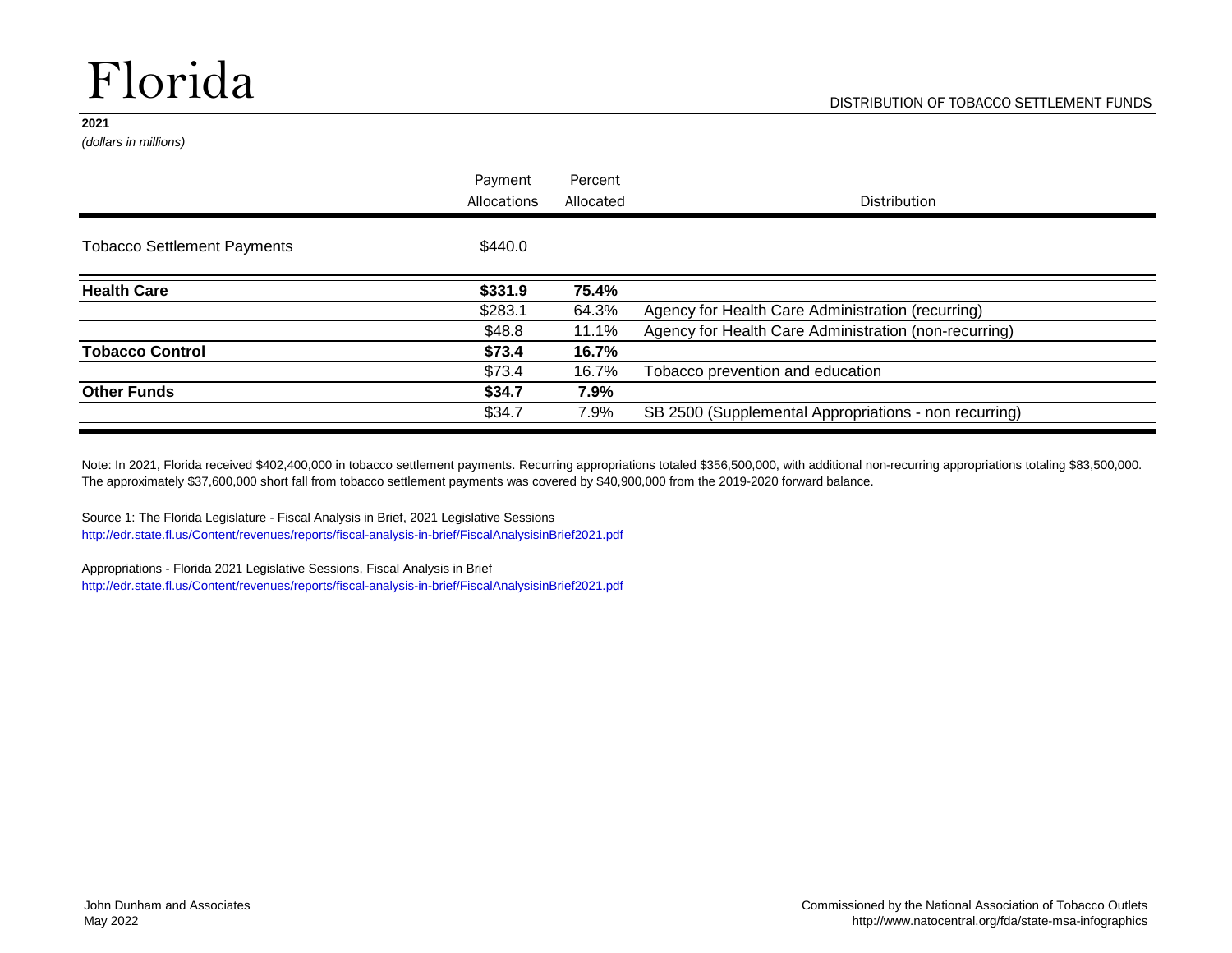## Georgia

#### **2021**

*(dollars in millions)*

|                                   | Payment                                                                                                                                                                          | Percent                                        |                                             |
|-----------------------------------|----------------------------------------------------------------------------------------------------------------------------------------------------------------------------------|------------------------------------------------|---------------------------------------------|
|                                   | Allocations                                                                                                                                                                      | Allocated                                      | <b>Distribution</b>                         |
| <b>Master Settlement Payments</b> | \$176.0                                                                                                                                                                          |                                                |                                             |
| <b>Health Care</b>                | \$21.2                                                                                                                                                                           | 12.0%                                          |                                             |
|                                   | \$10.3<br>5.8%<br>\$0.5<br>0.3%<br>\$1.2<br>$0.7\%$<br>\$6.2<br>3.5%<br>\$2.9<br>1.7%<br>\$0.1<br>0.1%<br>\$136.6<br>77.6%<br>\$130.0<br>73.9%<br>\$6.6<br>3.8%<br>\$2.8<br>1.6% | Adult development disabilities waiver services |                                             |
|                                   |                                                                                                                                                                                  |                                                | Clinical trials and outreach                |
|                                   |                                                                                                                                                                                  |                                                | Regional cancer coalitions                  |
|                                   |                                                                                                                                                                                  |                                                | <b>Community Care Services Program</b>      |
|                                   |                                                                                                                                                                                  |                                                | Cancer screening                            |
|                                   |                                                                                                                                                                                  |                                                | Cancer registry                             |
| <b>Medicaid</b>                   |                                                                                                                                                                                  |                                                |                                             |
|                                   | \$2.4<br>1.3%<br>\$0.4<br>0.2%<br>\$15.4<br>8.7%<br>\$15.4<br>8.7%                                                                                                               | Low-income Medicaid                            |                                             |
|                                   |                                                                                                                                                                                  |                                                | Cancer treatment for low-income uninsured   |
| <b>Tobacco Control</b>            |                                                                                                                                                                                  |                                                |                                             |
|                                   |                                                                                                                                                                                  |                                                | Smoking prevention and cessation            |
|                                   |                                                                                                                                                                                  |                                                | Enforcement/compliance for underage smoking |
| <b>Non-Dedicated</b>              |                                                                                                                                                                                  |                                                |                                             |
|                                   |                                                                                                                                                                                  |                                                | Tobacco Settlement Fund (reserves)          |

Note: Despite receiving \$175,995,000 in 2021, Georgia only appropriated \$160,559,061. Remaining funds are kept in the Tobacco Settlement Fund as reserves, as shown in the "Fund Balances" section on page 351 of the Governor's Budget Report.

Source 1: Governor's Office of Planning and Budget - 2021 Budget Report <https://opb.georgia.gov/afy-2021-and-fy-2022-governors-budget-report>

Source 1: Georgia State Accounting Office - 2021 Annual Comprehensive Financial Reports <https://sao.georgia.gov/statewide-reporting/acfr>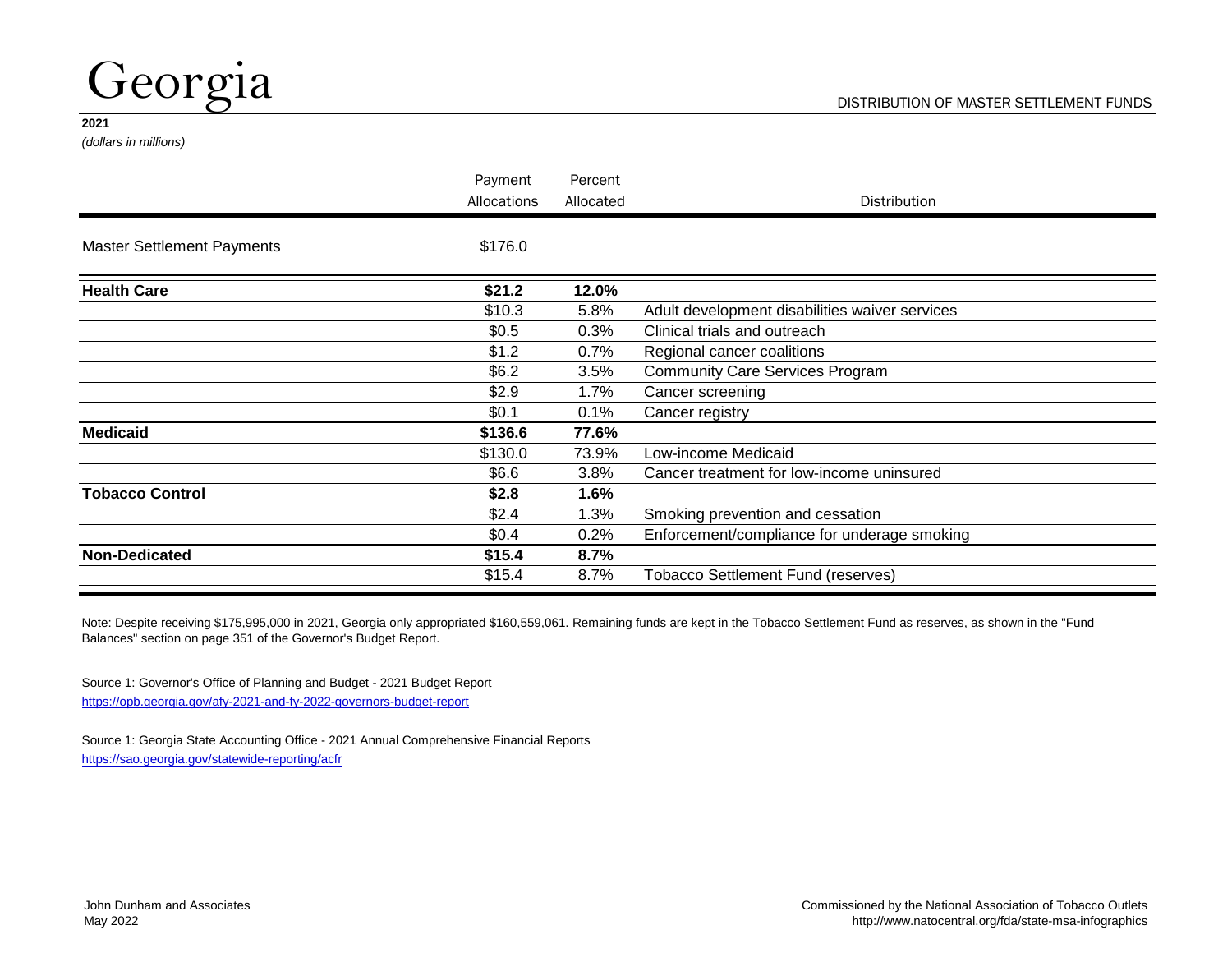# Hawaii

#### **2021**

*(dollars in millions)*

|                                                                                                                                                                                                              | Payment<br>Allocations | Percent<br>Allocated         | <b>Distribution</b>                                                    |
|--------------------------------------------------------------------------------------------------------------------------------------------------------------------------------------------------------------|------------------------|------------------------------|------------------------------------------------------------------------|
|                                                                                                                                                                                                              |                        |                              |                                                                        |
| <b>Master Settlement Payments</b>                                                                                                                                                                            |                        |                              |                                                                        |
| <b>Capital Projects</b>                                                                                                                                                                                      | \$9.7                  | 26.0%                        |                                                                        |
|                                                                                                                                                                                                              |                        |                              | University of Hawaii Medical School Revenue-undertaking Fund.          |
|                                                                                                                                                                                                              | \$9.7                  | 26.0%                        | Established to finance the construction and operations of a university |
|                                                                                                                                                                                                              |                        |                              | health and wellness center.                                            |
| \$37.5<br>\$17.1<br><b>General Fund</b><br>45.6%<br>\$17.1<br>45.6%<br><b>Other Funds</b><br>\$6.0<br>15.9%<br>\$5.6<br>15.0%<br>\$0.4<br>0.9%<br><b>Tobacco Control</b><br>\$4.7<br>12.5%<br>\$4.7<br>12.5% |                        |                              |                                                                        |
|                                                                                                                                                                                                              |                        | Distribution to General Fund |                                                                        |
|                                                                                                                                                                                                              |                        |                              |                                                                        |
|                                                                                                                                                                                                              |                        |                              | <b>Emergency and Budget Reserve Fund</b>                               |
|                                                                                                                                                                                                              |                        |                              | Office of Attorney General for the Tobacco Enforcement Special Fund    |
|                                                                                                                                                                                                              |                        |                              |                                                                        |
|                                                                                                                                                                                                              |                        |                              | <b>Tobacco Prevention and Control Trust Fund</b>                       |
|                                                                                                                                                                                                              |                        |                              |                                                                        |

Note: Appropriations are listed as % values of MSA payments

Source 1: Hawaii Department of Accounting and General Services - Accounting Division - Annual Comprehensive Financial Report for Fiscal Year Ended June 30, 2021

<https://ags.hawaii.gov/wp-content/uploads/2022/02/acfr2021.pdf>

Source 2: Hawaii State Legislature - Hawaii Revenue Statute § 328L-2

[https://www.capitol.hawaii.gov/hrscurrent/Vol06\\_Ch0321-0344/HRS0328L/HRS\\_0328L-0002.htm](https://www.capitol.hawaii.gov/hrscurrent/Vol06_Ch0321-0344/HRS0328L/HRS_0328L-0002.htm)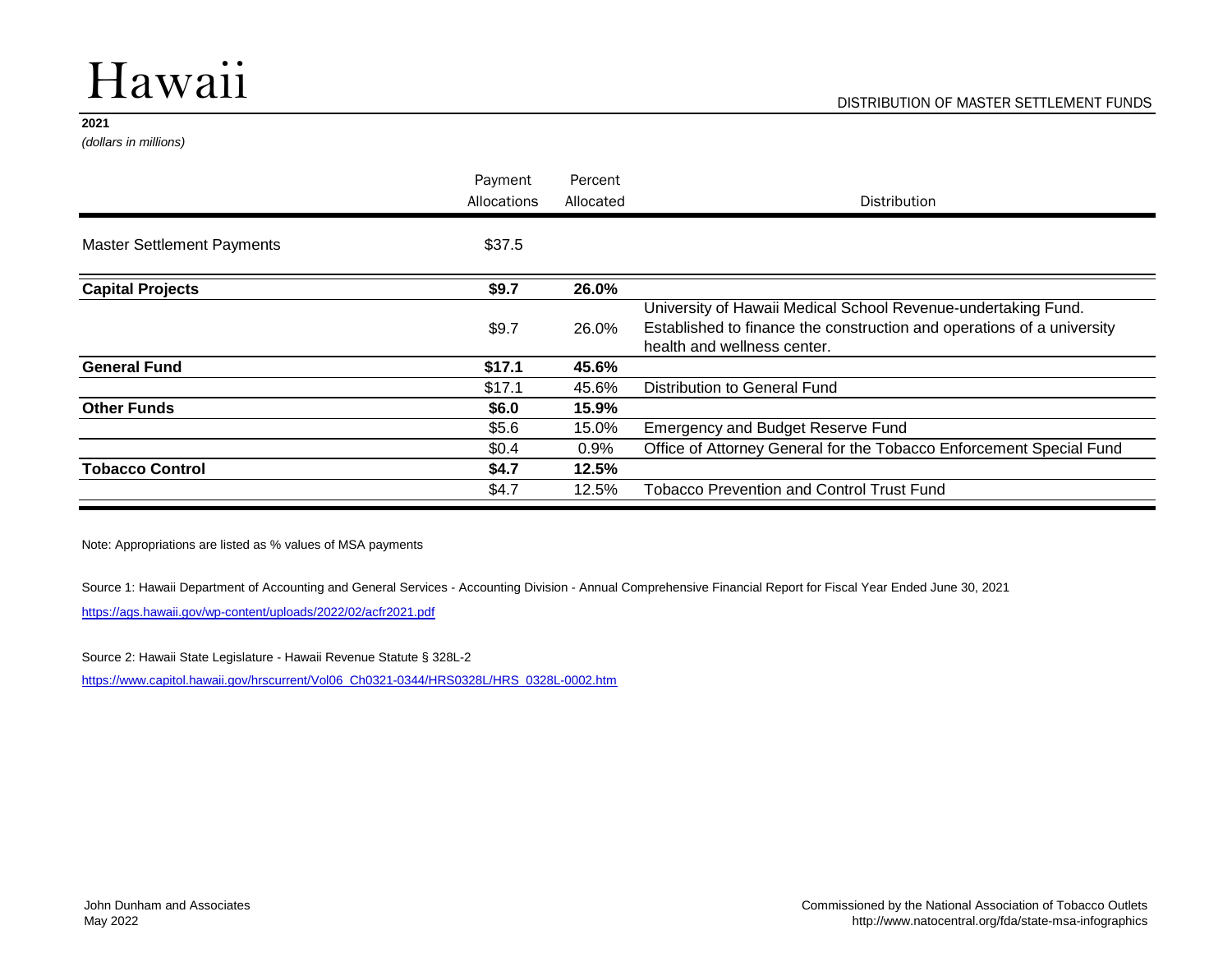# Idaho

*(dollars in millions)*

|                                                                                                                                                                                                                            | Payment     | Percent   |                                                                                |
|----------------------------------------------------------------------------------------------------------------------------------------------------------------------------------------------------------------------------|-------------|-----------|--------------------------------------------------------------------------------|
|                                                                                                                                                                                                                            | Allocations | Allocated | <b>Distribution</b>                                                            |
| <b>Master Settlement Payments</b>                                                                                                                                                                                          | \$18.5      |           |                                                                                |
| \$14.7<br>79.3%<br>\$1.9<br>10.2%<br>\$12.6<br>67.9%<br>\$0.2\$<br>1.3%<br>\$0.2\$<br>1.0%<br>\$0.1<br>0.4%<br>\$0.1<br>$0.6\%$<br>\$0.2\$<br>0.9%<br>\$0.2\$<br>0.9%<br>\$3.5<br>18.8%<br>\$2.7<br>14.6%<br>\$0.8<br>4.2% |             |           |                                                                                |
|                                                                                                                                                                                                                            |             |           | Department of Health and Welfare, Enhanced Medicaid Plan                       |
|                                                                                                                                                                                                                            |             |           | Department of Health and Welfare, Expansion Medicaid Plan                      |
|                                                                                                                                                                                                                            |             |           | Department of Health and Welfare, Medicaid Administration and Medical<br>Mgmt  |
| <b>Medicaid</b><br><b>Other Funds</b><br><b>Substance Control</b><br><b>Tobacco Control</b>                                                                                                                                |             |           |                                                                                |
|                                                                                                                                                                                                                            |             |           | <b>Millennium Fund Operating Expenses</b>                                      |
|                                                                                                                                                                                                                            |             |           | <b>Attorney General - State Legal Services</b>                                 |
|                                                                                                                                                                                                                            |             |           |                                                                                |
|                                                                                                                                                                                                                            |             |           | Department of Health and Welfare - Substance Abuse Treatment and<br>Prevention |
|                                                                                                                                                                                                                            |             |           |                                                                                |
|                                                                                                                                                                                                                            |             |           | Department of Health and Welfare - Physical Health Services                    |
|                                                                                                                                                                                                                            |             |           | Public Health Districts - Tobacco cessation programs                           |
|                                                                                                                                                                                                                            |             |           |                                                                                |

Note: Both of the Millennium Funds have beginning balances composed of investments of prior year payments, and transfers in via MSA payments. On the first business day of July, or as soon thereafter as possible, the state treasurer shall distribute to the Idaho Millennium Income Fund five percent (5%) of the Idaho Millennium Fund and Idaho Millennium Permanent Endowment Fund's average monthly fair market value of the first twelve (12) months of the preceding twenty-four (24) months. Appropriations are made from this third fund therefore MSA revenue might not match appropriations.

Source 1: State of Idaho - Controller's Office - 2021 Annual Comprehensive Financial Report

[https://www.sco.idaho.gov/LivePages/annual-comprehensive-](https://www.sco.idaho.gov/LivePages/annual-comprehensive-financial-reports.aspx)

Source 2: Idaho Office of the State Treasurer - 2021 Millennium Fund Cash Flow <https://sto.idaho.gov/Portals/0/MFCashflowFY21.pdf>

Source 3: Idaho Legislature - Title 67 State Government And State Affairs Chapter 18 Idaho Millennium Fund - Millennium Endownment Fund <https://legislature.idaho.gov/statutesrules/idstat/Title67/T67CH18/SECT67-1801/>

Source 4: Idaho Legislature - Title 67 State Government And State Affairs Chapter 18 Idaho Millennium Fund

<https://legislature.idaho.gov/statutesrules/idstat/Title67/T67CH18/SECT67-1803/>

<https://legislature.idaho.gov/statutesrules/idstat/Title67/T67CH18/SECT67-1802/> Source 5: Idaho Legislature - Title 67 State Government And State Affairs Chapter 18 Idaho Millennium Fund - Idaho Millennium Permanent Endowment Fund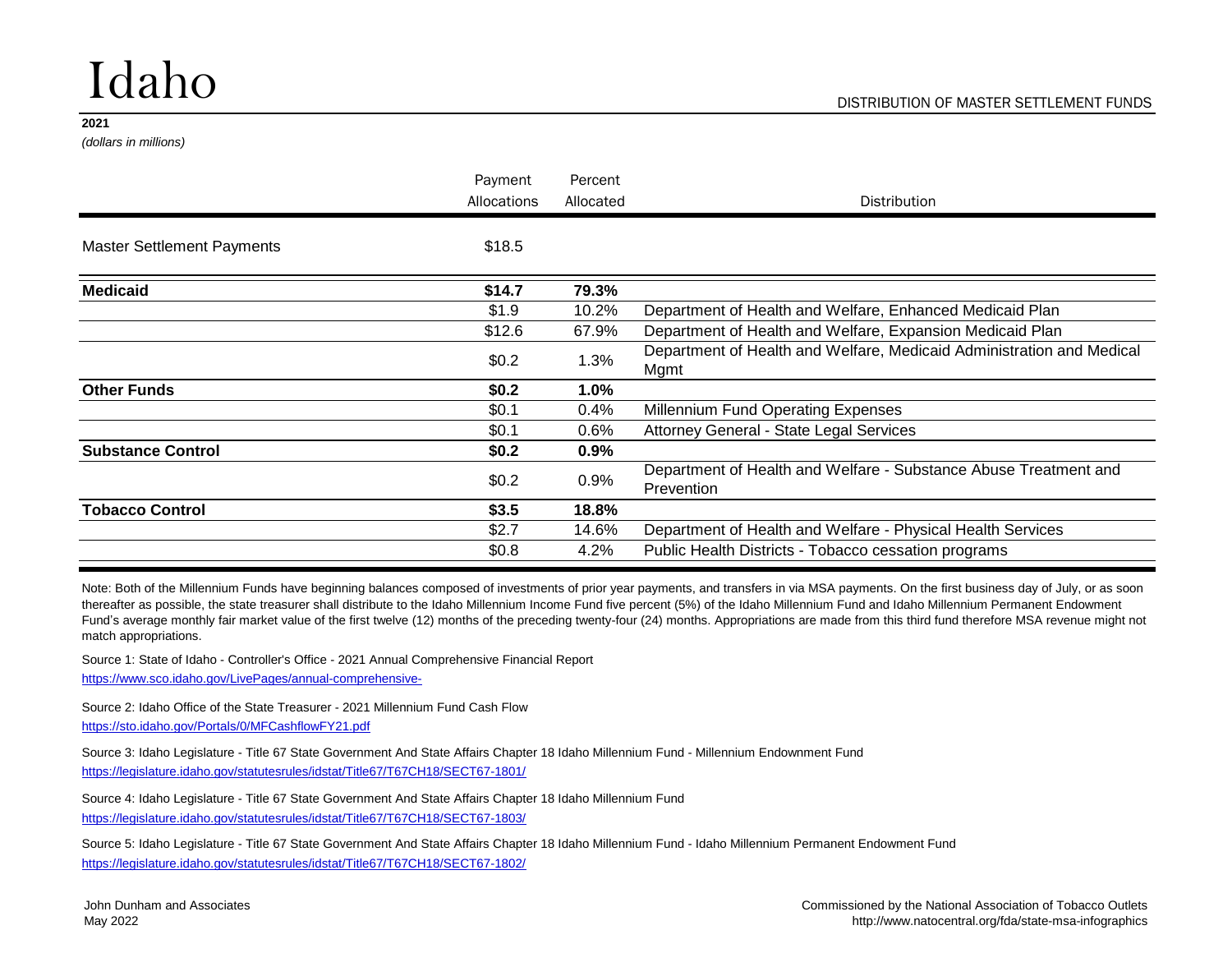# Illinois

#### **2020**

*(dollars in millions)*

| Payment<br>Allocations | Percent<br>Allocated | <b>Distribution</b>                      |
|------------------------|----------------------|------------------------------------------|
| \$275.1                |                      |                                          |
| \$149.0                | 54.2%                |                                          |
| \$94.6                 | 34.4%                | Amortization of Payment to State         |
| \$54.4                 | 19.8%                | Debt service - Interest                  |
| \$126.1                | 45.8%                |                                          |
| \$2.5                  | 0.9%                 | <b>Attorney General</b>                  |
| \$0.1                  | $0.0\%$              | <b>Professional Fees</b>                 |
| \$123.5                | 44.9%                | <b>Excess Residual Payments to State</b> |
|                        |                      |                                          |

Note: Latest publicly available data is for FY 2020

Source: State of Illinois Office of the Auditor General - Railsplitter Tobacco Settlement Authority Financial Audit for the Two Years Ended June 30, 2020 <https://www.ilga.gov/reports/ReportsSubmitted/2573RSGAEmail4617RSGAAttachFY20-Railsplitter-Fin-Full.pdf>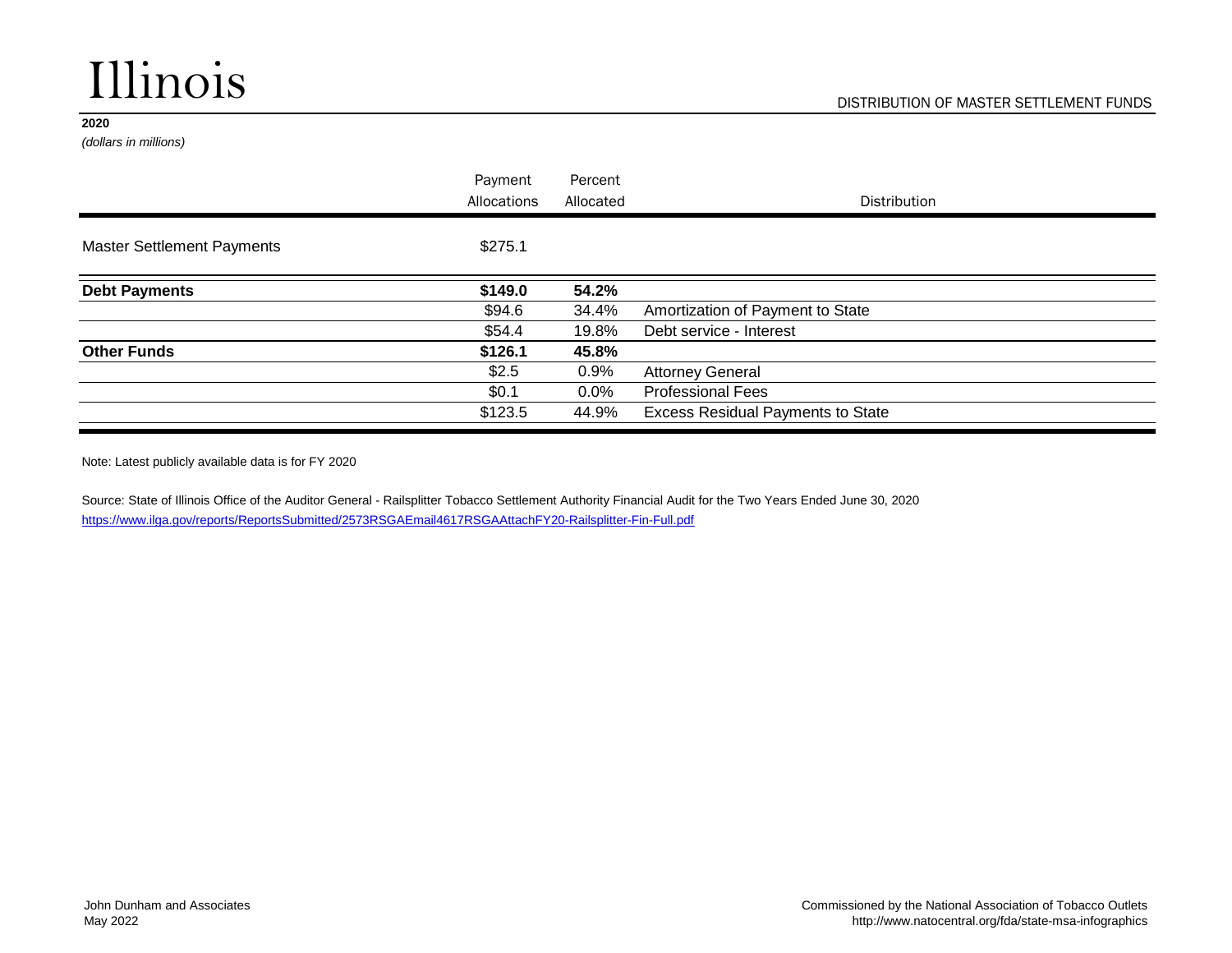# Indiana

*(dollars in millions)*

|                                                                                                                                                                                                                                                                                                                                                                                                                                                                                              |             | Percent   |                                                |
|----------------------------------------------------------------------------------------------------------------------------------------------------------------------------------------------------------------------------------------------------------------------------------------------------------------------------------------------------------------------------------------------------------------------------------------------------------------------------------------------|-------------|-----------|------------------------------------------------|
|                                                                                                                                                                                                                                                                                                                                                                                                                                                                                              | Allocations | Allocated | Distribution                                   |
| <b>Master Settlement Payments</b>                                                                                                                                                                                                                                                                                                                                                                                                                                                            | \$162.3     |           |                                                |
| <b>Capital Projects</b>                                                                                                                                                                                                                                                                                                                                                                                                                                                                      | \$12.0      | 7.4%      |                                                |
|                                                                                                                                                                                                                                                                                                                                                                                                                                                                                              | \$12.0      | 7.4%      | Regional healthcare construction               |
| Payment<br><b>Health Care</b><br>\$120.3<br>74.1%<br>\$2.2<br>1.3%<br>\$0.1<br>0.1%<br>\$0.0<br>0.0%<br>\$5.0<br>3.1%<br>\$5.5<br>3.4%<br>\$0.5<br>0.3%<br>\$0.2<br>0.1%<br>\$0.1<br>0.0%<br>\$0.6<br>0.4%<br>\$0.4<br>0.3%<br>\$2.5<br>1.5%<br>\$1.7<br>1.0%<br>\$0.4<br>0.3%<br>\$0.5<br>0.3%<br>\$0.2<br>0.1%<br>\$0.1<br>0.0%<br>\$14.8<br>9.1%<br>\$3.9<br>2.4%<br>\$3.0<br>1.8%<br>\$14.5<br>8.9%<br>\$0.1<br>0.1%<br>\$0.6<br>0.4%<br>\$2.6<br>1.6%<br>\$3.5<br>2.2%<br>\$0.0<br>0.0% |             |           |                                                |
|                                                                                                                                                                                                                                                                                                                                                                                                                                                                                              |             |           | Department of Health Administration            |
|                                                                                                                                                                                                                                                                                                                                                                                                                                                                                              |             |           | Office of Women's Health                       |
|                                                                                                                                                                                                                                                                                                                                                                                                                                                                                              |             |           | <b>Donated Dental Services</b>                 |
|                                                                                                                                                                                                                                                                                                                                                                                                                                                                                              |             |           | Nurse Family Partnership                       |
|                                                                                                                                                                                                                                                                                                                                                                                                                                                                                              |             |           | Safety Pin Program                             |
|                                                                                                                                                                                                                                                                                                                                                                                                                                                                                              |             |           | <b>Hearing and Blind Services</b>              |
|                                                                                                                                                                                                                                                                                                                                                                                                                                                                                              |             |           | Opiod Overdose Intervention                    |
|                                                                                                                                                                                                                                                                                                                                                                                                                                                                                              |             |           | Cancer Education and Diagnosis - Breast Cancer |
|                                                                                                                                                                                                                                                                                                                                                                                                                                                                                              |             |           | Sickle Cell Program                            |
|                                                                                                                                                                                                                                                                                                                                                                                                                                                                                              |             |           | <b>ISDH Cancer Registry</b>                    |
|                                                                                                                                                                                                                                                                                                                                                                                                                                                                                              |             |           | <b>ISDH Minority Health Initiative</b>         |
|                                                                                                                                                                                                                                                                                                                                                                                                                                                                                              |             |           | <b>ISDH HIV/AIDS services</b>                  |
|                                                                                                                                                                                                                                                                                                                                                                                                                                                                                              |             |           | <b>ISDH AIDS education</b>                     |
|                                                                                                                                                                                                                                                                                                                                                                                                                                                                                              |             |           | ISDH chronic disease                           |
|                                                                                                                                                                                                                                                                                                                                                                                                                                                                                              |             |           | ISDH WIC supplement                            |
|                                                                                                                                                                                                                                                                                                                                                                                                                                                                                              |             |           | ISDH MCH supplement                            |
|                                                                                                                                                                                                                                                                                                                                                                                                                                                                                              |             |           | Children with special health care needs        |
|                                                                                                                                                                                                                                                                                                                                                                                                                                                                                              |             |           | ISDH Local Health Maintenance Fund             |
|                                                                                                                                                                                                                                                                                                                                                                                                                                                                                              |             |           | Local Health Department Trust Account          |
|                                                                                                                                                                                                                                                                                                                                                                                                                                                                                              |             |           | Community health centers                       |
|                                                                                                                                                                                                                                                                                                                                                                                                                                                                                              |             |           | Prenatal substance abuse                       |
|                                                                                                                                                                                                                                                                                                                                                                                                                                                                                              |             |           | Minority epidemiology                          |
|                                                                                                                                                                                                                                                                                                                                                                                                                                                                                              |             |           | Area health education centers                  |
|                                                                                                                                                                                                                                                                                                                                                                                                                                                                                              |             |           | Substance abuse treatment                      |
|                                                                                                                                                                                                                                                                                                                                                                                                                                                                                              |             |           | <b>BDDS Caregiver Support</b>                  |
|                                                                                                                                                                                                                                                                                                                                                                                                                                                                                              | \$44.4      | 27.3%     | CHIP assistance                                |
|                                                                                                                                                                                                                                                                                                                                                                                                                                                                                              | \$1.6       | 1.0%      | <b>CHIP Administration</b>                     |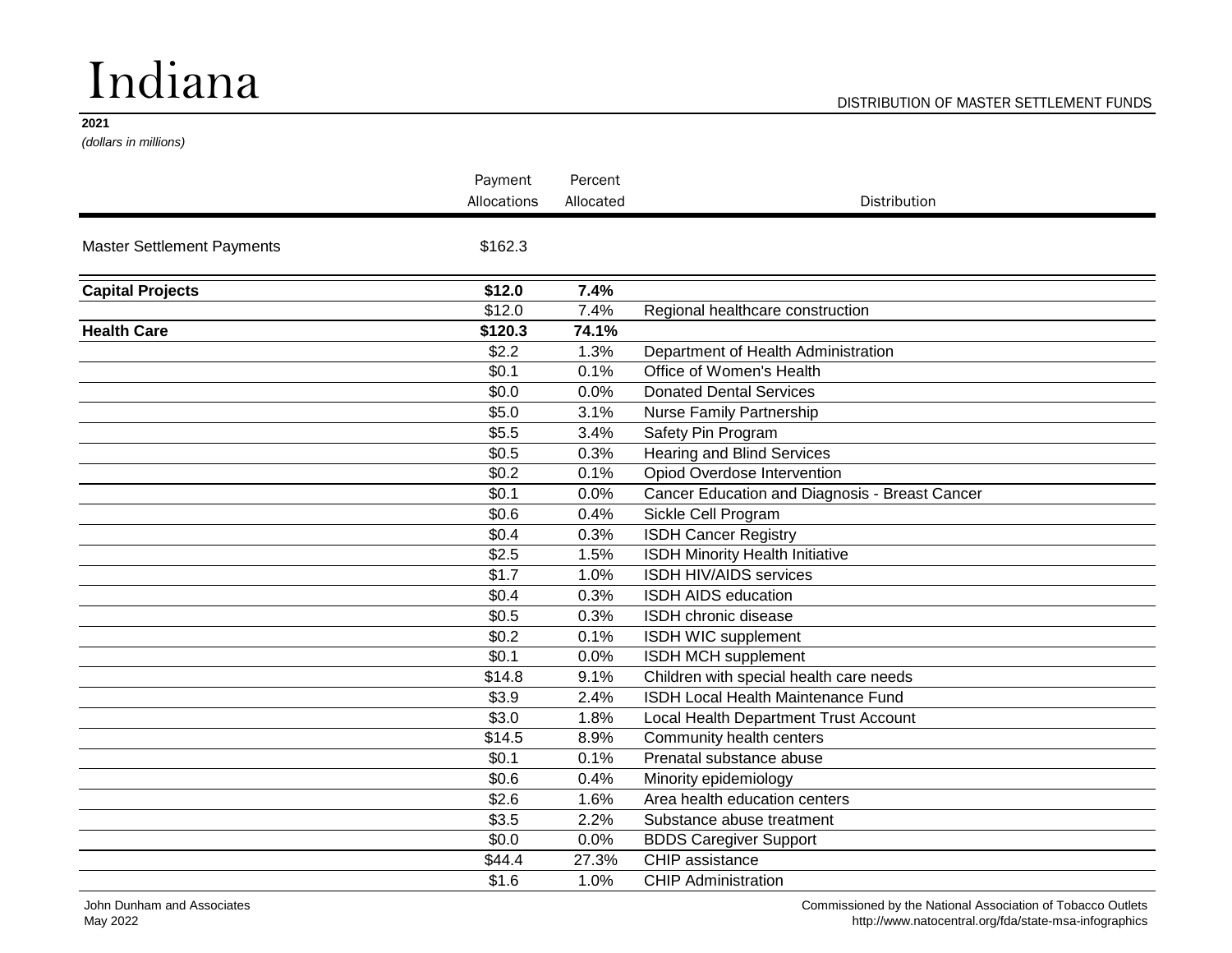|                        | \$0.0   | $0.0\%$ | <b>Tuberculosis Treatment</b>                                 |
|------------------------|---------|---------|---------------------------------------------------------------|
|                        | \$2.7   | 1.7%    | OB Navigator Program                                          |
|                        | \$0.7   | 0.5%    | Center for the Deaf and Hard of Hearing Education             |
|                        | \$7.2   | 4.4%    | <b>Community Mental Health Centers</b>                        |
|                        | \$0.6\$ | 0.4%    | Prescription drug account/Hoosier Rx                          |
|                        | \$0.1   | 0.1%    | <b>Breast and Cervical Cancer Program</b>                     |
| <b>Other Funds</b>     | \$7.6   | 4.7%    |                                                               |
|                        | \$1.2   | 0.8%    | CHE - Primary Care Scholarship                                |
|                        | \$1.6   | 1.0%    | Medical Ed Board - Family Practice Residency                  |
|                        | \$4.0   | 2.5%    | Grad Medical Ed Board - Medical Residency Grants              |
|                        | \$0.8   | $0.5\%$ | <b>Attorney General's Office</b>                              |
| <b>Social Services</b> | \$14.8  | 9.1%    |                                                               |
|                        | \$0.2\$ | 0.1%    | DMHA Youth Tobacco Reduction Support Program                  |
|                        | \$7.5   | 4.6%    | <b>Burial expenses</b>                                        |
|                        | \$2.1   | 1.3%    | Day Services - Diagnosis and evaluation (BDDS - Day Services) |
|                        | \$4.9   | 3.0%    | <b>Adult Protective Services</b>                              |
| <b>Tobacco Control</b> | \$7.5   | 4.6%    |                                                               |
|                        | \$7.5   | 4.6%    | <b>Tobacco Use Prevention and Cessation Program</b>           |
|                        |         |         |                                                               |

Note: 2021 Indiana appropriations (\$162,298,647) exceeded 2021 MSA payments (\$146,262,256). This shortfall was likely covered by a 2021 Tobacco Master Settlement Trust Fund beginning balance of \$85,240,174.

Source: Indiana State Budget Agency - 2021 Tobacco Master Settlement Trust Fund Balance Sheet [https://www.in.gov/sba/files/FY2021\\_TMSF\\_Close-Out.pdf](https://www.in.gov/sba/files/FY2021_TMSF_Close-Out.pdf)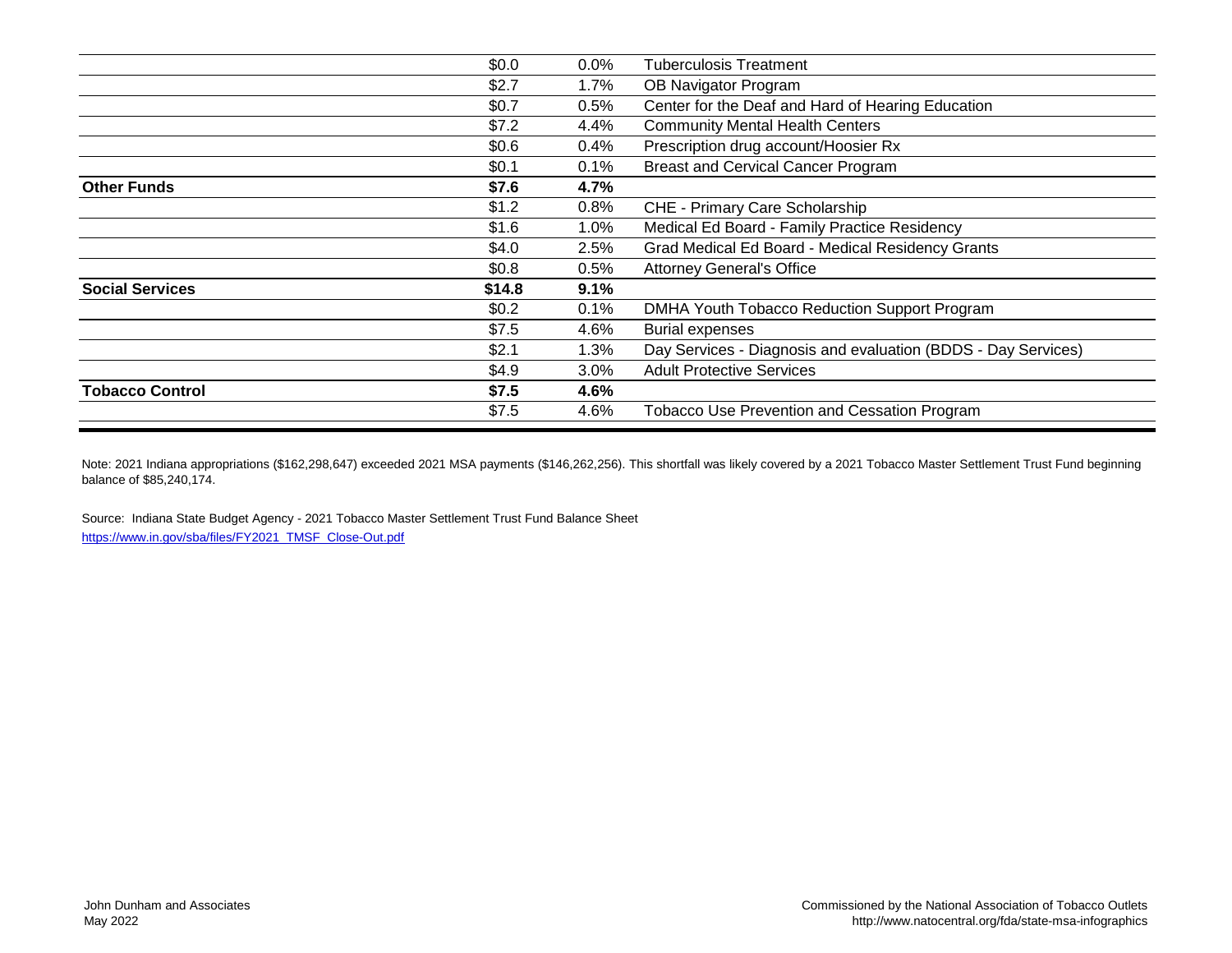*(dollars in millions)*

|                                   | Payment     | Percent   |                                  |
|-----------------------------------|-------------|-----------|----------------------------------|
|                                   | Allocations | Allocated | <b>Distribution</b>              |
| <b>Master Settlement Payments</b> | \$52.9      |           |                                  |
| <b>Capital Projects</b>           | \$41.3\$    | 78.1%     |                                  |
|                                   | \$41.3      | 78.1%     | Bonds for debt service           |
| <b>Debt Payments</b>              | \$11.6      | 21.9%     |                                  |
|                                   | \$11.6      | 21.9%     | Rebuild Iowa Infrastructure Fund |

<https://www.iowaattorneygeneral.gov/newsroom/iowa-receives-529-million-tobacco-payment> Source 1: Iowa Department of Justice - Office of the Attorney General - Press Release - "Iowa receives \$52.9 million tobacco payment"

Source 2: Standard and Poor's - Research - Tobacco Settlement Authority (Iowa), Series 2021 [https://www.spglobal.com/\\_assets/documents/ratings/research/11898802.pdf](https://www.spglobal.com/_assets/documents/ratings/research/11898802.pdf)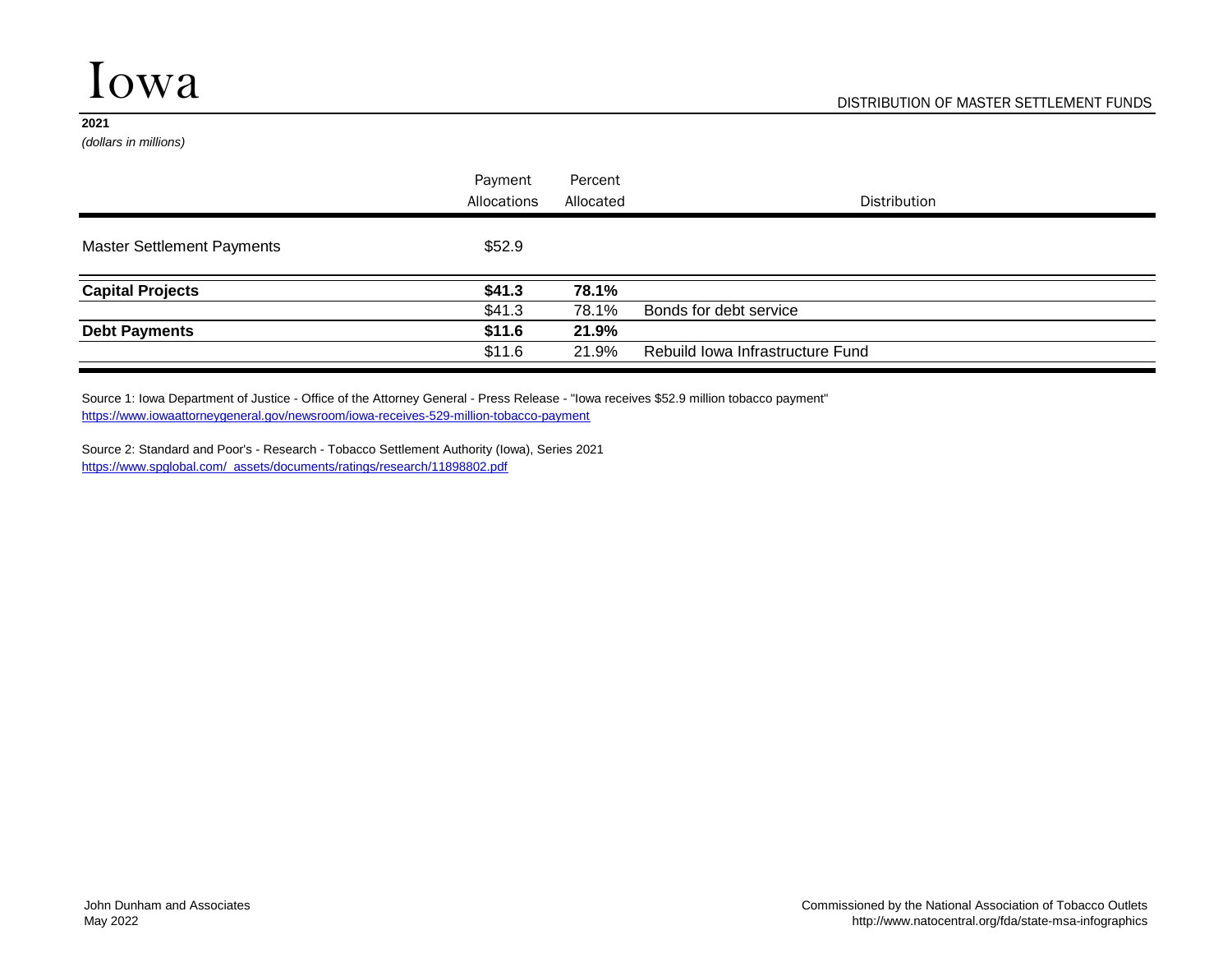### Kansas

#### **2021**

-

(dollars in millions)

|                                   | Payment<br>Allocations | Percent<br>Allocated | Distribution                                            |
|-----------------------------------|------------------------|----------------------|---------------------------------------------------------|
| <b>Master Settlement Payments</b> | \$59.8                 |                      |                                                         |
| <b>Other Funds</b>                | \$2.1                  | 3.5%                 |                                                         |
|                                   | \$0.5                  | 0.8%                 | <b>Transfers to Attorney General</b>                    |
|                                   | \$0.2\$                | 0.3%                 | Transfer out to Judicial Branch                         |
|                                   | \$1.2                  | 2.0%                 | Transfers to Dept. of Revenue                           |
|                                   | \$0.2\$                | $0.4\%$              | <b>Children's Cabinet Administrative Expenses</b>       |
| <b>Social Services</b>            | \$50.4                 | 84.3%                |                                                         |
|                                   | \$50.4                 | 84.3%                | Children's Initiatives Fund (Transfer in from KEY fund) |
| <b>Non-Dedicated</b>              | \$7.3                  | 12.2%                |                                                         |
|                                   | \$7.3                  | 12.2%                | Kansas Endowment for Youth Fund                         |

Notes: In Kansas, MSA payments are deposited into the KEY Fund, or Kansas Endowment for Youth Fund. Appropriations are then made from this KEY Fund. In 2021, appropriations of \$52,500,000 were made, with the remaining \$7,300,0000 kept in the KEY Fund balance.

Source 1: Office of the Governor - Division of the Budget - 2023 Governor's Budget Report [https://budget.kansas.gov/wp-content/uploads/FY2023\\_GBR\\_Vol1\\_UPDATE\\_V4-01.28.2022.pdf](https://budget.kansas.gov/wp-content/uploads/FY2023_GBR_Vol1_UPDATE_V4-01.28.2022.pdf)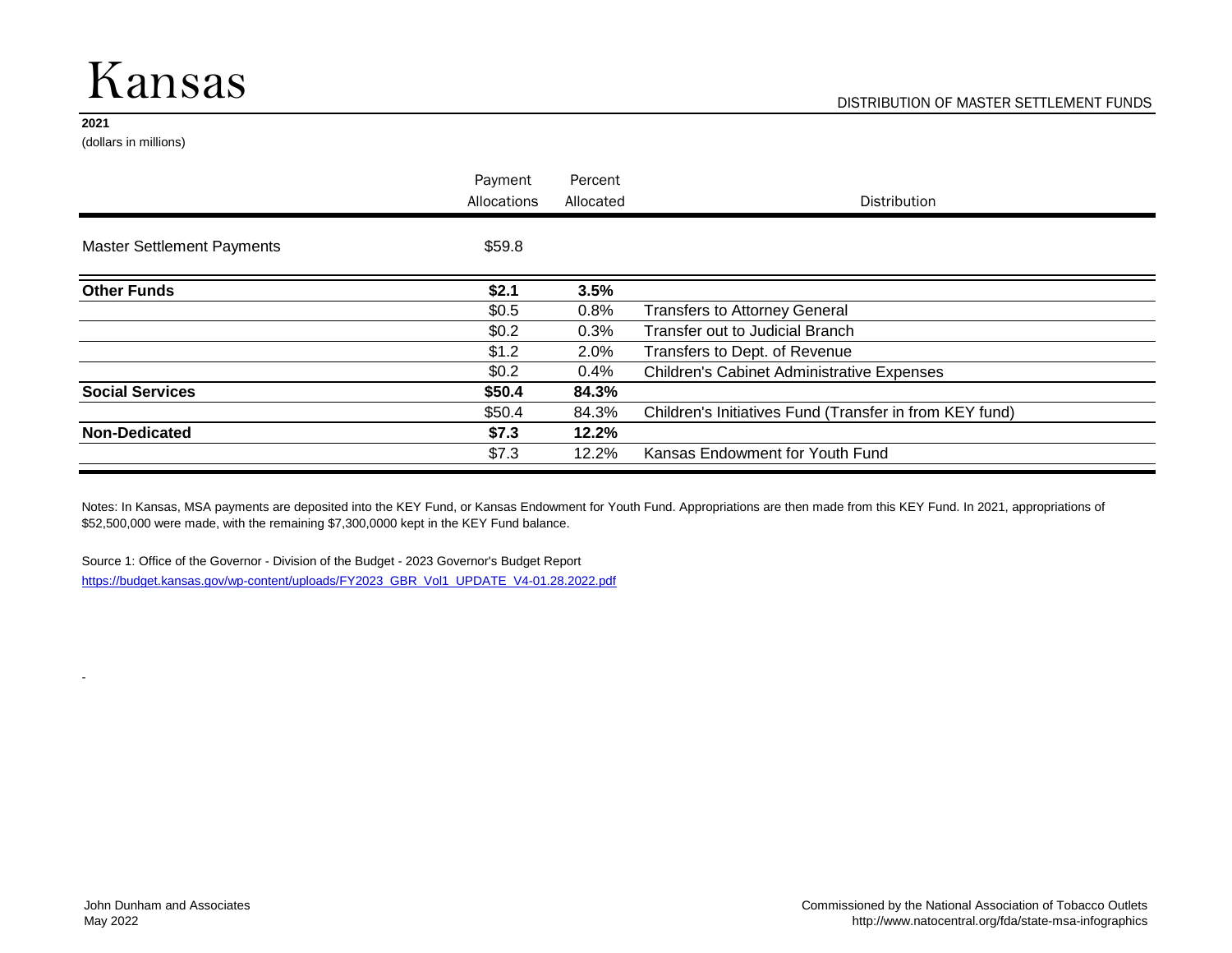# Kentucky

#### **2021**

*(dollars in millions)*

|                                   |    | Payment     |           |                                                                   |
|-----------------------------------|----|-------------|-----------|-------------------------------------------------------------------|
|                                   |    | Allocations | Allocated | Distribution                                                      |
| <b>Master Settlement Payments</b> | \$ | 150.1       |           |                                                                   |
| <b>Capital Projects</b>           | S  | 38.5        | 25.6%     |                                                                   |
|                                   | \$ | 38.5        | 25.6%     | Agricultural development allocations to tobacco counties          |
| <b>Debt Payments</b>              | \$ | 30.9        | 20.6%     |                                                                   |
|                                   | \$ | 30.9        | 20.6%     | Debt service for past bond-funded capital projects                |
| <b>Health Care</b>                | \$ | 11.3        | 7.5%      |                                                                   |
|                                   | \$ | 7.0         | 4.7%      | Health Access Nurturing Development Services (HANDS)              |
|                                   | \$ | 0.9         | 0.6%      | Early Childhood Mental Health                                     |
|                                   | \$ | 0.9         | 0.6%      | <b>Healthy Start</b>                                              |
|                                   | \$ | 1.4         | 0.9%      | Substance abuse prevention & treatment                            |
|                                   | \$ | 1.0         | 0.7%      | Early Childhood Oral Health                                       |
| <b>Other Funds</b>                | \$ | 38.9        | 25.9%     |                                                                   |
|                                   | \$ | 0.2         | 0.1%      | <b>Attorney General</b>                                           |
|                                   | \$ | 0.3         | 0.2%      | Department of Revenue                                             |
|                                   | \$ | 20.3        | 13.5%     | <b>State Account</b>                                              |
|                                   | \$ | 14.3        | 9.5%      | <b>Counties Account</b>                                           |
|                                   | \$ | 0.5         | 0.3%      | Farms to Food Banks                                               |
|                                   | \$ | 2.5         | 1.7%      | Environmental Stewardship Program                                 |
|                                   | \$ | 0.9         | 0.6%      | <b>Conservation District Local Aid</b>                            |
| <b>Research</b>                   | \$ | 7.5         | 5.0%      |                                                                   |
|                                   | \$ | 6.9         | 4.6%      | <b>Cancer Research and Screening</b>                              |
|                                   | \$ | 0.7         | 0.4%      | Spinal Cord and Head Injury Research                              |
| <b>Social Services</b>            | \$ | 14.5        | 9.7%      |                                                                   |
|                                   | \$ | 1.4         | 0.9%      | Early Childhood Advisory Council                                  |
|                                   | \$ | 9.8         | 6.5%      | Early Childhood Development Program                               |
|                                   | \$ | 2.5         | 1.7%      | Early Childhood Adoption and Foster Care Supports                 |
|                                   | \$ | 0.5         | 0.3%      | Kentucky Rural Mental Health and Suicide Prevention Pilot Program |
|                                   | \$ | 0.4         | 0.2%      | <b>Restorative Justice</b>                                        |
| <b>Substance Control</b>          | \$ | 4.6         | 3.1%      |                                                                   |
|                                   | \$ | 1.4         | 0.9%      | Substance abuse program                                           |
|                                   | \$ | 3.2         | 2.1%      | Office of Drug Control Policy                                     |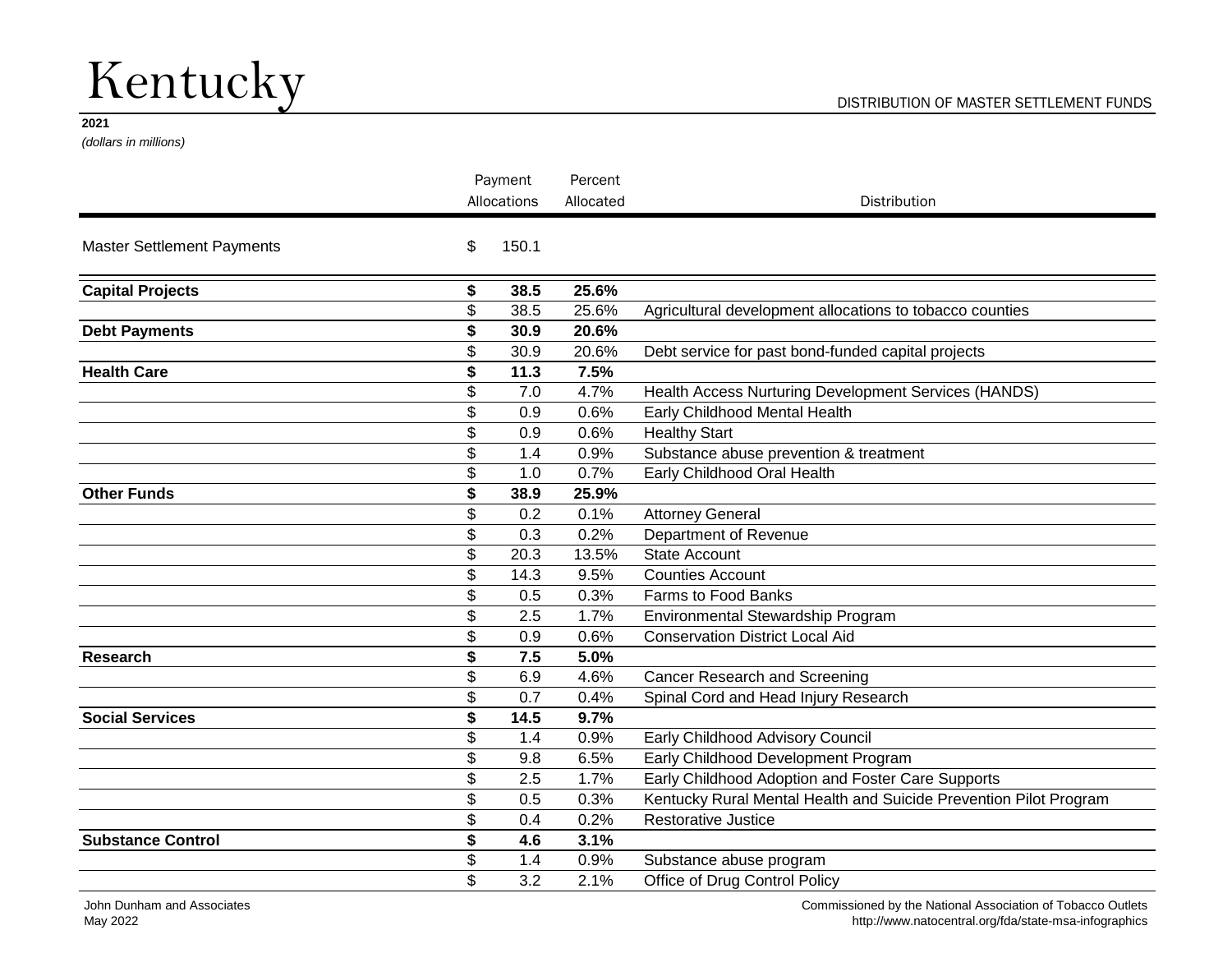| <b>Tobacco Control</b> | 2.0  | 1.3% |                   |
|------------------------|------|------|-------------------|
|                        | 2.0  | 1.3% | Smoking cessation |
| <b>General Fund</b>    | 1.9  | 1.3% |                   |
|                        | 9. ، | 1.3% | General Fund      |

Note: State reported MSA funds may vary from National Association of Attorney General reported MSA funds due to state accounting practices

Source 1: Kentucky Finance and Administration Cabinet - 2021 Annual Comprehensive Financial Reprot

[https://finance.ky.gov/office-of-the-controller/office-of-statewide-acco](https://finance.ky.gov/office-of-the-controller/office-of-statewide-accounting-services/financial-reporting-branch/ACFR/FY 2021 Kentucky Annual Comprehensive Financial Report.pdf)unting-services/financial-reporting[branch/ACFR/FY%202021%20Kentucky%20Annual%20Comprehen](https://finance.ky.gov/office-of-the-controller/office-of-statewide-accounting-services/financial-reporting-branch/ACFR/FY 2021 Kentucky Annual Comprehensive Financial Report.pdf)sive%20Financial%20Report.pdf

Source 2: Kentucky HB192, Chapter 169 <https://apps.legislature.ky.gov/law/acts/21RS/documents/0169.pdf>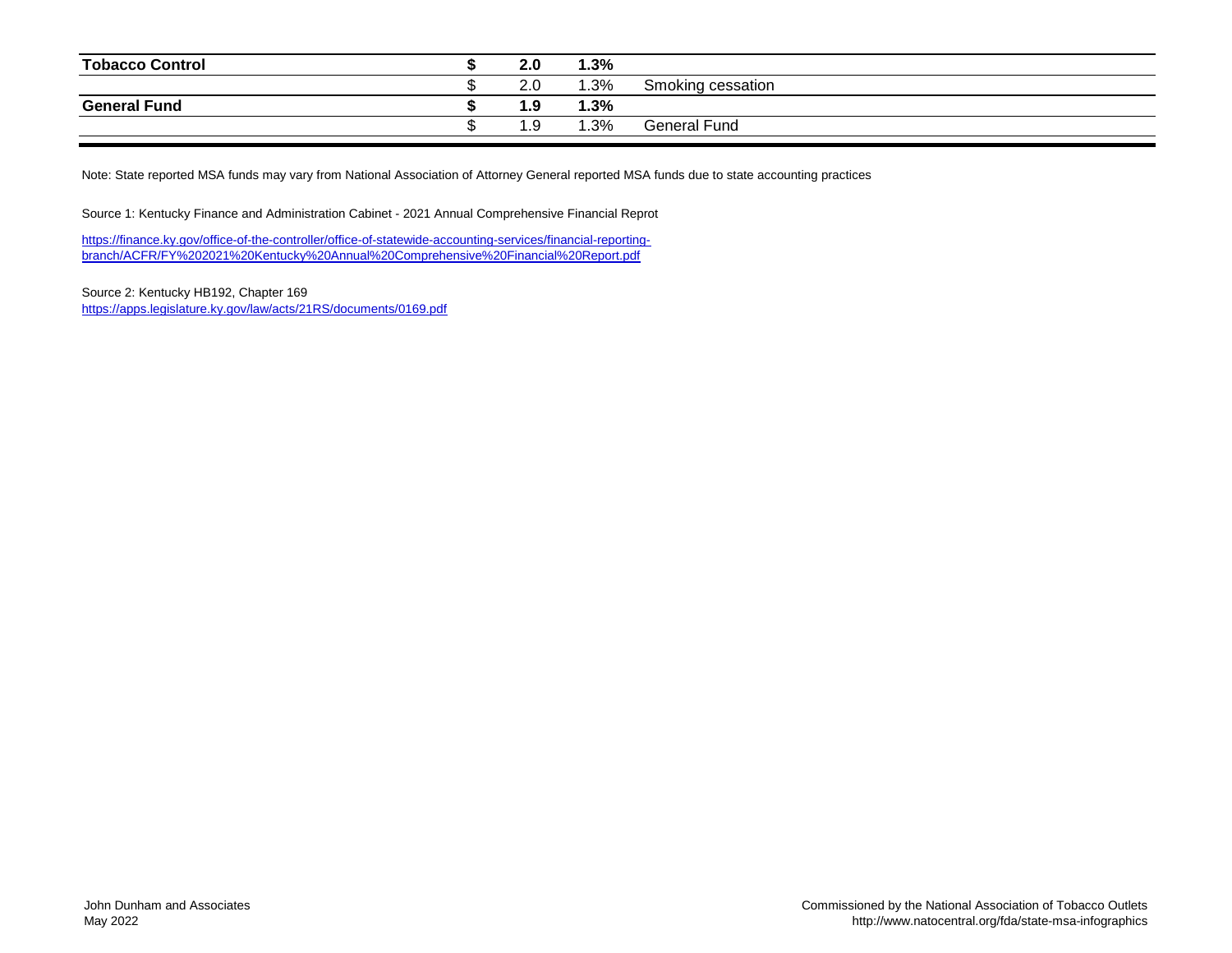# Louisiana

#### **2021**

*(dollars in millions)*

| Payment     | Percent   |                                                                  |
|-------------|-----------|------------------------------------------------------------------|
| Allocations | Allocated | <b>Distribution</b>                                              |
| \$162.4     |           |                                                                  |
| \$97.4      | 60.0%     |                                                                  |
| \$97.4      | 60.0%     | Tobacco Settlement Financing Corporation - debt service on bonds |
| \$48.7      | 30.0%     |                                                                  |
| \$48.7      | 30.0%     | Taylor Opportunity Program for Students                          |
| \$16.2      | 10.0%     |                                                                  |
| \$16.2      | 10.0%     | <b>General Fund</b>                                              |
|             |           |                                                                  |

Source: Louisiana Office of State Treasurer - Arielle Collins, CPA

[ACollins@treasury.la.gov](mailto:ACollins@treasury.la.gov)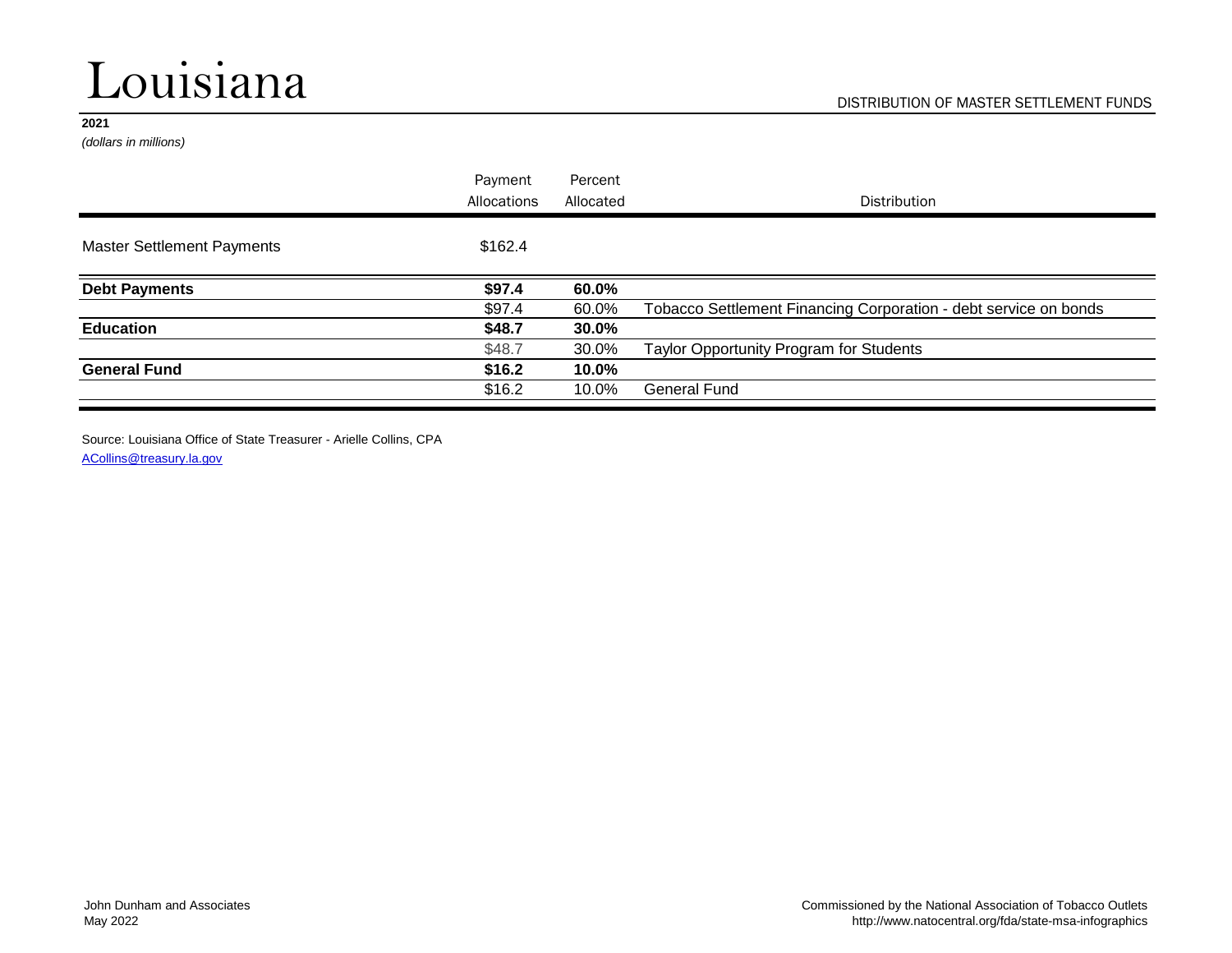

DISTRIBUTION OF MASTER SETTLEMENT FUNDS

*Publication Pending*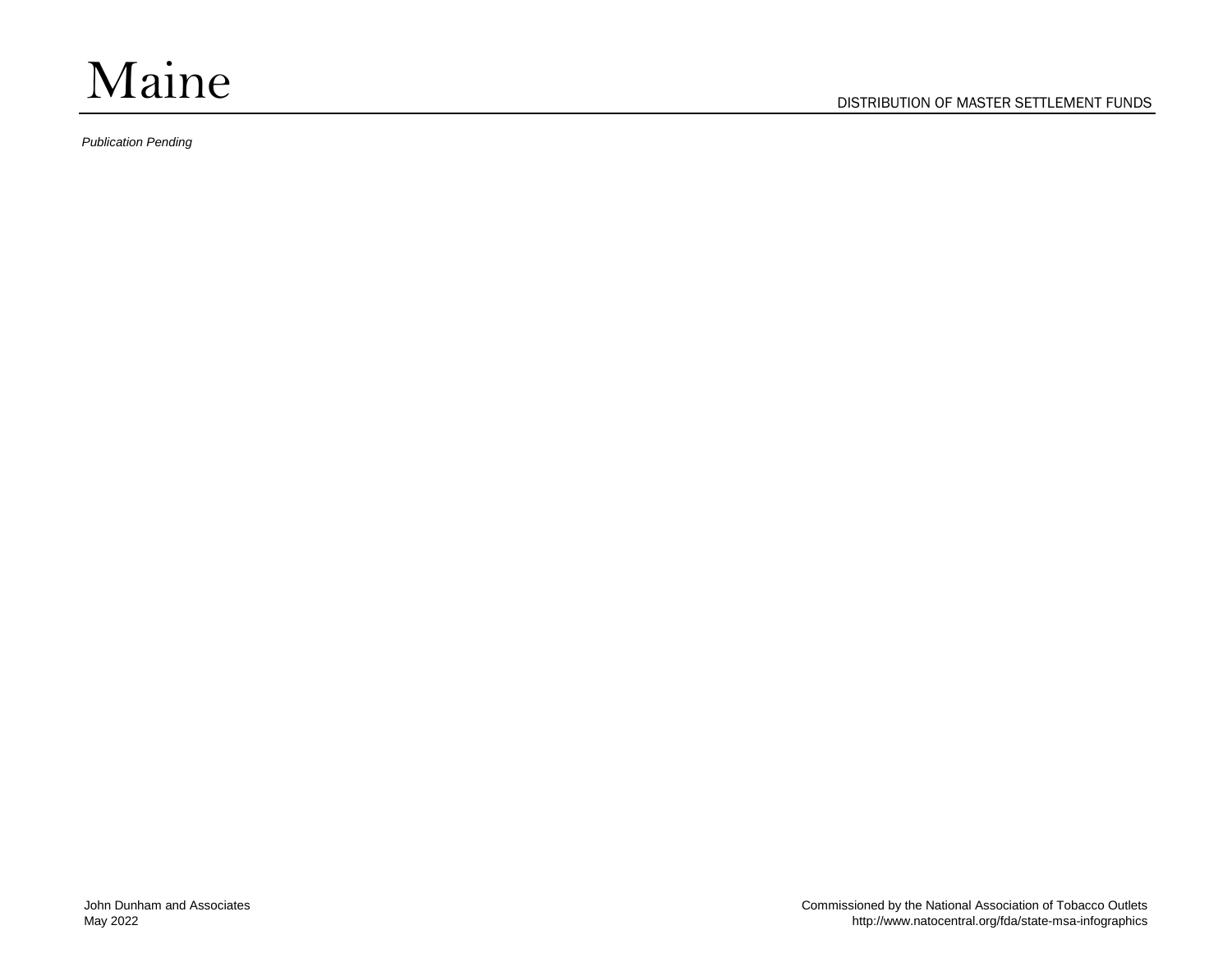# Maryland

#### DISTRIBUTION OF MASTER SETTLEMENT FUNDS

#### **2021**

(dollars in millions)

|                                   | Payment     | Percent   |                                                                             |
|-----------------------------------|-------------|-----------|-----------------------------------------------------------------------------|
|                                   | Allocations | Allocated | Distribution                                                                |
| <b>Master Settlement Payments</b> | \$143.3     |           |                                                                             |
| <b>Capital Projects</b>           | \$0.7       | 0.5%      |                                                                             |
|                                   | \$0.7       | 0.5%      | Agriculture - Crop conversion marketing and development                     |
| <b>Education</b>                  | \$13.9      | 9.7%      |                                                                             |
|                                   | \$0.0       | 0.0%      | MSDE Office of the State Superintendent                                     |
|                                   | \$0.0       | 0.0%      | MSDE Division of Accountability and Assessment                              |
|                                   | \$8.8       | 6.1%      | MSDE BOOST (Broadening Options/Opportunites For Students Today)             |
|                                   | \$5.1       | 3.6%      | MSDE aid to non-public schools                                              |
| <b>Health Care</b>                | \$40.0      | 27.9%     |                                                                             |
|                                   | \$7.5       | 5.3%      | MDH - Prevention and disease control - Local public health                  |
|                                   | \$1.2       | 0.8%      | <b>UM - Baltimore Campus</b>                                                |
|                                   | \$0.0       | 0.0%      | Baltimore City Health Department                                            |
|                                   | \$1.2       | 0.8%      | Medstar Health                                                              |
|                                   | \$10.9      | 7.6%      | University of Maryland - Cancer (Statewide Academic Health Centers)         |
|                                   | \$2.6       | 1.8%      | Johns Hopkins Institutions (Statewide Academic Health Centers)              |
|                                   | \$1.0       | 0.7%      | Surveillance and evaluation                                                 |
|                                   | \$0.6       | 0.4%      | Administration                                                              |
|                                   | \$0.2       | 0.2%      | Cancer screening database                                                   |
|                                   | \$14.6      | 10.2%     | MDH - Breast & cervical cancer                                              |
| <b>Medicaid</b>                   | \$54.4      | 38.0%     |                                                                             |
|                                   | \$54.4      | 38.0%     | MDH - Medical Care Provider Reimbursements                                  |
| <b>Other Funds</b>                | \$1.1       | 0.8%      |                                                                             |
|                                   | \$0.7       | 0.5%      | Office of the Attorney General - Legal counsel, advice and civil litigation |
|                                   | \$0.4       | 0.3%      | <b>OAG</b> - Civil Litigation Division                                      |
| <b>Substance Control</b>          | \$25.1      | 17.5%     |                                                                             |
|                                   | \$25.1      | 17.5%     | MDH - Alcohol and drug abuse                                                |
| <b>Tobacco Control</b>            | \$8.2       | 5.7%      |                                                                             |
|                                   | \$3.9       | 2.7%      | Local public health (MDH - Prevention and disease control)                  |
|                                   | \$1.5       | 1.1%      | Statewide Public Health (MDH Prevention & Disease Control)                  |
|                                   | \$0.5       | 0.3%      | Surveillance and Evaluation (MDH Prevention & Disease Control)              |
|                                   | \$0.2       | 0.1%      | Administration                                                              |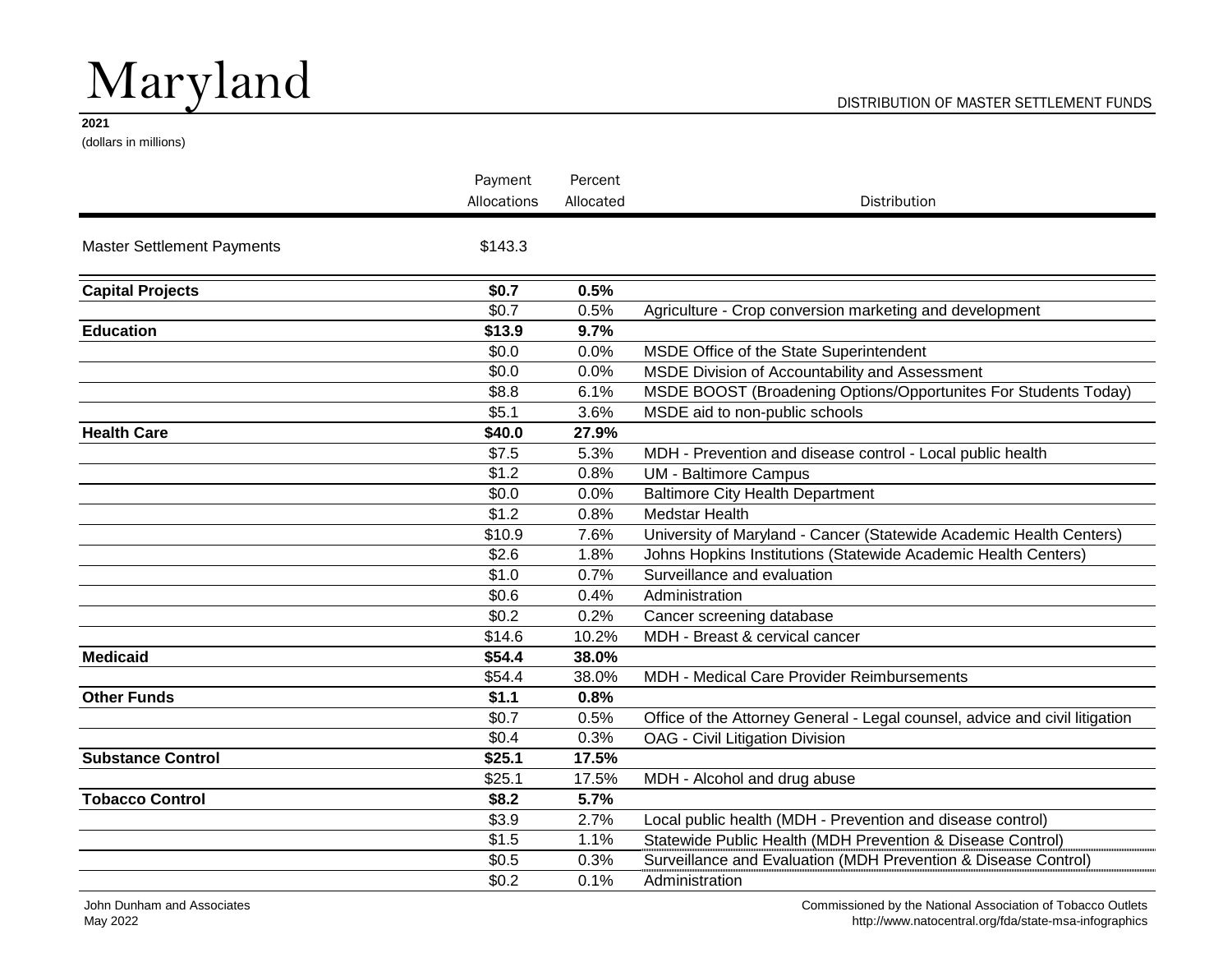| ጦጣ<br>J∪.∠ | $\cdot$ 2%.<br>◡.∠ ៸∪ | า and cessation<br>e prevention<br>obacco use |
|------------|-----------------------|-----------------------------------------------|
| ت. ا ⊎     | .3%                   | ℩⊫<br>-nforcement<br>, obaccc<br><b>VIDT</b>  |

<https://www.marylandtaxes.gov/forms/CAFR/ACFR2021.pdf> Source 1: State of Maryland Comptroller - 2021 Annual Comprehensive Financial Report

Source 2: Department of Budget & Management - 2023 Maryland Budget Highlights <https://dbm.maryland.gov/budget/Documents/operbudget/2023/proposed/FY2023MarylandStateBudgetHighlights.pdf>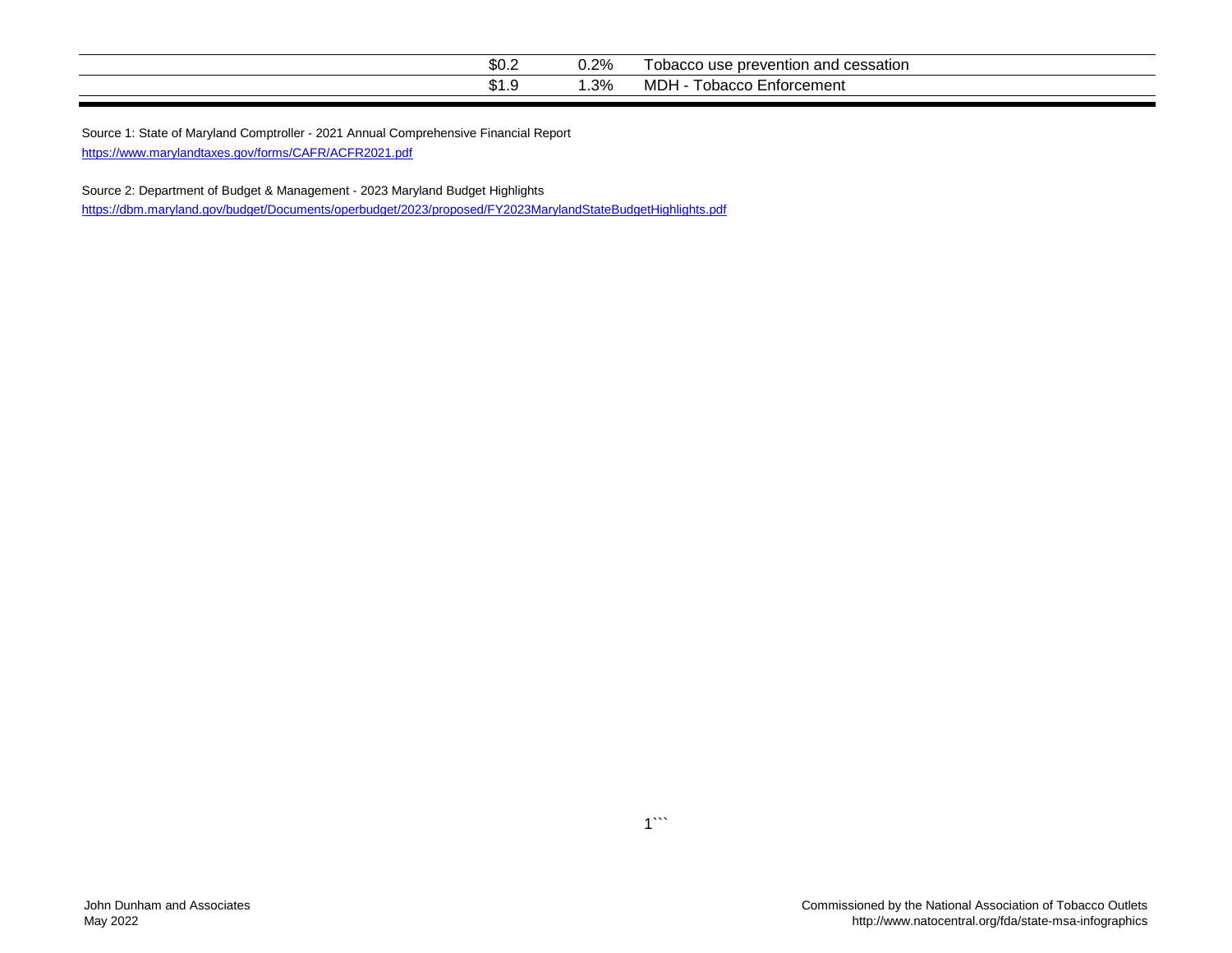### Massachussetts

#### **2020**

*(dollars in millions)*

|                                   | Payment     | Percent   |                                          |
|-----------------------------------|-------------|-----------|------------------------------------------|
|                                   | Allocations | Allocated | <b>Distribution</b>                      |
| <b>Master Settlement Payments</b> | \$229.0     |           |                                          |
| <b>Non-Dedicated</b>              | \$206.1     | 90.0%     |                                          |
|                                   | \$206.1     | 90.0%     | Non-Dedicated                            |
| <b>Social Services</b>            | \$22.9      | 10.0%     |                                          |
|                                   | \$22.9      | 10.0%     | <b>State Retiree Benefits Trust Fund</b> |

Note: Latest publicly available data is for FY 2020

**Source:** Office of the Comptroller - Statewide Financial Reporting Team [https://www.macomptroller.org/wp-content/uploads/acfr\\_fy-2020.pdf](https://www.macomptroller.org/wp-content/uploads/acfr_fy-2020.pdf)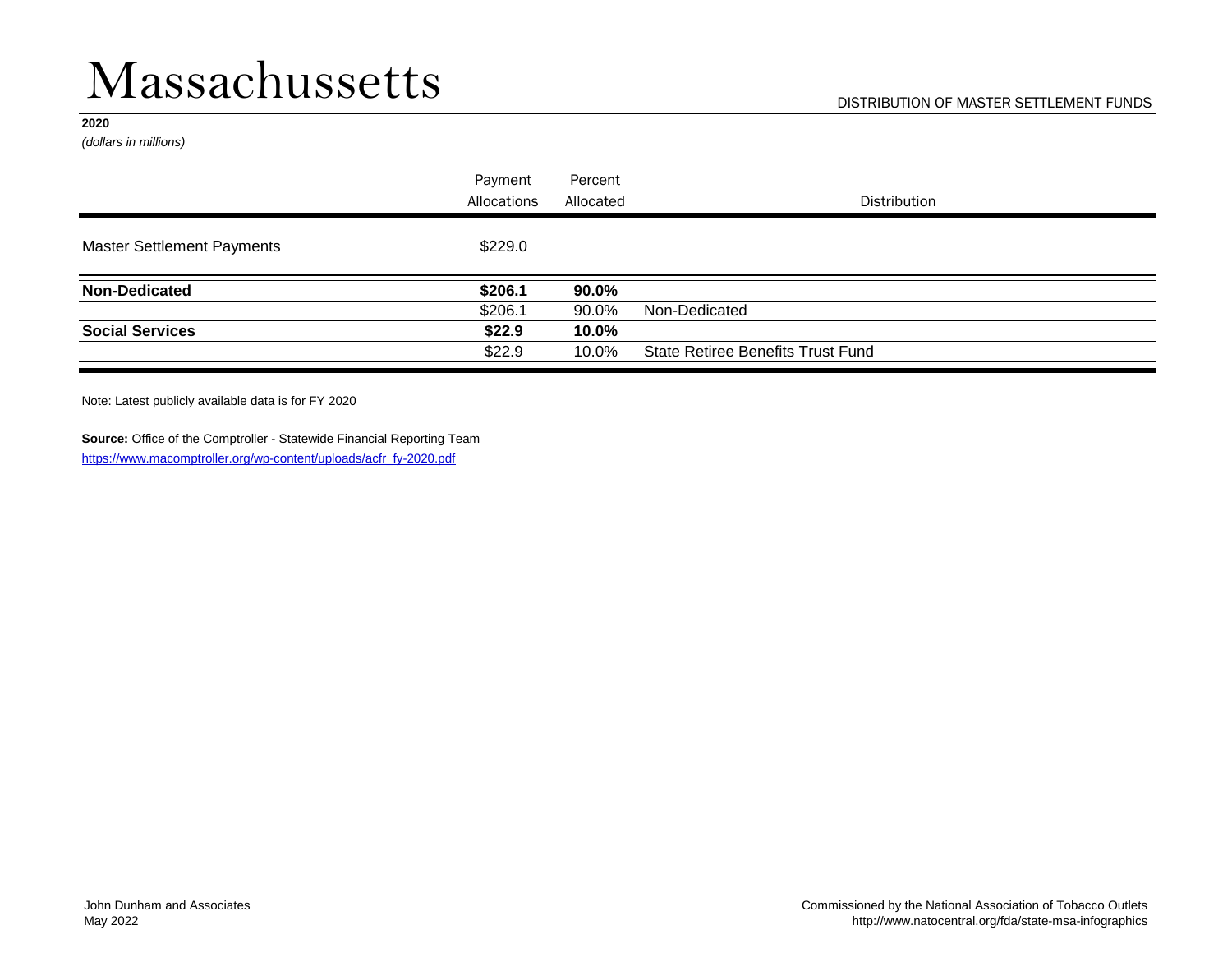# Michigan

#### **2021**

*(dollars in millions)*

|                                   | Payment     | Percent   |                                                |
|-----------------------------------|-------------|-----------|------------------------------------------------|
|                                   | Allocations | Allocated | <b>Distribution</b>                            |
| <b>Master Settlement Payments</b> | \$312.1     |           |                                                |
| <b>Debt Payments</b>              | \$63.7      | 20.4%     |                                                |
|                                   | \$63.7      | 20.4%     | Securitization payments                        |
| <b>Education</b>                  | \$72.0      | 23.1%     |                                                |
|                                   | \$72.0      | 23.1%     | <b>Community District Education Trust Fund</b> |
| <b>Health Care</b>                | \$4.1       | 1.3%      |                                                |
|                                   | \$4.1       | 1.3%      | DHHS: Aging Respite Care                       |
| <b>Medicaid</b>                   | \$45.7      | 14.6%     |                                                |
|                                   | \$45.7      | 14.6%     | DHHS: Medicaid Long Term Care                  |
| <b>Other Funds</b>                | \$95.1      | 30.5%     |                                                |
|                                   | \$0.9       | 0.3%      | Criminal investigations - State Police         |
|                                   | \$1.2       | 0.4%      | Treasury: Student Financial Services Programs  |
|                                   | \$17.5      | 5.6%      | Repayment to Budget Stabilization Fund         |
|                                   | \$75.0      | 24.0%     | 21st Century Jobs Trust Fund                   |
|                                   | \$0.5       | 0.2%      | <b>Operations - Attorney General</b>           |
| <b>Non-Dedicated</b>              | \$31.5      | 10.1%     |                                                |
|                                   | \$31.5      | 10.1%     | <b>Tobacco Settlement Fund</b>                 |

Note: Michigan tends to have a positive ending balance regarding its Tobacco Settlement Fund. Appropriations added up to \$280,600,000, about \$31,500,000 less than the 2021 MSA payment. In the 2022 Michigan Executive Budget Recommendation, the same fund has a starting balance of approximately \$30,700,000.

Source 1: State of Michigan State Budget Office - Annual Comprehensive Financial Report, Fiscal Year Ended September 30, 2021

[https://www.michigan.gov/budget/-/media/Project/Websites/budget/F](https://www.michigan.gov/budget/-/media/Project/Websites/budget/Fiscal/Spending-and-Revenue-Reports/CAFR/Annual-Comprehensive-Financial-Report-FY2021.pdf?rev=a7f920373c604fdcbba2790027cdeb95&hash=45AF9A697FB6E2ACB387918681832947)iscal/Spending-and-Revenue-Reports/CAFR/Annual-Comprehensive-Financial-Report-[FY2021.pdf?rev=a7f920373c604fdcbba2790027cdeb95&hash=45AF](https://www.michigan.gov/budget/-/media/Project/Websites/budget/Fiscal/Spending-and-Revenue-Reports/CAFR/Annual-Comprehensive-Financial-Report-FY2021.pdf?rev=a7f920373c604fdcbba2790027cdeb95&hash=45AF9A697FB6E2ACB387918681832947)9A697FB6E2ACB387918681832947

Source 2: Michigan House Fiscal Agency - FY 2020-21 Executive Budget Recommendation [https://www.house.mi.gov/hfa/PDF/Alpha/Prelim\\_Exec\\_Budget-fy20-21\\_fy21-22.pdf](https://www.house.mi.gov/hfa/PDF/Alpha/Prelim_Exec_Budget-fy20-21_fy21-22.pdf)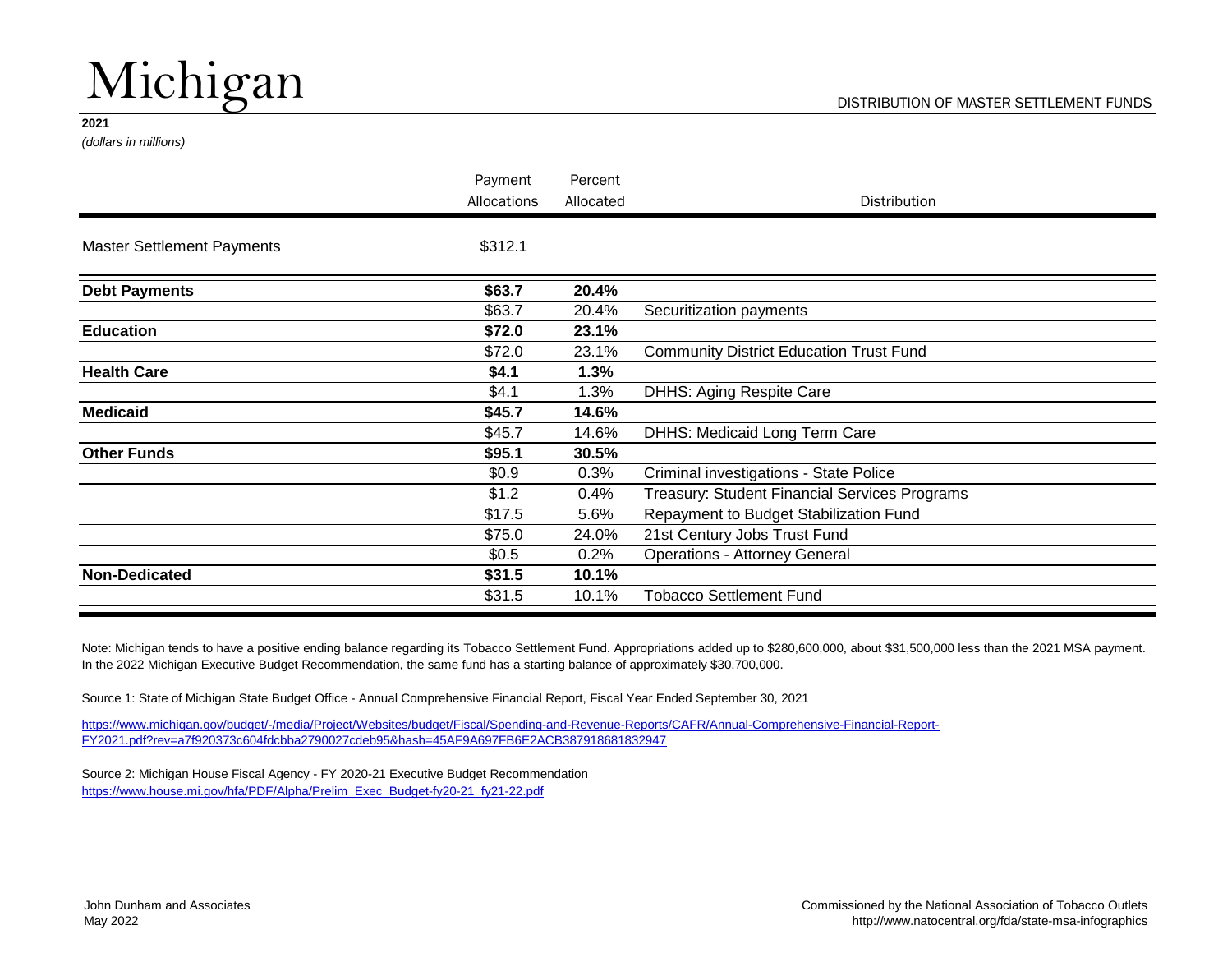# Minnesota

#### **2021**

*(dollars in thousands)*

|                                    | Payment     | Percent   |                                       |
|------------------------------------|-------------|-----------|---------------------------------------|
|                                    | Allocations | Allocated | <b>Distribution</b>                   |
| <b>Tobacco Settlement Payments</b> | \$254.2     |           |                                       |
| <b>Tobacco Control</b>             | \$254.2     | 100.0%    |                                       |
|                                    | \$254.2     | 100.0%    | <b>Tobacco Use Prevention Account</b> |

Source 1: Office of Management and Budget - 2021 Minnesota Annual Comprehensive Financial Report [https://mn.gov/mmb/assets/2021%20-%20Final%20ACFR%20-%20accessible\\_tcm1059-513497.pdf](https://mn.gov/mmb/assets/2021 - Final ACFR - accessible_tcm1059-513497.pdf)

Source 2: State of Minnesota - House of Representatives - HF No. 1410 <http://wdoc.house.leg.state.mn.us/leg/LS92/HF1410.0.pdf>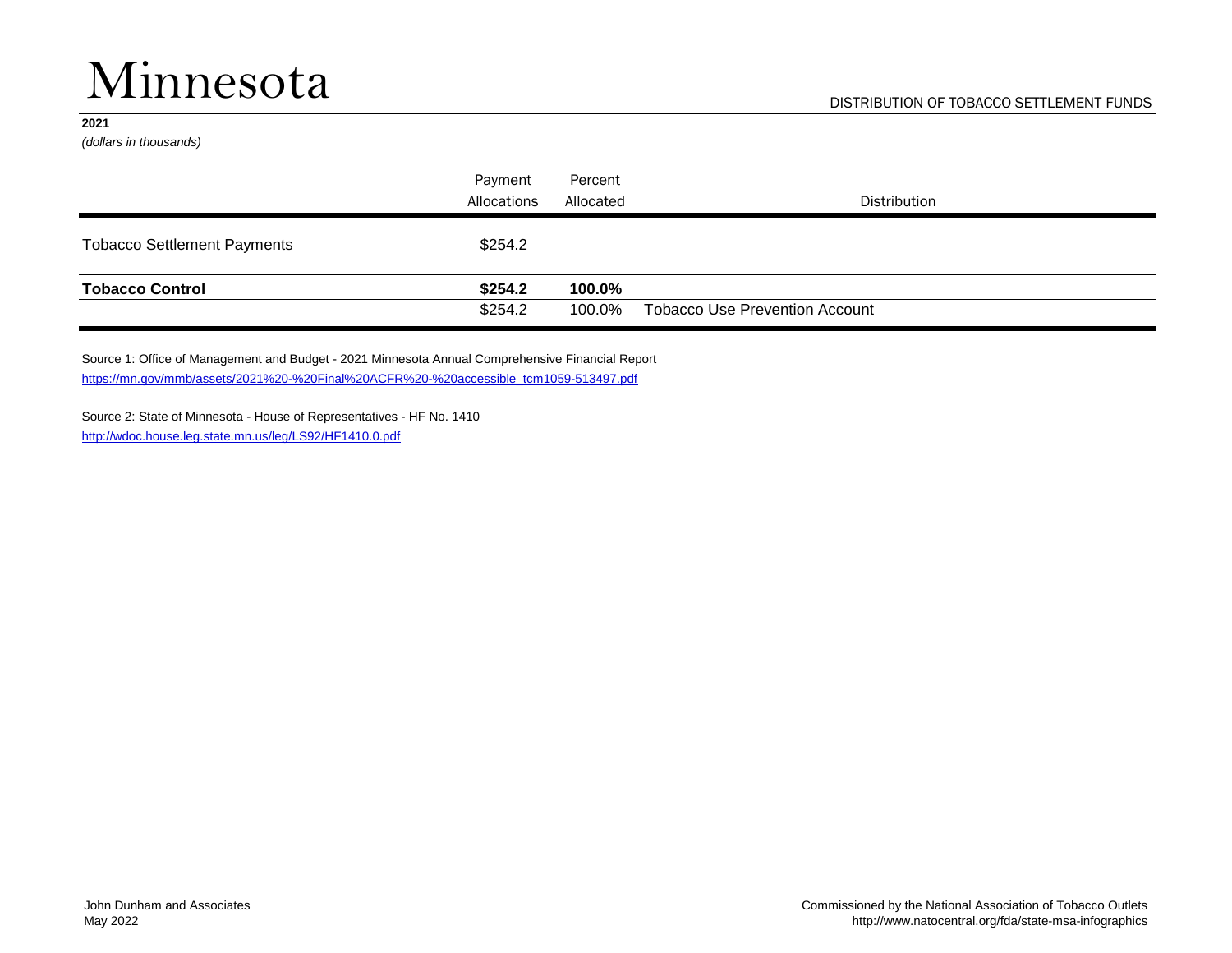

*Publication Pending*

DISTRIBUTION OF TOBACCO SETTLEMENT FUNDS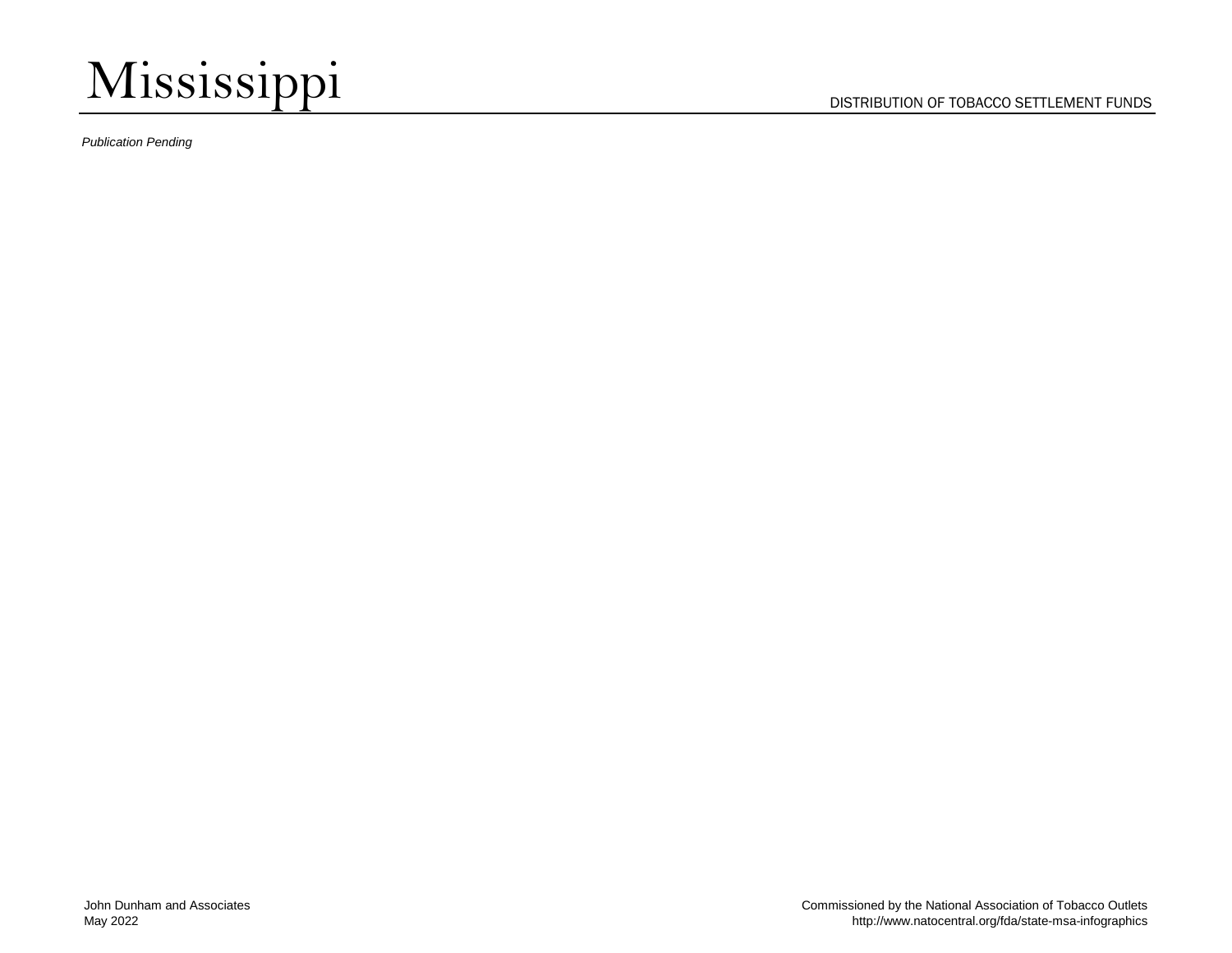# Missouri

#### **2021**

*(dollars in millions)*

|                                   | Payment     | Percent   |                                               |
|-----------------------------------|-------------|-----------|-----------------------------------------------|
|                                   | Allocations | Allocated | Distribution                                  |
| <b>Master Settlement Payments</b> | \$126.4     |           |                                               |
| <b>Education</b>                  | \$36.2      | 28.7%     |                                               |
|                                   | \$24.5      | 19.4%     | DESE - Foundation Programs/First Steps        |
|                                   | \$1.8       | 1.4%      | DESE - Early Childhood Programs               |
|                                   | \$10.0      | 7.9%      | <b>DSS - Graduate Medical Education</b>       |
| <b>Other Funds</b>                | \$1.4       | 1.1%      |                                               |
|                                   | \$1.4       | 1.1%      | OA - Cost Allocation Plan                     |
| <b>Health Care</b>                | \$88.8      | 70.2%     |                                               |
|                                   | \$5.6       | 4.4%      | <b>DSS - Medicaid Pharmaceutical Payments</b> |
|                                   | \$2.2       | $1.7\%$   | <b>DSS - Medicaid Physician Services</b>      |
|                                   | \$50.7      | 40.1%     | DSS - Medicaid Managed Care                   |
|                                   | \$30.4      | 24.0%     | <b>DSS - Medicaid Hospital Payments</b>       |
|                                   | \$0.0       | $0.0\%$   | <b>Healthy Families Trust Fund</b>            |

Note: State reported MSA funds may vary from National Association of Attorney General reported MSA funds due to state accounting practices

Source: Missouri House of Representatives, House Appropriations Staff - 2021 Budget Fast Facts <https://house.mo.gov/AppropriationNotes.aspx?fileid=309>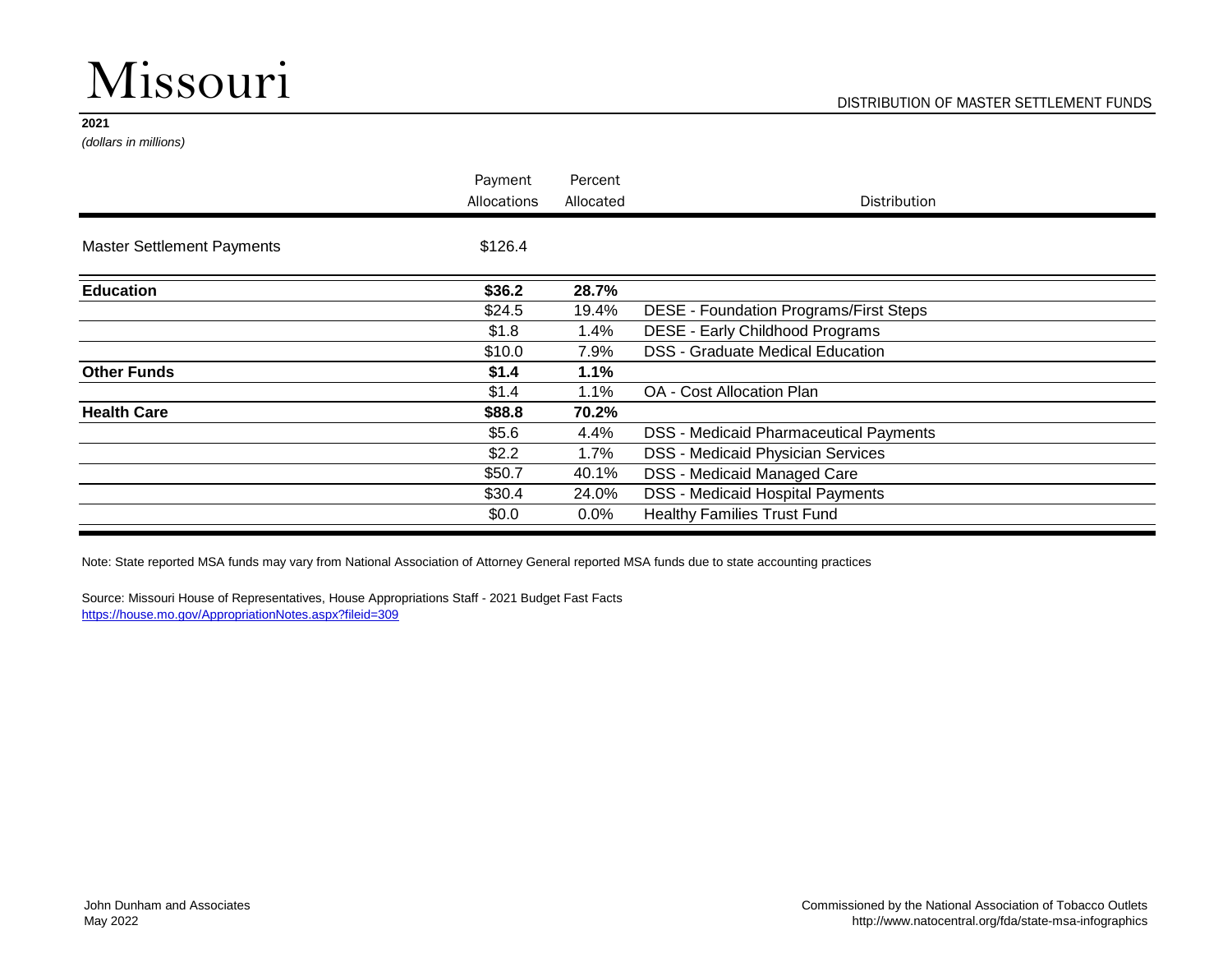# Montana

#### **2021**

*(dollars in millions)*

|                                   | Payment<br>Allocations | Percent<br>Allocated | <b>Distribution</b>                                        |
|-----------------------------------|------------------------|----------------------|------------------------------------------------------------|
| <b>Master Settlement Payments</b> | \$31.8                 |                      |                                                            |
| <b>General Fund</b>               | \$3.5                  | 11.0%                |                                                            |
|                                   | \$3.5                  | 11.0%                | <b>General Fund</b>                                        |
| <b>Health Care</b>                | \$5.4                  | 17.0%                |                                                            |
|                                   | \$5.4                  | 17.0%                | Children's health insurance                                |
| <b>Other Funds</b>                | \$12.7                 | 40.0%                |                                                            |
|                                   | \$12.7                 | 40.0%                | <b>Tobacco Settlement Trust Fund</b>                       |
| <b>Tobacco Control</b>            | \$10.2\$               | 32.0%                |                                                            |
|                                   | \$10.2                 | 32.0%                | Tobacco prevention and chronic disease prevention programs |
|                                   |                        |                      |                                                            |

Note: Payment allocations based on total revenue from source 1 and Montana's tobacco settlement distributions from source 2.

Source 1: Montana Department of Administration, State Financial Services Division - Annual Comprehensive Financial Report for the Year Ending June 30, 2021 <https://sfsd.mt.gov/SAB/acfr/Final-Montana-ACFR---2021-wo-signature.pdf>

Source 2: Montana Department of Justice - Tobacco Sales and Directory & Tobacco Settlement <https://dojmt.gov/consumer/tobacco-sales-and-directory-tobacco-settlement/>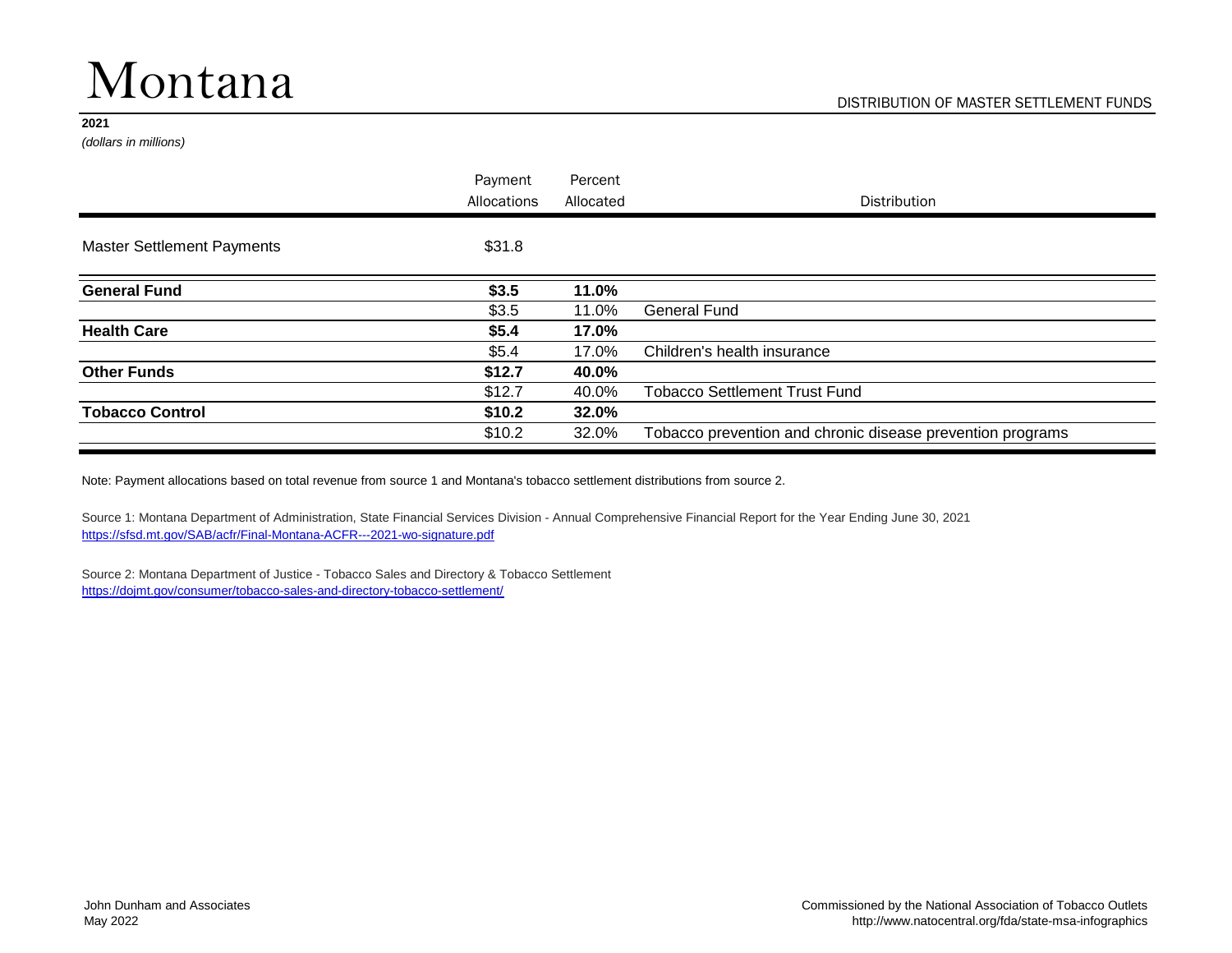### Nebraska

#### **2021**

*(dollars in millions)*

|                                   | Payment     | Percent   |                                      |
|-----------------------------------|-------------|-----------|--------------------------------------|
|                                   | Allocations | Allocated | Distribution                         |
| <b>Master Settlement Payments</b> | \$32.7      |           |                                      |
| <b>Non-Dedicated</b>              | \$32.7      | 100.0%    |                                      |
|                                   | \$32.7      | 100.0%    | <b>Tobacco Settlement Trust Fund</b> |

Notes: According to the Treasurer's Office, MSA payments to Nebraska are deposited into the Tobacco Settlement Trust Fund and remain in the fund until the Treasury is required to transfer an amount determined by the legislature. In 2021, Nebraska received \$32,724,091 in MSA payments, and approximately \$49,400,000 was transferred to the Health Care Cash Fund from the Tobacco Settlement Trust Fund.

Source: Nebraska State Treasurer's Office - Heidi Wallace, Chief Deputy heidi.wallace@nebraska.gov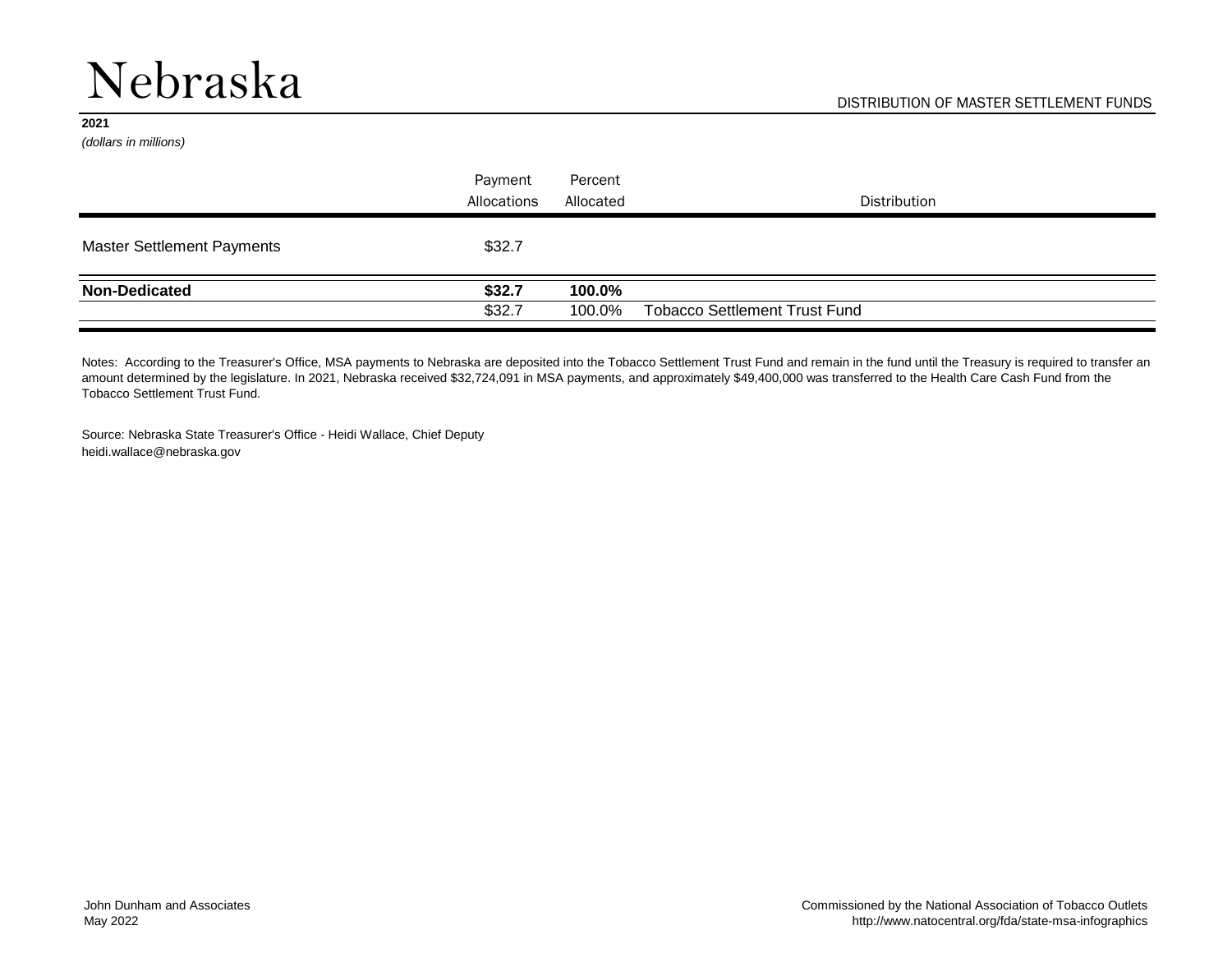### Nevada

#### **2020**

 $\ddot{\phantom{1}}$ 

*(dollars in millions)*

|                                   | Payment     | Percent   |                            |
|-----------------------------------|-------------|-----------|----------------------------|
|                                   | Allocations | Allocated | <b>Distribution</b>        |
| <b>Master Settlement Payments</b> | \$39.0      |           |                            |
| <b>Education</b>                  | \$15.6      | 40.0%     |                            |
|                                   | \$15.6      | 40.0%     | Millennium Scholarship     |
| <b>Health Care</b>                | \$23.4      | 60.0%     |                            |
|                                   | \$23.4      | 60.0%     | <b>Healthy Nevada Fund</b> |

Note: Latest publicly available data is for FY 2020

Source: Office of the State Controller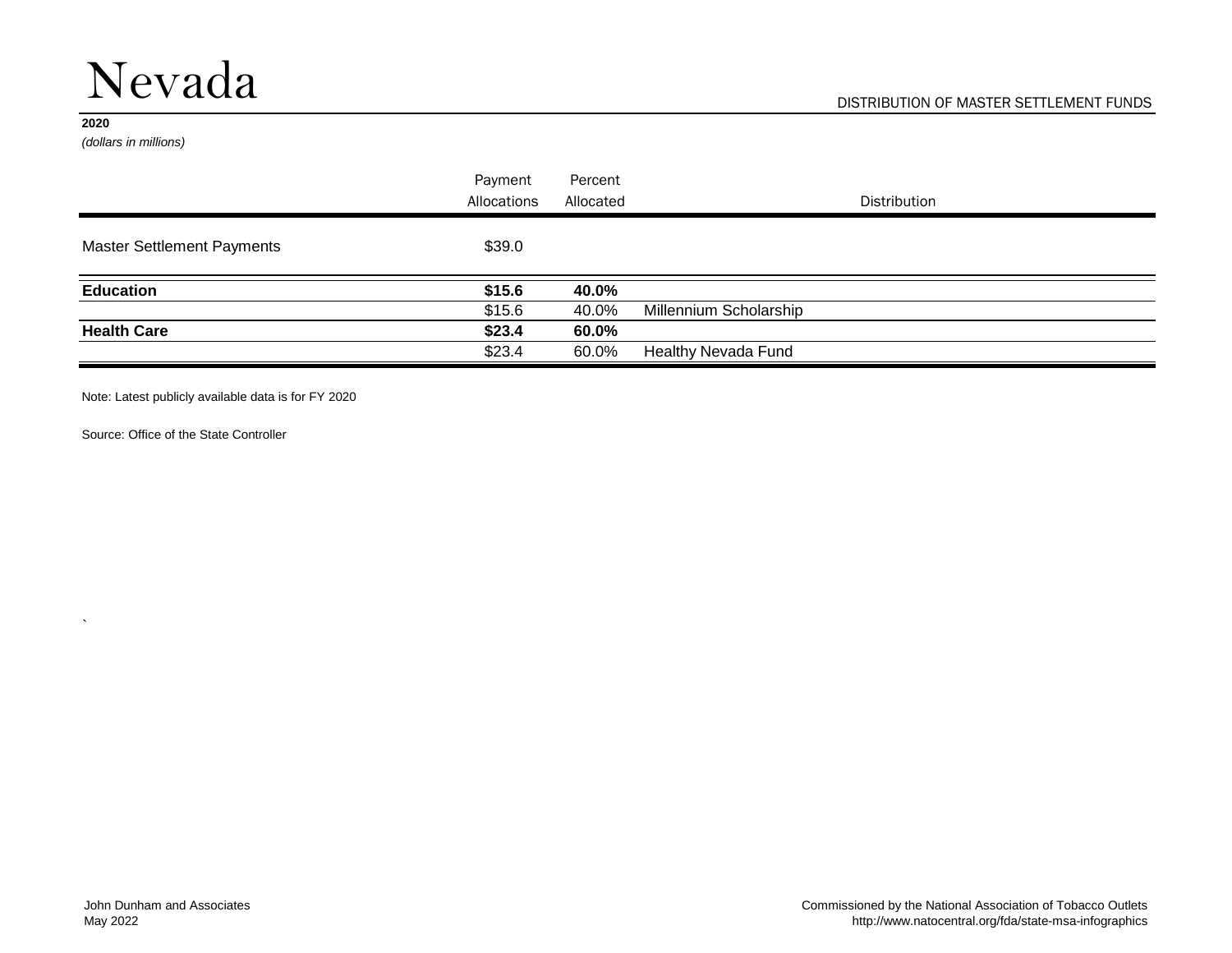# New Hampshire

#### **2021**

*(dollars in millions)*

|                                   | Payment     | Percent   |                             |
|-----------------------------------|-------------|-----------|-----------------------------|
|                                   | Allocations | Allocated | <b>Distribution</b>         |
| <b>Master Settlement Payments</b> | \$49.0      |           |                             |
| <b>Education</b>                  | \$40.0      | 81.6%     |                             |
|                                   | \$40.0      | 81.6%     | <b>Education Trust Fund</b> |
| <b>General Fund</b>               | \$9.0       | 18.4%     |                             |
|                                   | \$9.0       | 18.4%     | <b>General Fund</b>         |

**Note:** First \$40 million is transferred to the Education Trust Fund and remainder to General Fund.

Source: Department of Justice - Kathleen Carr, Director of Administration [Kathleen.B.Carr@doj.nh.gov](mailto:Kathleen.B.Carr@doj.nh.gov)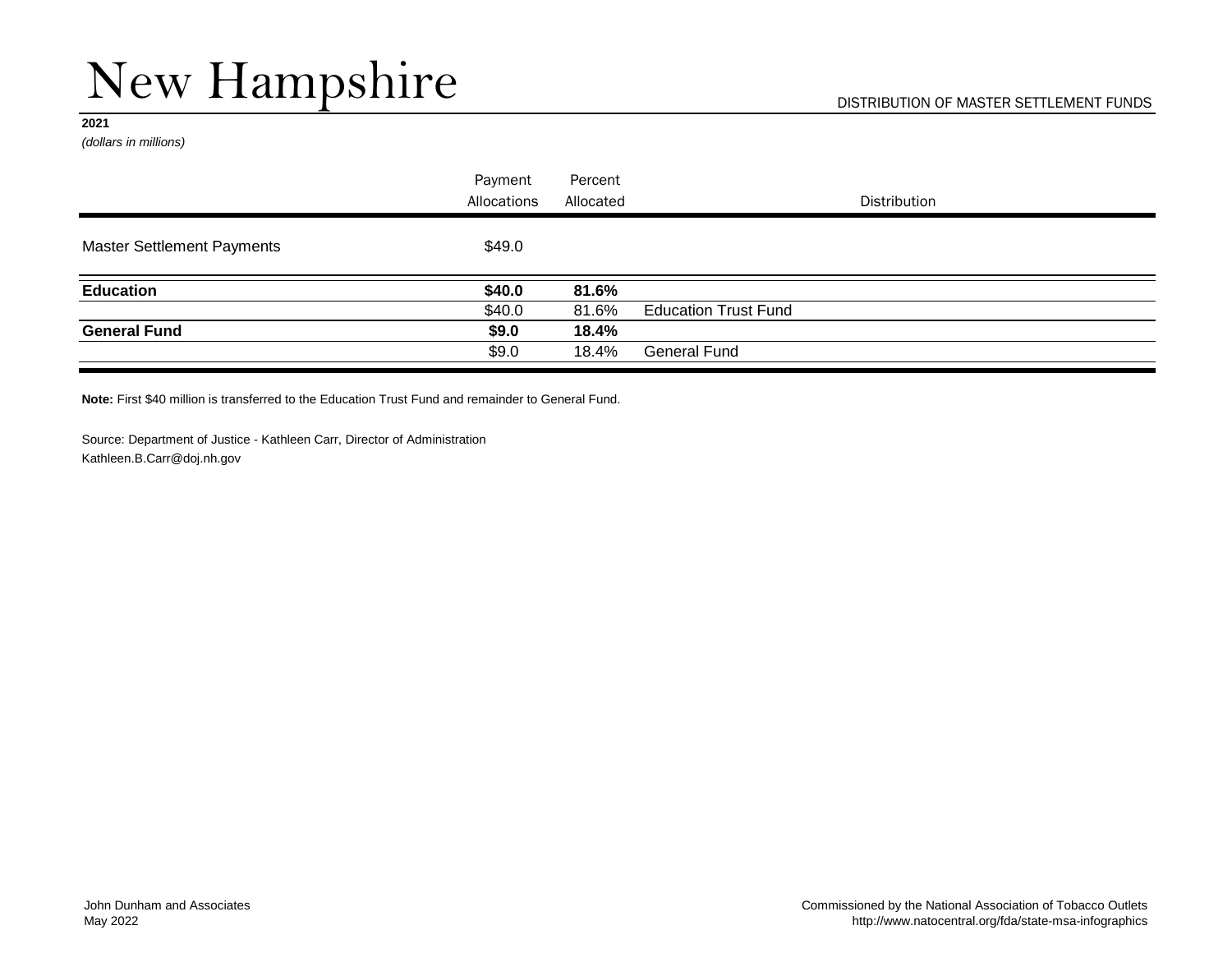# New Jersey

#### **2021**

*(dollars in millions)*

|                                   | Payment     | Percent   |                                                       |
|-----------------------------------|-------------|-----------|-------------------------------------------------------|
|                                   | Allocations | Allocated | <b>Distribution</b>                                   |
| <b>Master Settlement Payments</b> | \$278.6     |           |                                                       |
| <b>Debt Payments</b>              | \$212.5     | 76.3%     |                                                       |
|                                   | \$212.5     | 76.3%     | <b>Tobacco Settlement Financing Corporation bonds</b> |
| <b>Non-Dedicated</b>              | \$66.1      | 23.7%     |                                                       |
|                                   | \$66.1      | 23.7%     | Non-Dedicated                                         |

Source: Department of the Treasury - Office of Management and Budget, FY2023 Governor's Budget - Other Governmental Funds and Proprietary Funds <https://www.nj.gov/treasury/omb/publications/23budget/pdf/OtherGovernmentalFundsandProprietaryFunds.pdf>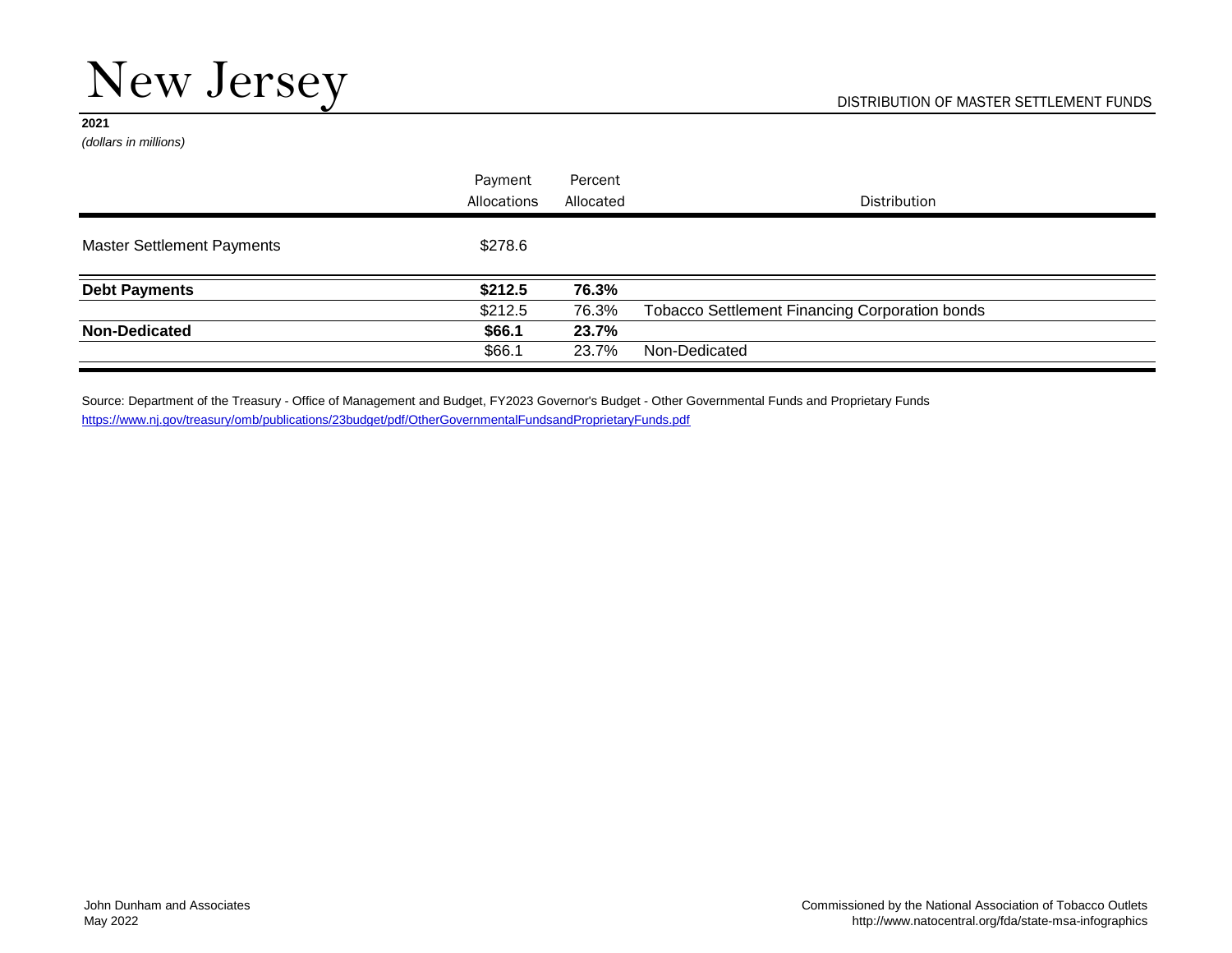*(dollars in millions)*

|                                   | Payment<br>Allocations | Percent<br>Allocated | Distribution                                                                   |
|-----------------------------------|------------------------|----------------------|--------------------------------------------------------------------------------|
| <b>Master Settlement Payments</b> | \$35.2                 |                      |                                                                                |
| <b>Health Care</b>                | \$2.4                  | 6.8%                 |                                                                                |
|                                   | \$0.7                  | 2.0%                 | Department of Health - Diabetes Prevention and Control Program                 |
|                                   | \$0.3                  | 0.8%                 | Department of Health - HIV/AIDS services                                       |
|                                   | \$0.1                  | 0.4%                 | Department of Health - Breast and cervical cancer screening program            |
|                                   | \$1.3                  | 3.6%                 | Department of Human Services - Breast and cervical cancer treatment<br>program |
| <b>Medicaid</b>                   | \$6.6                  | 18.6%                |                                                                                |
|                                   | \$6.6                  | 18.6%                | Department of Human Services - Medicaid expansion                              |
| <b>Other Funds</b>                | \$17.2                 | 49.0%                |                                                                                |
|                                   | \$0.2                  | 0.7%                 | Indian Affairs Department - Prevention grants to NM tribes and pueblos         |
|                                   | \$17.0                 | 48.2%                | Fiscal Management and Oversight Program                                        |
| Research                          | \$2.7                  | 7.7%                 |                                                                                |
|                                   | \$2.7                  | 7.7%                 | University of New Mexico                                                       |
| <b>Tobacco Control</b>            | \$5.4                  | 15.4%                |                                                                                |
|                                   | \$5.4                  | 15.4%                | Department of Health - Tobacco cessation and prevention programs               |
| <b>Non-Dedicated</b>              | \$0.9                  | 2.5%                 |                                                                                |
|                                   | \$0.9                  | 2.5%                 | <b>Tobacco Settlement Permanent Fund</b>                                       |
|                                   |                        |                      |                                                                                |

Note: MSA funds are deposited into the Tobacco Settlement Permanent Fund. Appropriations are made from this fund, and any unused amounts remain in the balance for future use. Payment allocations are based on revenue from source 1 and appropriations from source 2.

Source 1: New Mexico State Investment Council - SIC Annual Audit Report FY 2021 https://www.sic.state.nm.us/publications-reports/sic-annual-audit-reports/

Source 2: State of New Mexico State Budget Division, Department of Finance and Administration - Executive Budget Recommendation, Fiscal Year 2021 <https://www.nmdfa.state.nm.us/wp-content/uploads/2020/12/FY21-Executive-Budget-Recommendation.pdf>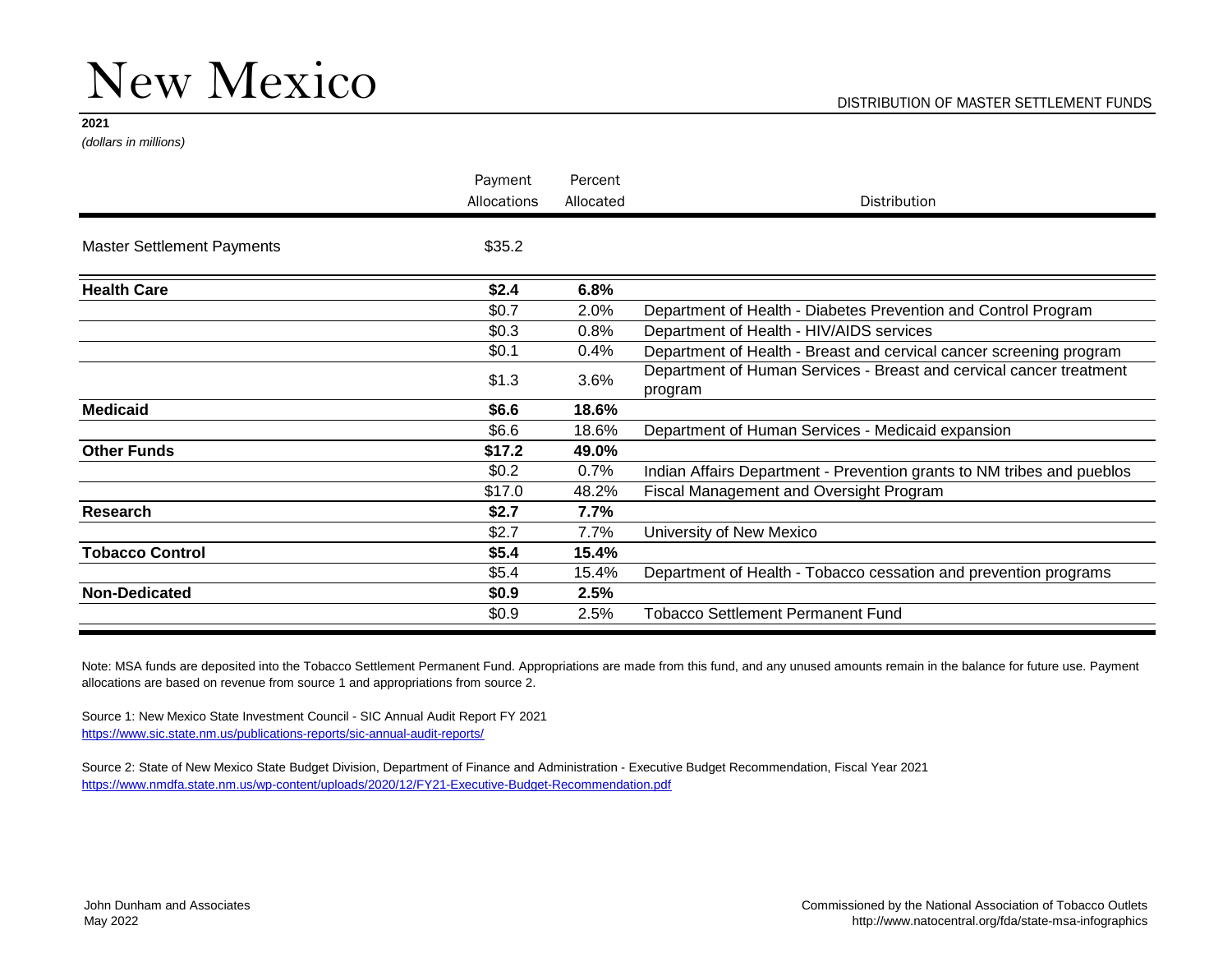

*Publication Pending*

DISTRIBUTION OF MASTER SETTLEMENT FUNDS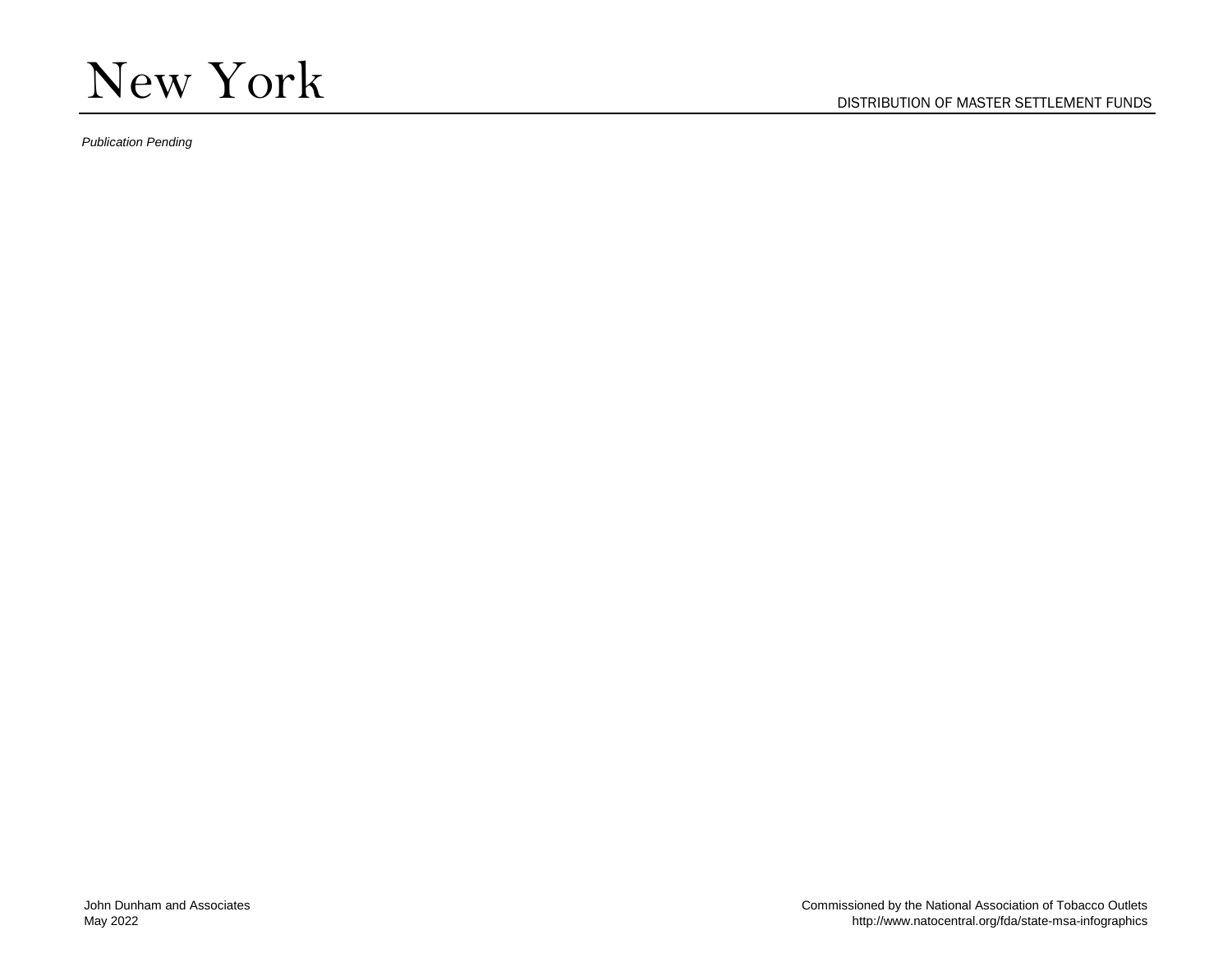*(dollars in millions)*

|                                   | Payment     | Percent   |                                                  |
|-----------------------------------|-------------|-----------|--------------------------------------------------|
|                                   | Allocations | Allocated | <b>Distribution</b>                              |
| <b>Master Settlement Payments</b> | \$167.4     |           |                                                  |
| <b>General Fund</b>               | \$149.9     | 89.5%     |                                                  |
|                                   | \$149.9     | 89.5%     | Available for General Fund appropriation         |
| <b>Other Funds</b>                | \$17.5      | 10.5%     |                                                  |
|                                   | \$17.5      | 10.5%     | Golden Long-Term Economic Advancement Foundation |

Note: Payment allocations based on settlement revenues from source 1 and appropriations from source 2.

Source 1: State of North Carolina Annual Comprehensive Financial Report, Fiscal Year Ending June 30, 2021 [https://files.nc.gov/ncosc/2021\\_Annual\\_Comprehensive\\_Financial\\_Report-Bookmarks\\_0.pdf](https://files.nc.gov/ncosc/2021_Annual_Comprehensive_Financial_Report-Bookmarks_0.pdf)

Source 2: 2021 NC General Statutes § 143C-9-3 [https://www.ncleg.gov/enactedlegislation/statutes/pdf/bysection/chapter\\_143c/gs\\_143c-9-3.pdf](https://www.ncleg.gov/enactedlegislation/statutes/pdf/bysection/chapter_143c/gs_143c-9-3.pdf)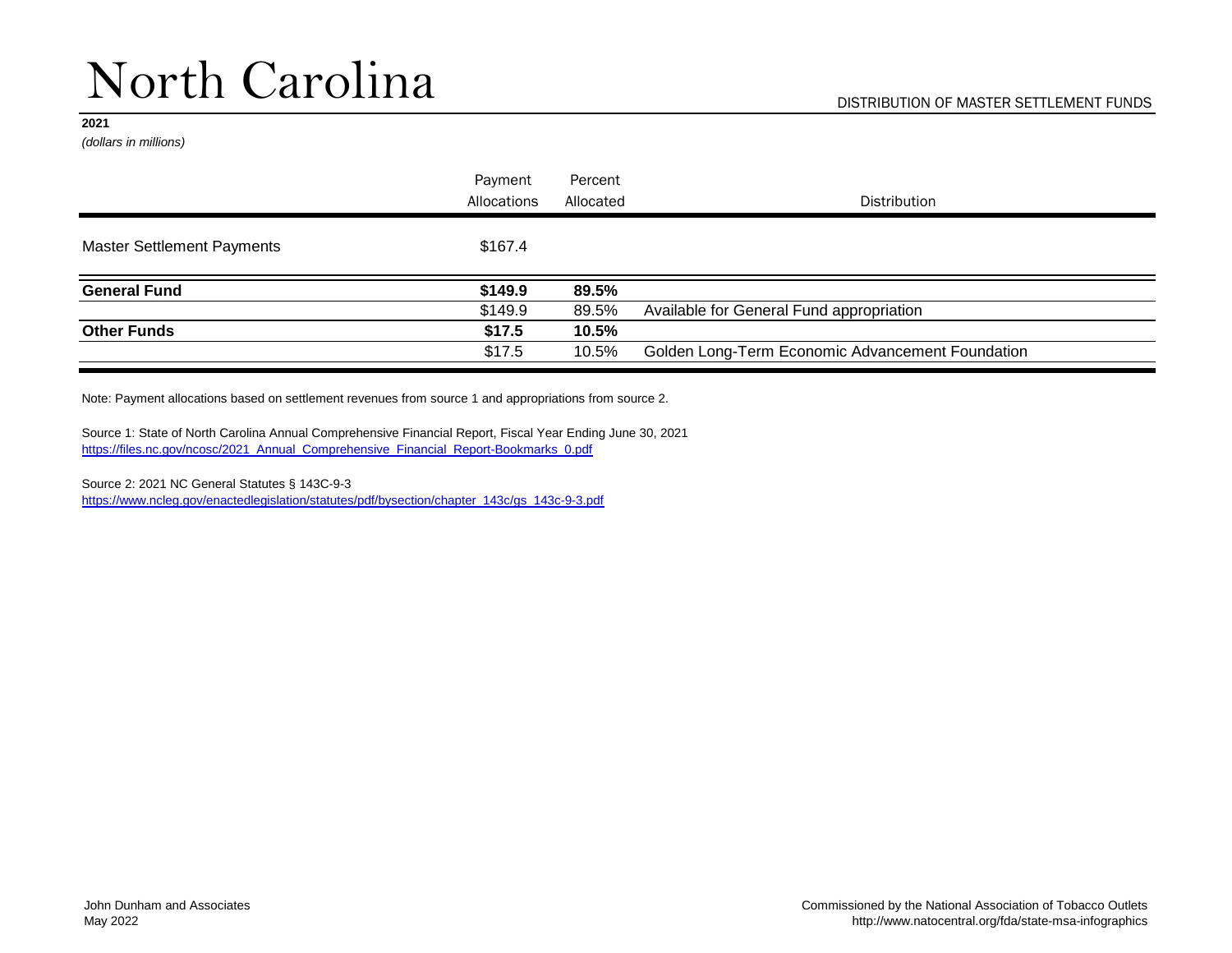*(dollars in millions)*

|                                   | Payment     | Percent   |                                    |
|-----------------------------------|-------------|-----------|------------------------------------|
|                                   | Allocations | Allocated | Distribution                       |
| <b>Master Settlement Payments</b> | \$22.6      |           |                                    |
| <b>Health Care</b>                | \$22.6      | 100.0%    |                                    |
|                                   | \$22.6      | 100.0%    | <b>Community Health Trust Fund</b> |

Notes: Estimates based on 2019-21 biennium. Payment allocations based on settlement revenue from source 1 and appropriations from source 2.

Source 1: North Dakota Office of Management and Budget - Annual Comprehensive Financial Report for Fiscal Year Ended June 30, 2021 <https://www.omb.nd.gov/sites/www/files/documents/financial-transparency/cafr/2021-acfr-nd.pdf>

Source 2: North Dakota Legislative Assembly - Senate Bill 2012 (Appropriations Committee) <https://www.ndlegis.gov/assembly/66-2019/documents/19-0225-05000.pdf>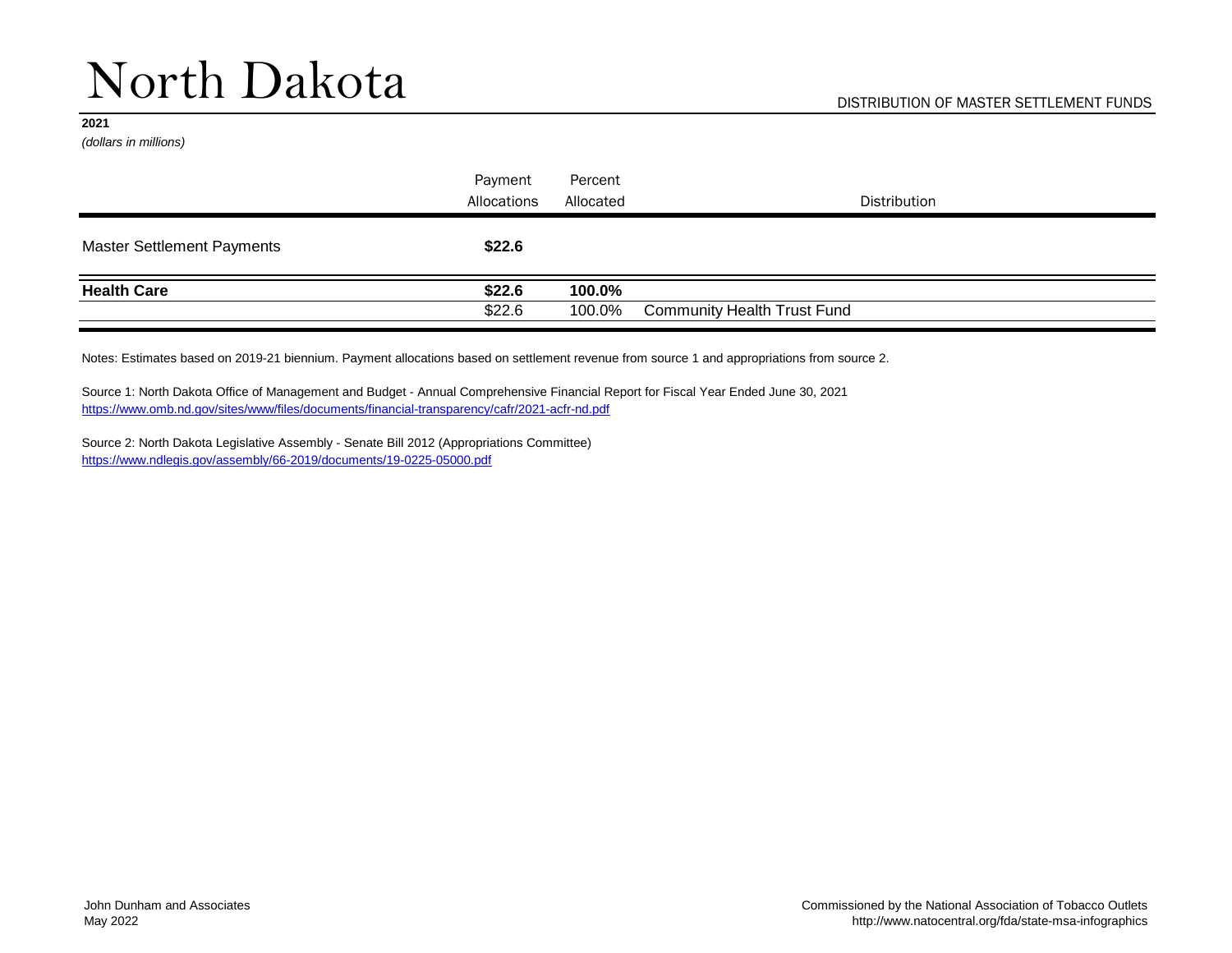*(dollars in millions)*

|                                   | Payment     | Percent   |                                                               |
|-----------------------------------|-------------|-----------|---------------------------------------------------------------|
|                                   | Allocations | Allocated | Distribution                                                  |
| <b>Master Settlement Payments</b> | \$306.4     |           |                                                               |
| <b>Debt Payments</b>              | \$306.2     | 99.9%     |                                                               |
|                                   | \$306.2     | 99.9%     | Buckeye Tobacco Settlement Financing Authority - Debt Service |
| <b>General Fund</b>               | \$0.3\$     | 0.1%      |                                                               |
|                                   | \$0.3\$     | 0.1%      | <b>General Fund</b>                                           |

Note: Latest publicly available data is for FY 2020

[https://archives.obm.ohio.gov/Files/State\\_Accounting/Financial\\_Reporting/Comprehensive\\_Annual\\_Financial\\_Report/2021/ACFR\\_2021.pdf](https://archives.obm.ohio.gov/Files/State_Accounting/Financial_Reporting/Comprehensive_Annual_Financial_Report/2021/ACFR_2021.pdf) Source: Ohio Office of Budget and Management - Annual Comprehensive Financial Report, Fiscal Year Ended June 30, 2021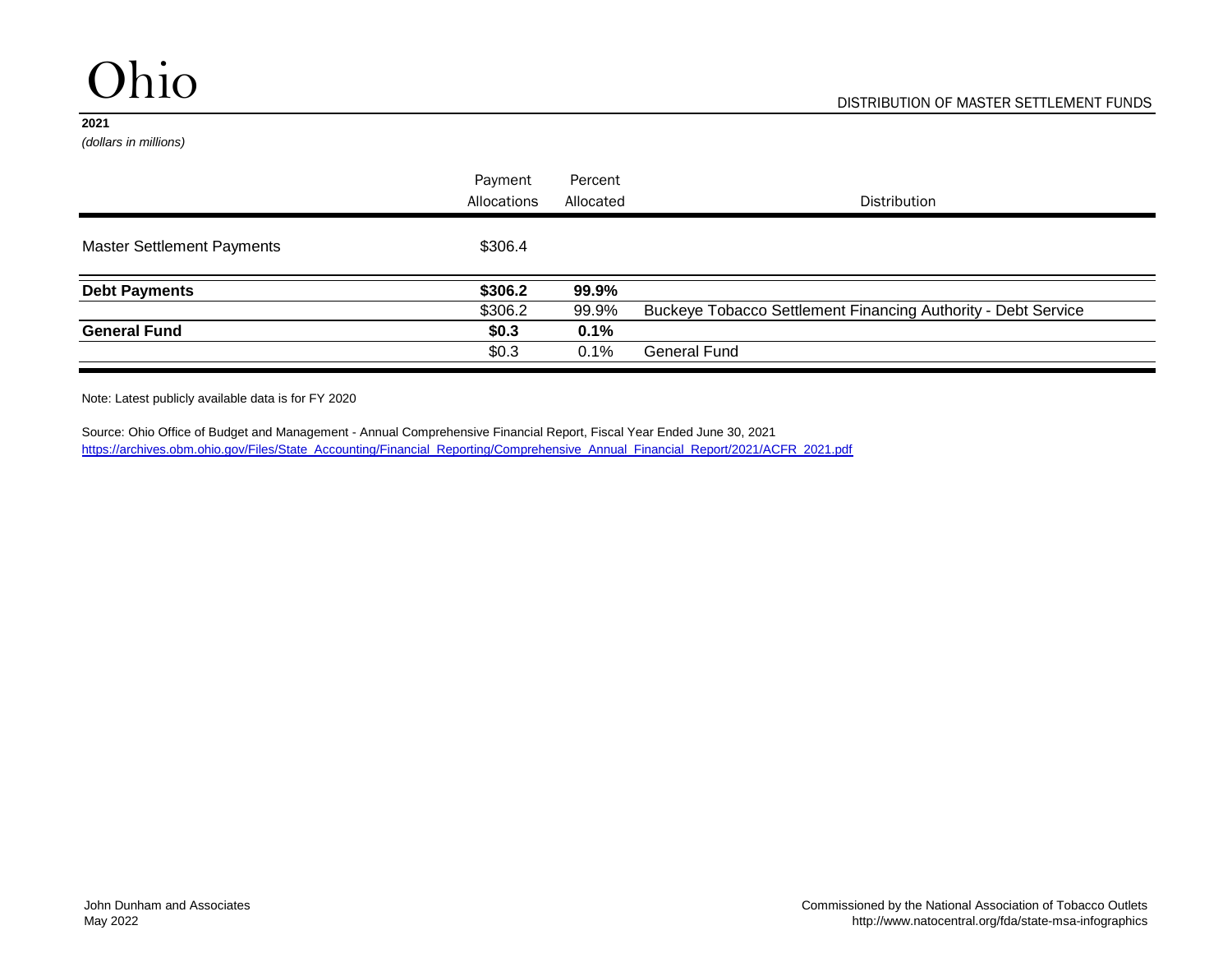# Oklahoma

#### **2021**

*(dollars in millions)*

|                                   | Payment     | Percent   |                                                                        |
|-----------------------------------|-------------|-----------|------------------------------------------------------------------------|
|                                   | Allocations | Allocated | Distribution                                                           |
| <b>Master Settlement Payments</b> | \$74.3      |           |                                                                        |
| <b>Other Funds</b>                | \$4.6       | 6.2%      |                                                                        |
|                                   | \$4.6       | 6.2%      | Office of the Attorney General                                         |
| <b>Social Services</b>            | \$13.9      | 18.7%     |                                                                        |
|                                   | \$13.9      | 18.7%     | General Fund appropriated for use in Health and Human Service agencies |
| <b>Non-Dedicated</b>              | \$55.7      | 75.0%     |                                                                        |
|                                   | \$55.7      | 75.0%     | <b>Tobacco Settlement Endowment Trust</b>                              |

**Source:** Oklahoma Tobacco Settlement Endowment Trust - FY 2021 Annual Report [https://tset.ok.gov/sites/g/files/gmc166/f/TSET%20FY21%20AR%20Final\\_%28singles%29.pdf](https://tset.ok.gov/sites/g/files/gmc166/f/TSET FY21 AR Final_%28singles%29.pdf)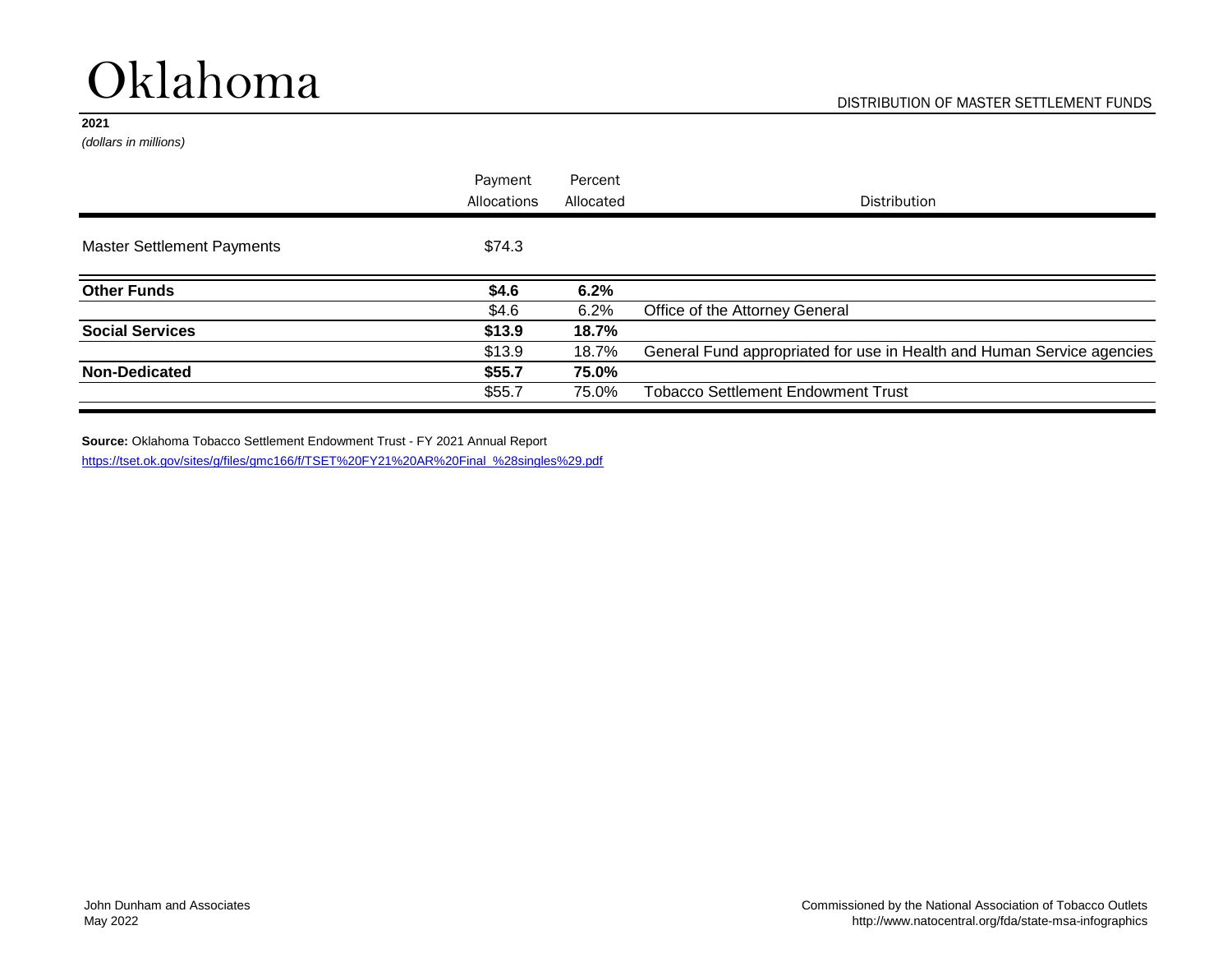

*(dollars in millions)*

|                                   | Payment<br>Allocations | Percent<br>Allocated | <b>Distribution</b>                                             |
|-----------------------------------|------------------------|----------------------|-----------------------------------------------------------------|
|                                   |                        |                      |                                                                 |
| <b>Master Settlement Payments</b> | \$74.1                 |                      |                                                                 |
| <b>Debt Payments</b>              | \$15.5                 | 20.9%                |                                                                 |
|                                   | \$15.5                 | 20.9%                | Debt service                                                    |
| <b>Health Care</b>                | \$1.7                  | 2.3%                 |                                                                 |
|                                   | \$1.7                  | 2.3%                 | <b>High School Physical Education Grant</b>                     |
| <b>Medicaid</b>                   | \$50.1                 | 67.6%                |                                                                 |
|                                   | \$50.1                 | 67.6%                | Oregon Health Plan - Medicaid acute health care delivery system |
| <b>Social Services</b>            | \$6.5                  | 8.7%                 |                                                                 |
|                                   | \$6.5                  | 8.7%                 | Oregon Health Authority for community mental health programs    |
| <b>Other Funds</b>                | \$0.4                  | 0.5%                 |                                                                 |
|                                   | \$0.4                  | 0.5%                 | Department of Justice - MSA enforcement activities              |

Note: Estimates based on 2019-2021 Biennium Budget and equally distributed between the two years.

Source: Oregon Legislative Assembly - Senate Ammendments to Senate Bill 5541 [https://olis.oregonlegislature.gov/liz/2021R1/Downloads/MeasureDocument/SB5541/Senate%20Amendments%20to%20Introduced](https://olis.oregonlegislature.gov/liz/2021R1/Downloads/MeasureDocument/SB5541/Senate Amendments to Introduced)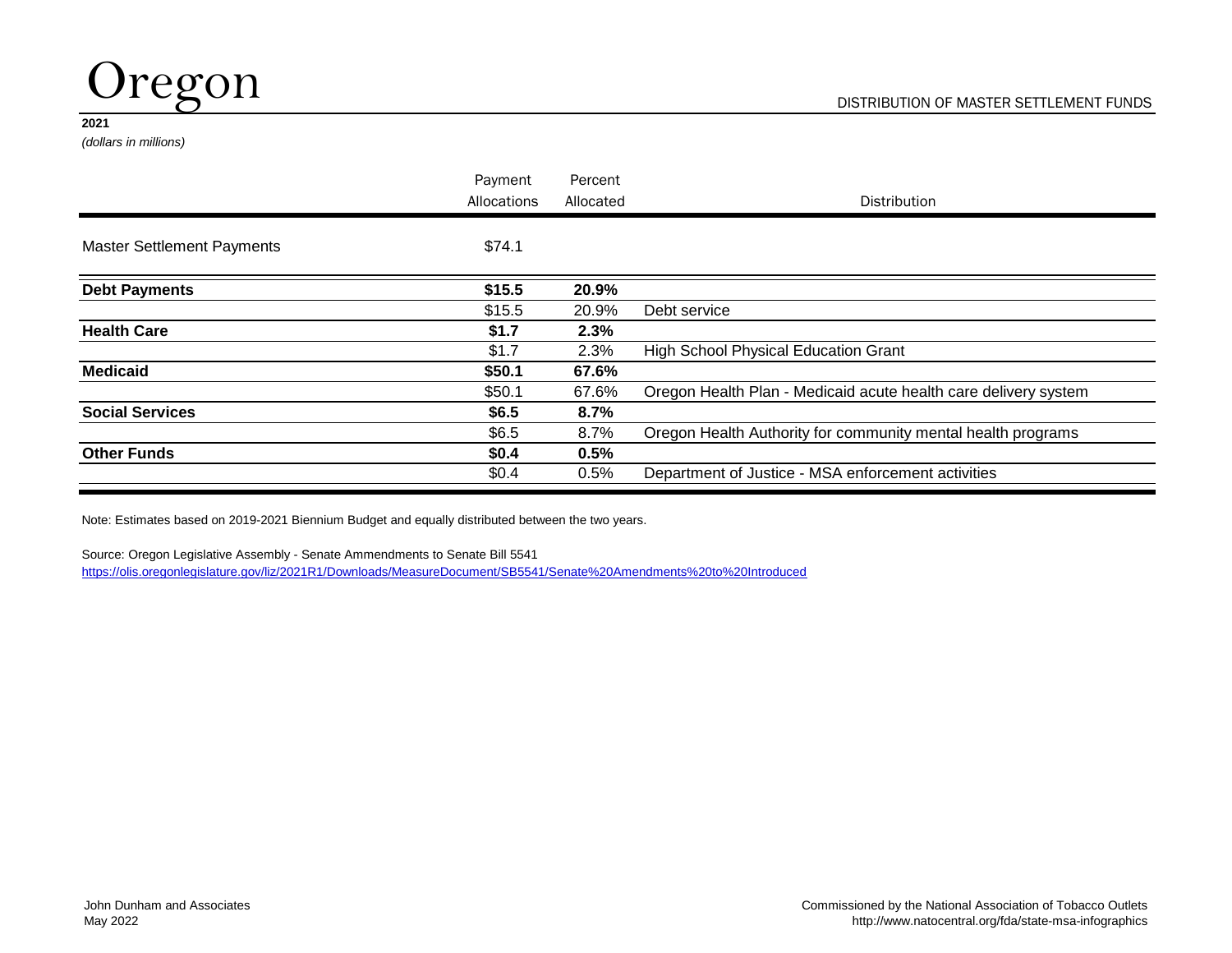# Pennsylvania

*Publication Pending*

DISTRIBUTION OF MASTER SETTLEMENT FUNDS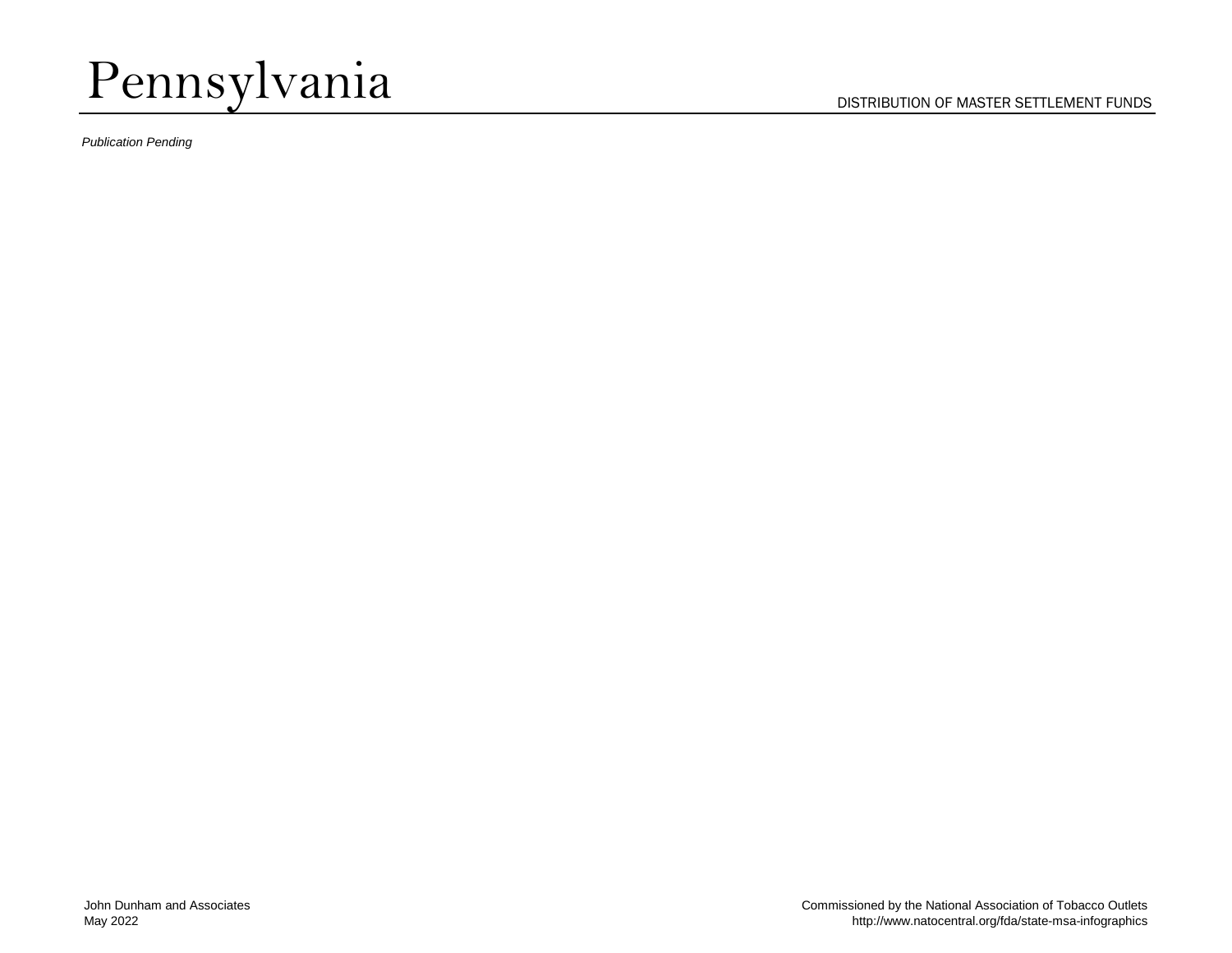# Rhode Island

#### **2021**

*(dollars in millions)*

|                                   | Payment     | Percent   |                       |  |
|-----------------------------------|-------------|-----------|-----------------------|--|
|                                   | Allocations | Allocated | Distribution          |  |
| <b>Master Settlement Payments</b> | \$47.0      |           |                       |  |
| <b>Debt Payments</b>              | \$47.0      | 100.0%    |                       |  |
|                                   | \$47.0      | 100.0%    | Debt service on bonds |  |

Note: In 2021, appropriations exceeded MSA payments by approximately \$400,000. All appropriations were for debt service, totaling \$47,367,000, slightly higher than 2021 MSA payments of \$46,987,000.

Source: State of Rhode Island Department of Administration - Rhode Island Comprehensive Annual Financial Report, Fiscal Year Ended June 30, 2021 [http://controller.admin.ri.gov/documents/Financial%20Reports/123\\_Annual%20Comprehensive%20Financial%20Report\\_06-30-2021.pdf](http://controller.admin.ri.gov/documents/Financial Reports/123_Annual Comprehensive Financial Report_06-30-2021.pdf)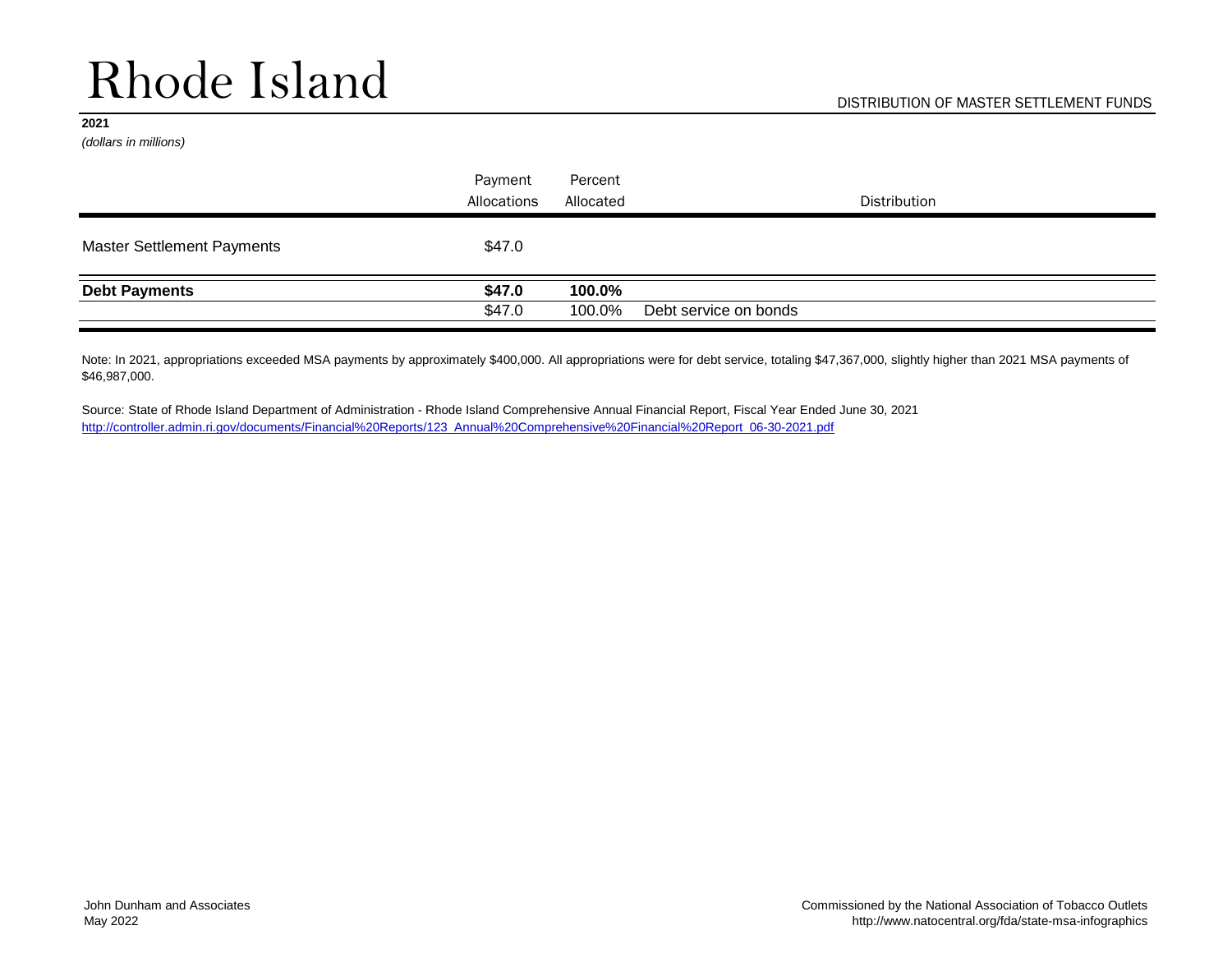*(dollars in millions)*

|                                   | Payment     | Percent   |                                  |
|-----------------------------------|-------------|-----------|----------------------------------|
|                                   | Allocations | Allocated | <b>Distribution</b>              |
| <b>Master Settlement Payments</b> | \$84.3      |           |                                  |
| <b>Medicaid</b>                   | \$82.3      | 97.6%     |                                  |
|                                   | \$82.3      | 97.6%     | <b>DHHS - Medicaid Program</b>   |
| <b>Other Funds</b>                | \$2.0       | 2.4%      |                                  |
|                                   | \$1.3       | 1.5%      | <b>Attorney General's Office</b> |
|                                   | \$0.5       | 0.5%      | State law enforcement            |
|                                   | \$0.3       | 0.4%      | Department of Revenue            |
|                                   |             |           |                                  |

Notes: Payment allocations based on settlement revenue from source 1 and appropriations from source 2

Source 1: State of South Carolina Comptroller General's Office - Annual Comprehensive Financial Report, Fiscal Year Ended June 30, 2021 [https://cg.sc.gov/sites/cg/files/Documents/Publications%20and%20Reports/Comprehensive%20Annual%20Financial%20Reports%20\(CAFR\)/FY2021/FY2021ACFR\\_12-02-2021.pdf](https://cg.sc.gov/sites/cg/files/Documents/Publications and Reports/Comprehensive Annual Financial Reports (CAFR)/FY2021/FY2021ACFR_12-02-2021.pdf)

Source 2: South Carolina General Assembly, H 4100, General Appropriations Bill for Fiscal Year 2021-2022, Ratified Version [https://www.scstatehouse.gov/sess124\\_2021-2022/appropriations2021/tap1b.htm](https://www.scstatehouse.gov/sess124_2021-2022/appropriations2021/tap1b.htm)

Source 3: South Carolina Attorney General's Office, Dona Guffey, Assistant Deputy Attorney General dguffey@scag.gov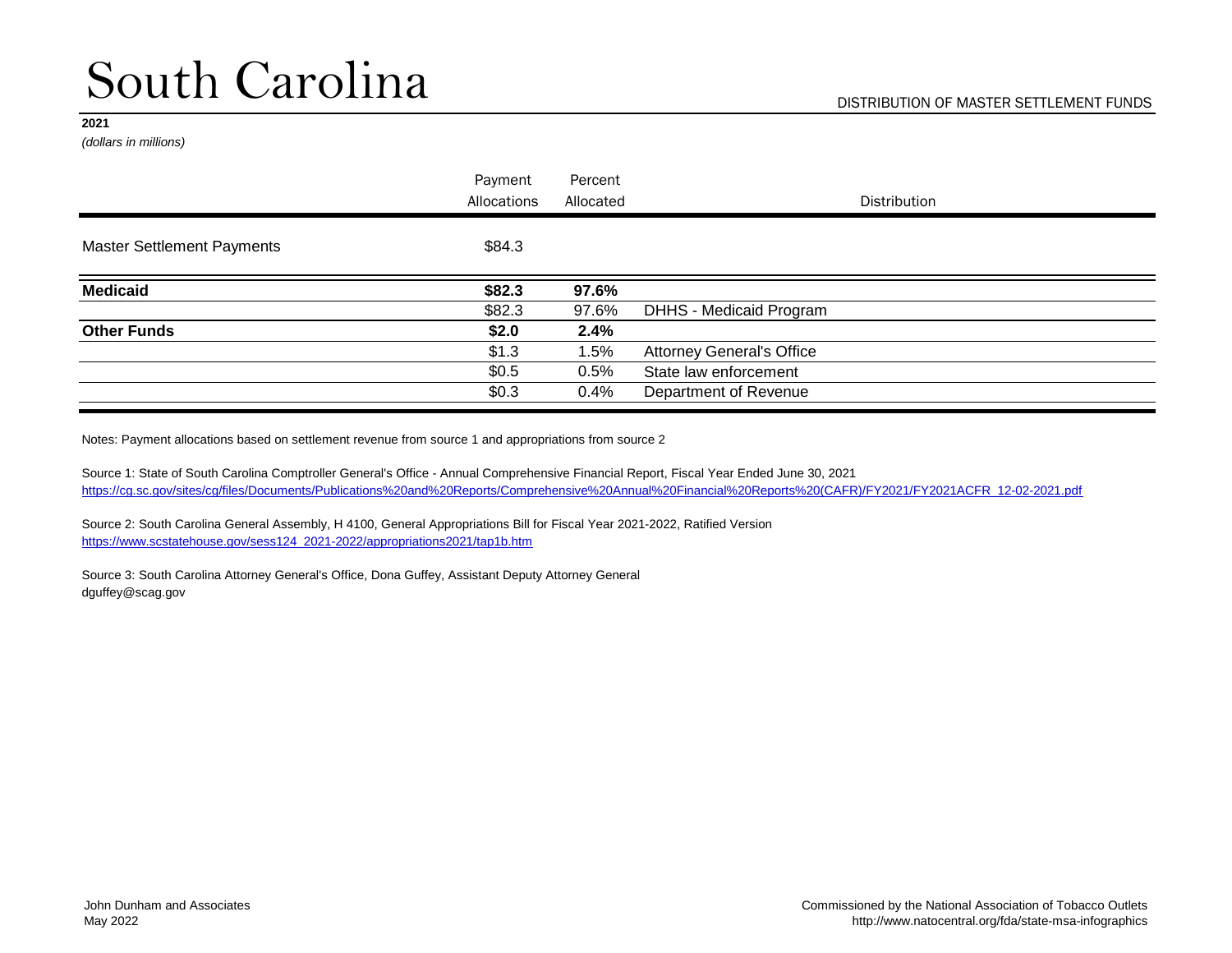# South Dakota

#### **2021**

*(dollars in millions)*

|                                   | Payment<br>Allocations | Percent<br>Allocated | <b>Distribution</b>   |
|-----------------------------------|------------------------|----------------------|-----------------------|
| <b>Master Settlement Payments</b> | \$22.0                 |                      |                       |
| <b>Debt Payments</b>              | \$22.0<br>\$22.0       | 100.0%<br>100.0%     | Debt service on bonds |

Source: South Dakota Bureau of Finance and Management - Annual Comprehensive Financial Report for Fiscal Year Ended June 30, 2021 [https://bfm.sd.gov/ACFR/SD\\_ACFR\\_2021.PDF#view=fit](https://bfm.sd.gov/ACFR/SD_ACFR_2021.PDF#view=fit)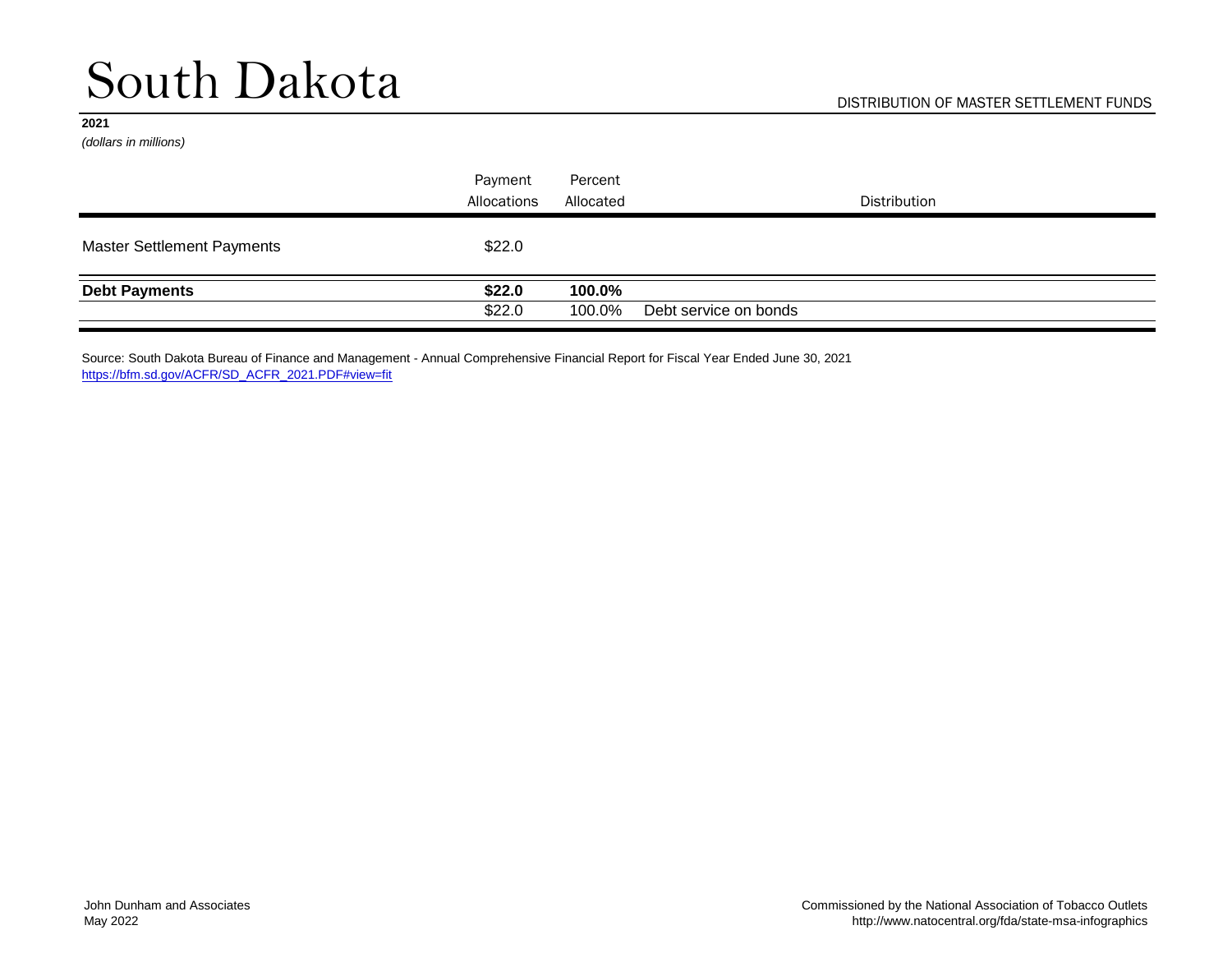### Tennessee

#### **2021**

*(dollars in millions)*

|                                   | Payment<br>Allocations | Percent<br>Allocated | <b>Distribution</b> |
|-----------------------------------|------------------------|----------------------|---------------------|
| <b>Master Settlement Payments</b> | \$172.5                |                      |                     |
| <b>General Fund</b>               | \$172.5<br>\$172.5     | 100.0%<br>100.0%     | General Fund        |

**Source:** Tennessee Department of Finance & Administration - Lola Potter, Director of Communications Lola.Potter@tn.gov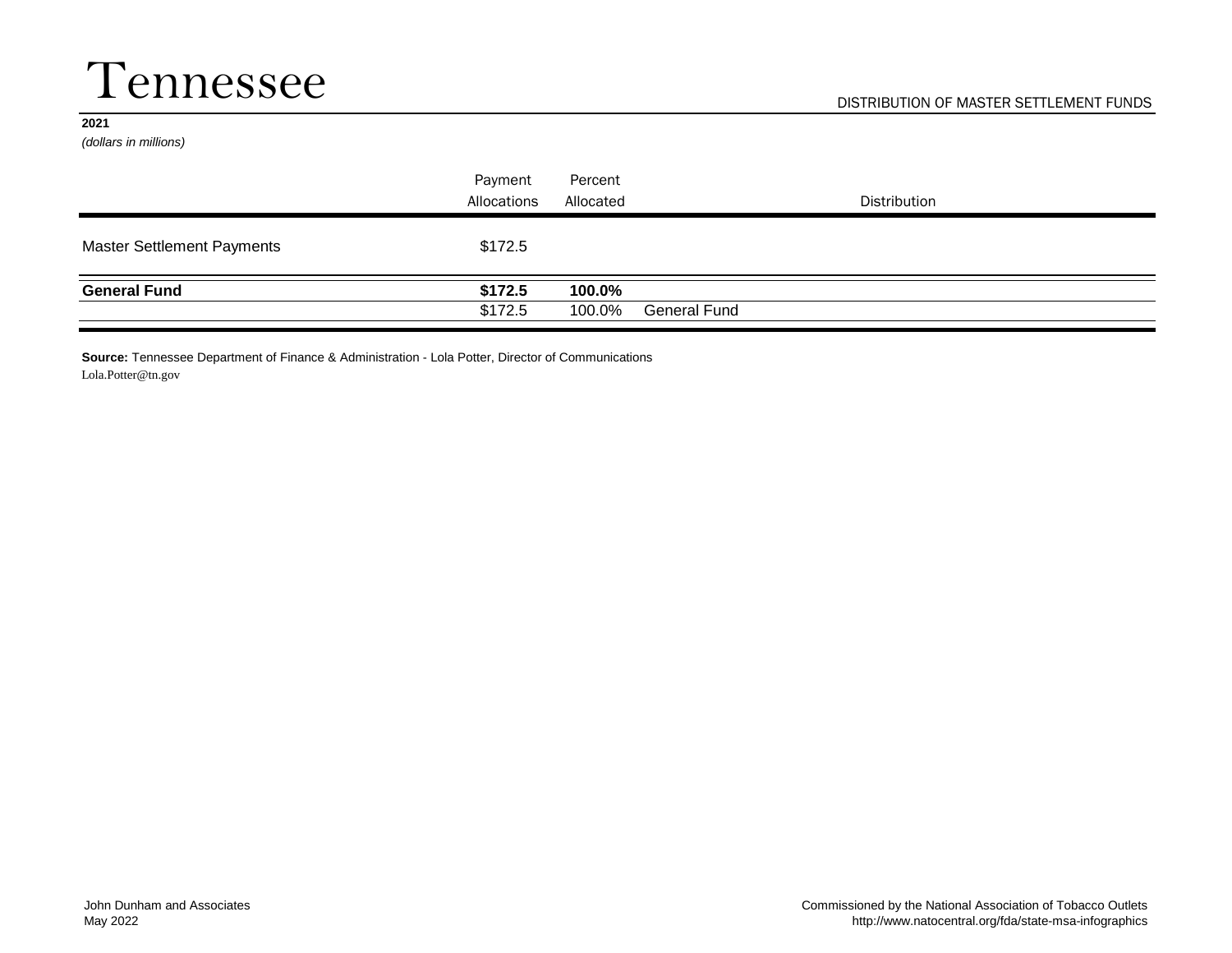*Publication Pending*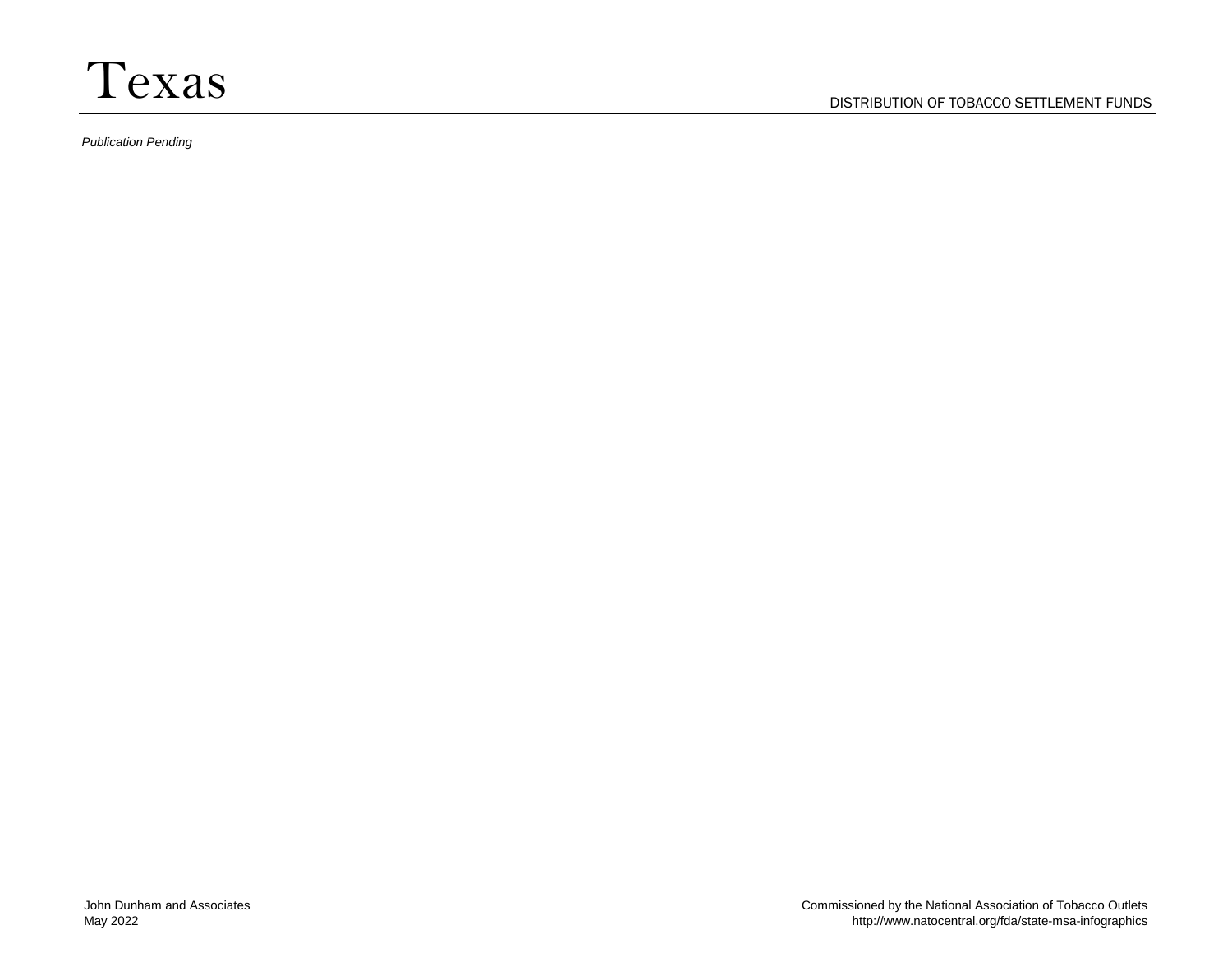# Utah

### **2021**

*Publication Pending*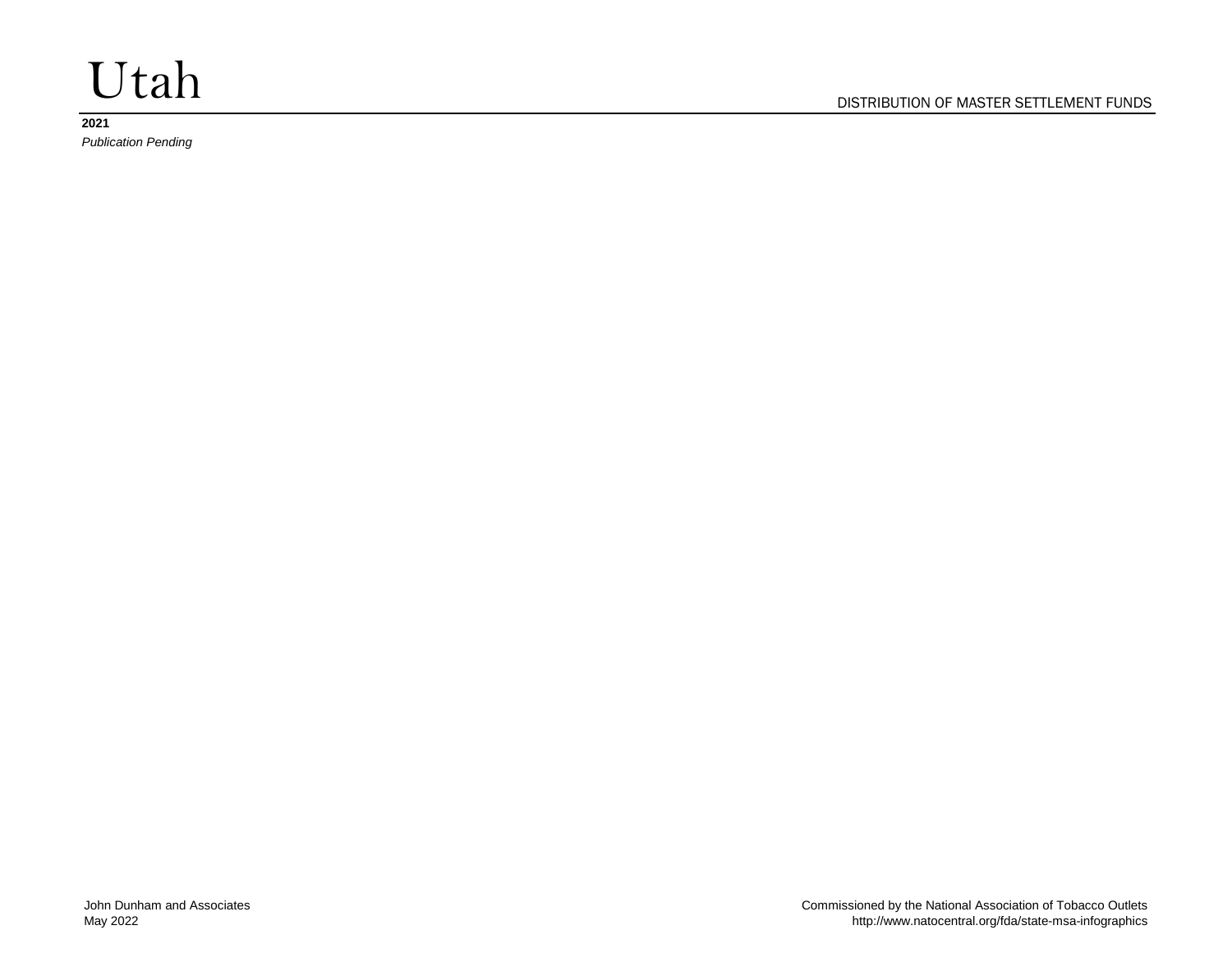## Vermont

#### **2021**

*(dollars in millions)*

|                                   | Payment     | Percent   |                                                        |
|-----------------------------------|-------------|-----------|--------------------------------------------------------|
|                                   | Allocations | Allocated | <b>Distribution</b>                                    |
| <b>Master Settlement Payments</b> | \$27.7      |           |                                                        |
| <b>Education</b>                  | \$0.6       | 2.1%      |                                                        |
|                                   | \$0.6       | 2.1%      | Agency of Education                                    |
| <b>Health Care</b>                | \$23.7      | 85.8%     |                                                        |
|                                   | \$21.0      | 76.1%     | Agency of Human Services - Global commitment to health |
|                                   | \$2.0       | 7.2%      | <b>Child Development</b>                               |
|                                   | \$0.7       | 2.4%      | Health Department - Public health                      |
| <b>Other Funds</b>                | \$2.2       | $8.0\%$   |                                                        |
|                                   | \$0.3       | 1.3%      | Office of the Attorney General                         |
|                                   | \$1.9       | 6.7%      | One-time Budgeted and Other Expenses                   |
| <b>Substance Control</b>          | \$1.2       | 4.2%      |                                                        |
|                                   | \$0.2\$     | 0.8%      | Liquor control                                         |
|                                   | \$0.9       | 3.4%      | Health Department - Alcohol and drug abuse programs    |

Note: State reported MSA funds may vary from National Association of Attorney General reported MSA funds due to state accounting practices

Source: Vermont Department and Management, Budget and Management - Executive Budget Recommendation FY 2023 [https://finance.vermont.gov/sites/finance/files/FY23%20Executive%20Budget%20Book.pdf](https://finance.vermont.gov/sites/finance/files/FY23 Executive Budget Book.pdf)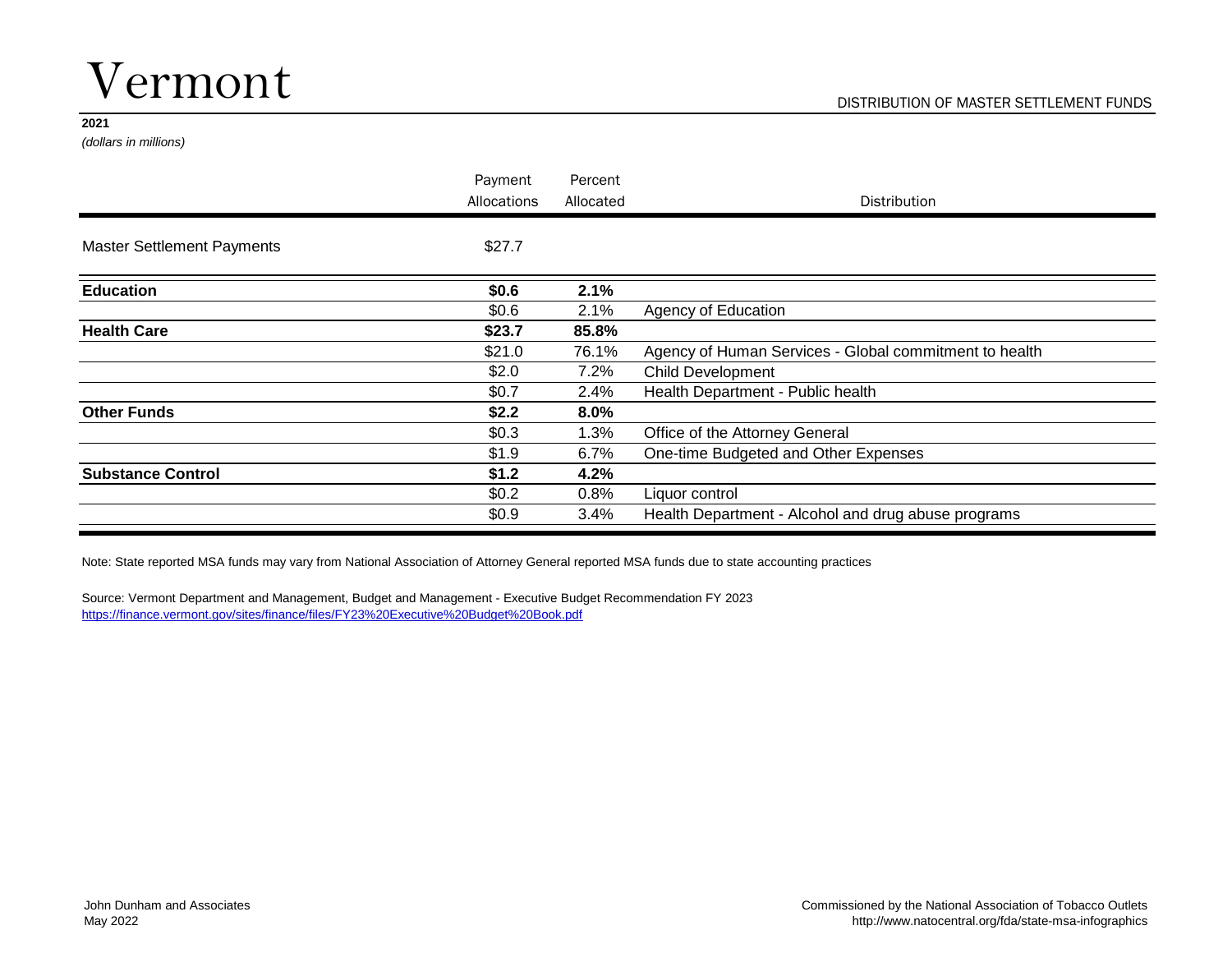# Virginia

#### **2021**

*(dollars in millions)*

|                                   | Payment     | Percent   |                                       |
|-----------------------------------|-------------|-----------|---------------------------------------|
|                                   | Allocations | Allocated | <b>Distribution</b>                   |
| <b>Master Settlement Payments</b> | \$147.2     |           |                                       |
| <b>Debt Payments</b>              | \$73.6      | 50.0%     |                                       |
|                                   | \$73.6      | 50.0%     | Debt service on bonds                 |
| <b>Health Care</b>                | \$73.6      | 50.0%     |                                       |
|                                   | \$14.7      | 10.0%     | Virginia Foundation for Healthy Young |
|                                   | \$58.9      | 40.0%     | Virginia Healthcare Fund              |

Source: Virginia Department of the Treasury, Leslie M. English [leslie.english@trs.virginia.gov](mailto:leslie.english@trs.virginia.gov)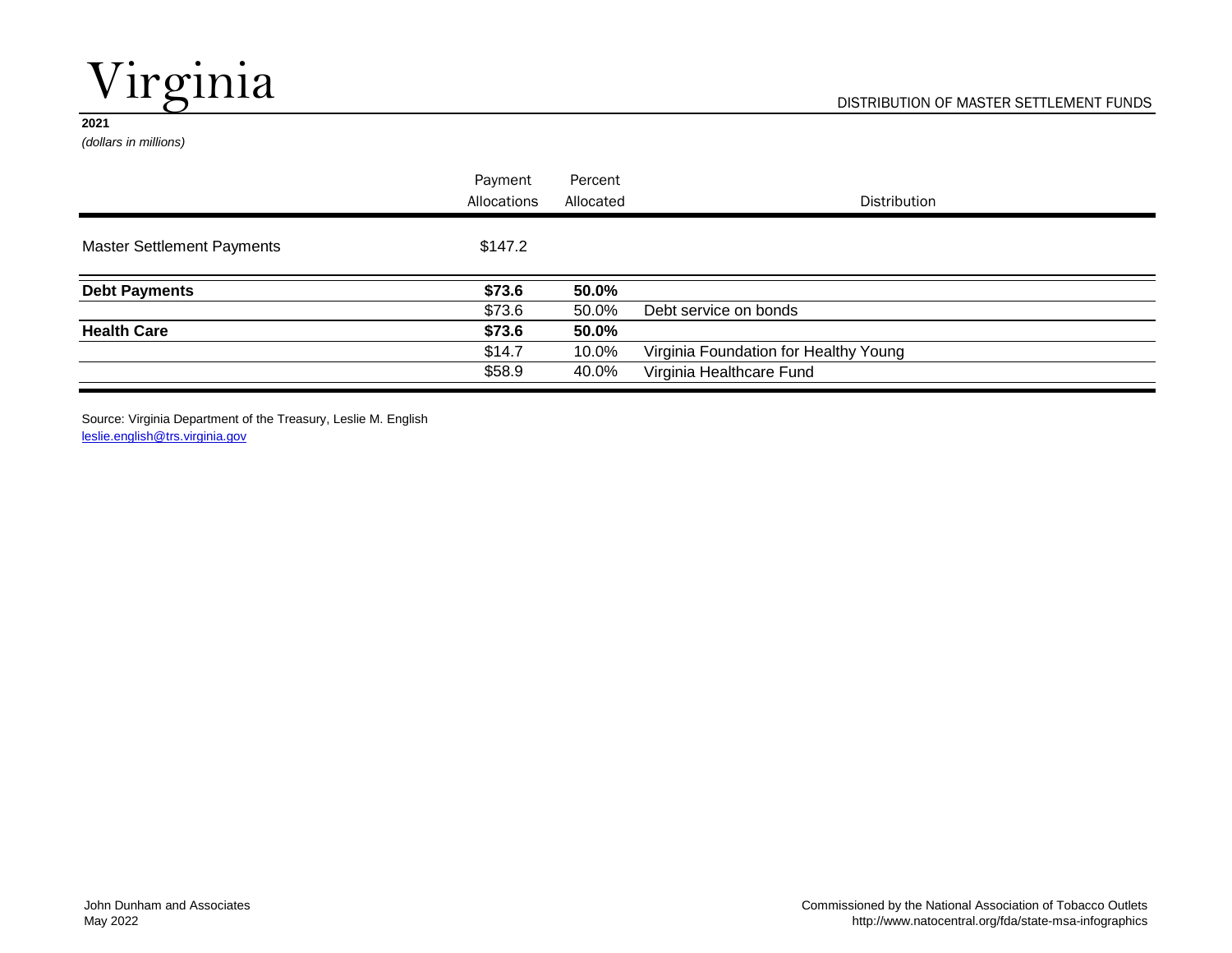# Washington

#### **2021**

*(dollars in millions)*

|                                   | Payment     | Percent   |                                                    |
|-----------------------------------|-------------|-----------|----------------------------------------------------|
|                                   | Allocations | Allocated | <b>Distribution</b>                                |
| <b>Master Settlement Payments</b> | \$124.9     |           |                                                    |
| <b>Debt Payments</b>              | \$36.5      | 29.2%     |                                                    |
|                                   | \$36.5      | 29.2%     | Repayment of bonds to Tobacco Settlement Authority |
| <b>Non-Dedicated</b>              | \$88.5      | 70.8%     |                                                    |
|                                   | \$88.5      | 70.8%     | Non-Dedicated                                      |

Note: The Washington TSA receives 29.2% of annual MSA payments for debt service. The remaining amount goes to the State General Fund.

Source: Washington Tobacco Settlement Authority - Program Summary, Fiscal Year 2021-2022 <http://tsa-wa.org/20210628TSAmeetingpacket.pdf>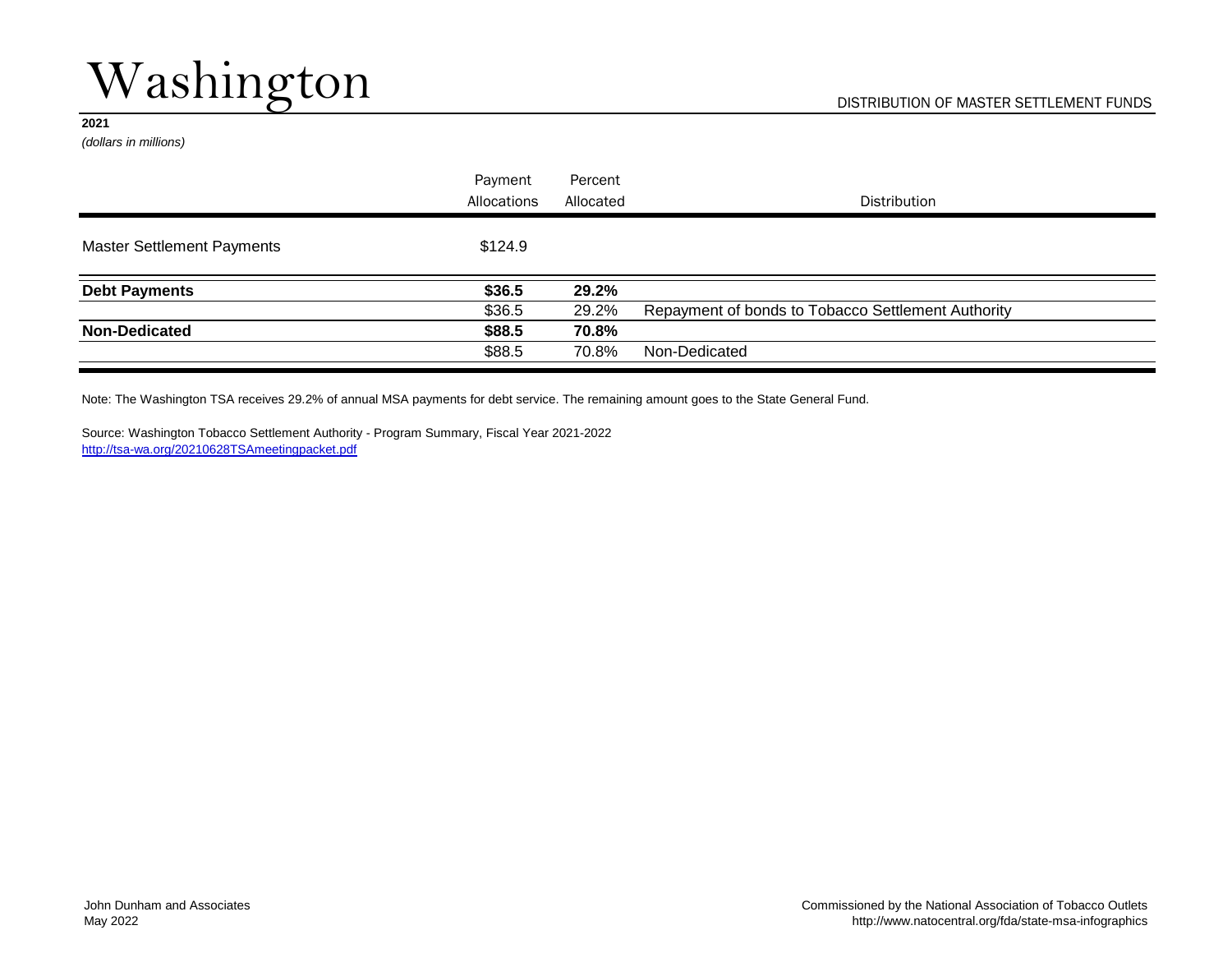*(dollars in millions)*

|                                   | Payment     | Percent   |                                                                     |
|-----------------------------------|-------------|-----------|---------------------------------------------------------------------|
|                                   | Allocations | Allocated | <b>Distribution</b>                                                 |
| <b>Master Settlement Payments</b> | \$63.6      |           |                                                                     |
| <b>Debt Payments</b>              | \$63.6      | 100.0%    |                                                                     |
|                                   | \$63.6      | 100.0%    | Principal and interest paid to Tobacco Settlement Finance Authority |

Note: 100% of MSA revenues are to be used for principal and interest on bonds, until said bonds are paid off entirely.

Source: West Virginia Department of Administration, Financial Accounting and Reporting Section - Comprehensive Annual Financial Report, Fiscal Year Ended June 30, 2021 <https://finance.wv.gov/FARS/CAFR/Documents/CAFR2021.pdf>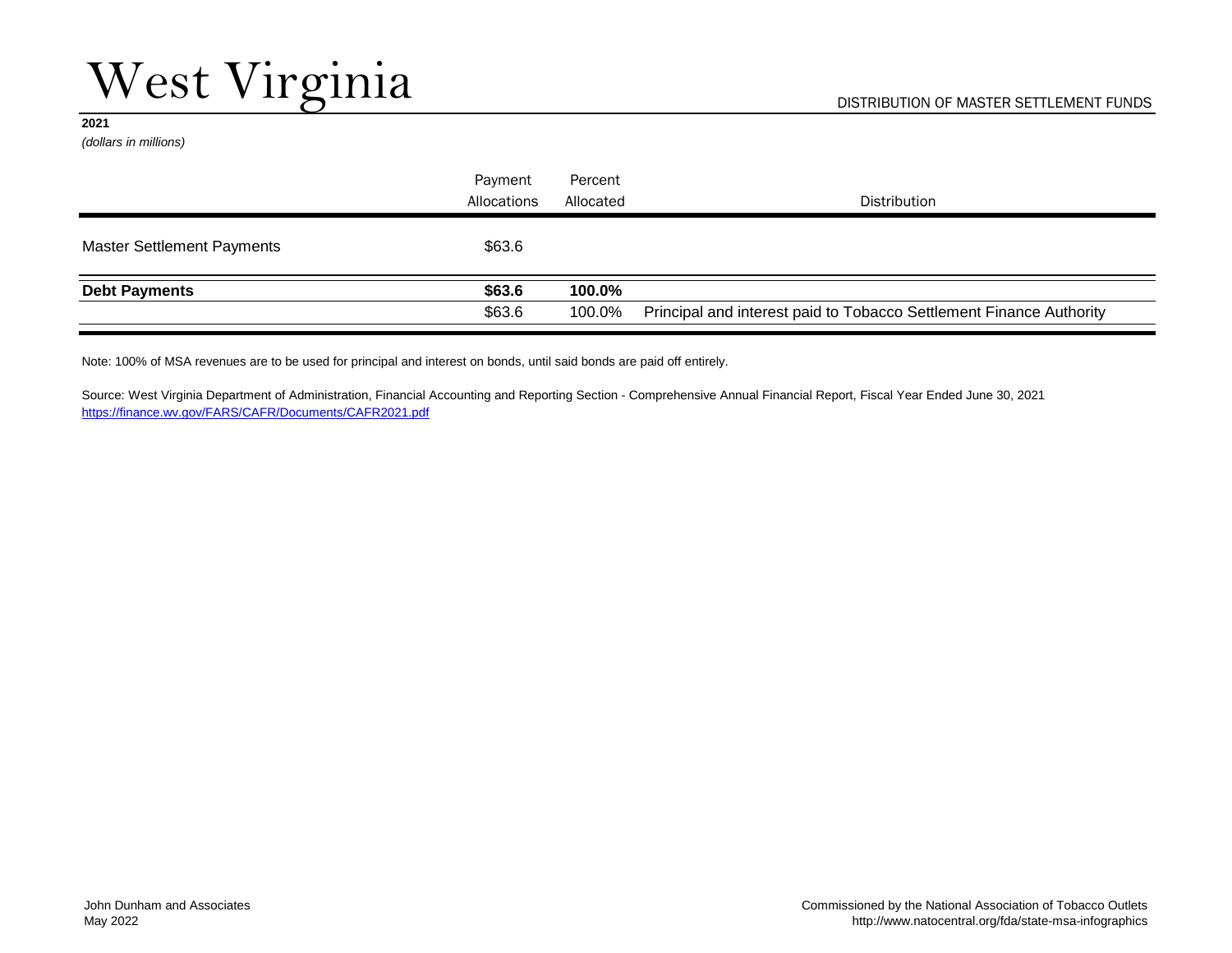### Wisconsin

#### **2021**

*(dollars in millions)*

|                                   | Payment<br>Allocations | Percent<br>Allocated | <b>Distribution</b>                  |
|-----------------------------------|------------------------|----------------------|--------------------------------------|
| <b>Master Settlement Payments</b> | \$123.6                |                      |                                      |
| <b>General Fund</b>               | \$73.6                 | 59.5%                |                                      |
|                                   | \$73.6                 | 59.5%                | <b>General Fund</b>                  |
| <b>Health Care</b>                | \$50.0                 | 40.5%                |                                      |
|                                   | \$50.0                 | 40.5%                | <b>Medical Assistance Trust Fund</b> |

Note: Relevant text in Act 58 source is struckthrough. The strikethrough only applies to the 2021-2022 fiscal year. The underlying text holds for the 2020-2021 fiscal year. Note: Funds Deposited to Permanent Endowment Fund. \$50 Million transferred to Medical Assistance Trust Fund, and the remainder goes to the General Fund.

Source 1: Department of Administration - State Controller's Office - 2021 Annual Comprehensive Financial Report <https://doa.wi.gov/budget/ACFR2021.pdf>

Source 2: State of Wisconsin Legislature - 2021 Wisconsin Act 58 [https://doa.wi.gov/budget/SBO/2021%20Wisconsin%20Act%2058.pdf](https://doa.wi.gov/budget/SBO/2021 Wisconsin Act 58.pdf)